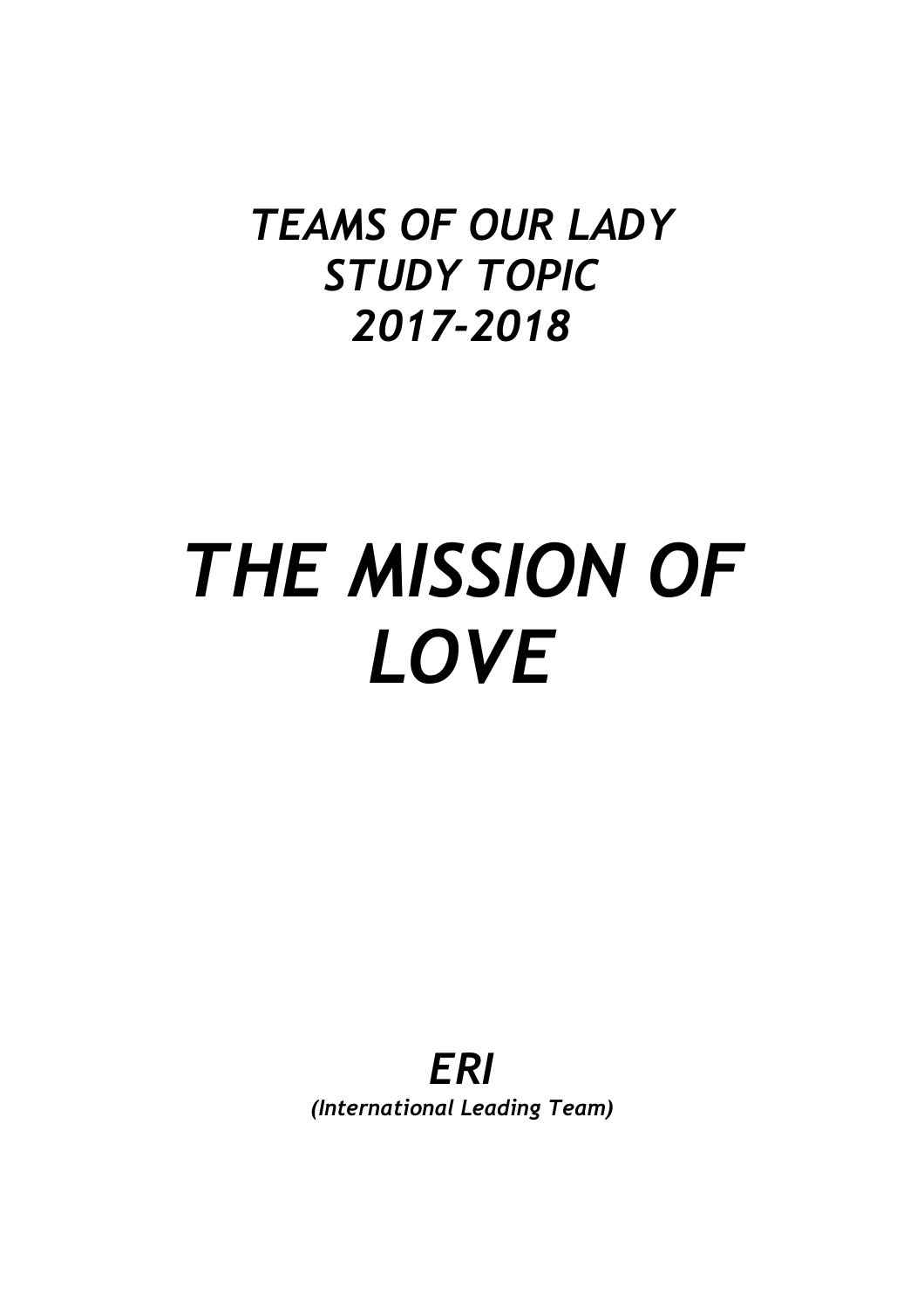# *FORWARD -by the International Leading Couple*

This study topic offered by the International Responsible Team in preparation for the XII International Gathering at Fatima 2018 is both a beginning and an end. It is important to understand this, because the road that the Movement has travelled since its foundation (and this year we celebrate the 70th anniversary of the Charter) is not a set of separate stages, but a continuous journey and always leading towards an ever-deeper meeting with Christ and, consequently, with ourselves.

It is a beginning of a very intense period that began after the Brasilia Gathering 2012, culminating in Pope Francis' address to the Teams in Rome in September 2015, a moment of grace framed by the Synod and Amoris Laetitia.

We are convinced that in this current time, the Movement has been strongly challenged by the world and by the Church; and yet it is determined to "dare to live the Gospel." The experience that we have lived since the internationalization of the movement is that the Teams of Our Lady Movement is and will continue to be a place of dialogue, of tolerance, without bitterness or naivety, where the demands of the world we live are present. We have all finally understood that we are not in Teams to defend ourselves from the world, but that, with Christ, we will go to the world to proclaim the Gospel.

**"The Mission of Love"** is the title of this study topic prepared by a team from the Spanish Super-Region. It completes a period of deep reflection and opens a period in which opportunities of welcoming and fellowship are increased – via the Gathering in Fatima 2018, which itself is inspired by the parable of the Prodigal Son. Team members will remain firm in unity and fidelity to their charism, but also, they will be open to the world and the signs of the times, with increased passion, vigour and a new outlook. *"If the Teams of Our Lady are not a seedbed of men and women ready to take on courageously all their responsibilities in the Church and in society, they lose their raison d'etre" [reason for being]* (Henri Caffarel).

It is not only the institution of marriage and the family, according to God's plan, that are often undervalued today, but it is the very idea of love (as it is beautifully told in chapter 4 of Amoris Laetitia) that is seriously threatened by increased selfcenteredness that has spread throughout the world. Thus, **"Love is our mission".**

We are prepared for it, to carry the testimony of the values in which we believe, through active and merciful involvement. In union with Christ, supported in his Word and in prayer, let us proclaim the fidelity of our love, which in the end is our vocation. We know that answering it will be a commitment, it will involve revealing our life plans, revealing our hopes for this society in which we live in, which in the end is ours and will have its place in the history of Salvation.

In summary, all parts of Love serve Love; this is the background message of the Study Topic that you have in your hands. And our message is this: M**ore openness, a stronger mission, more love**, should be the priority for Teams of Our Lady.

**-Tó and José MOURA SOARES, International Responsible Team**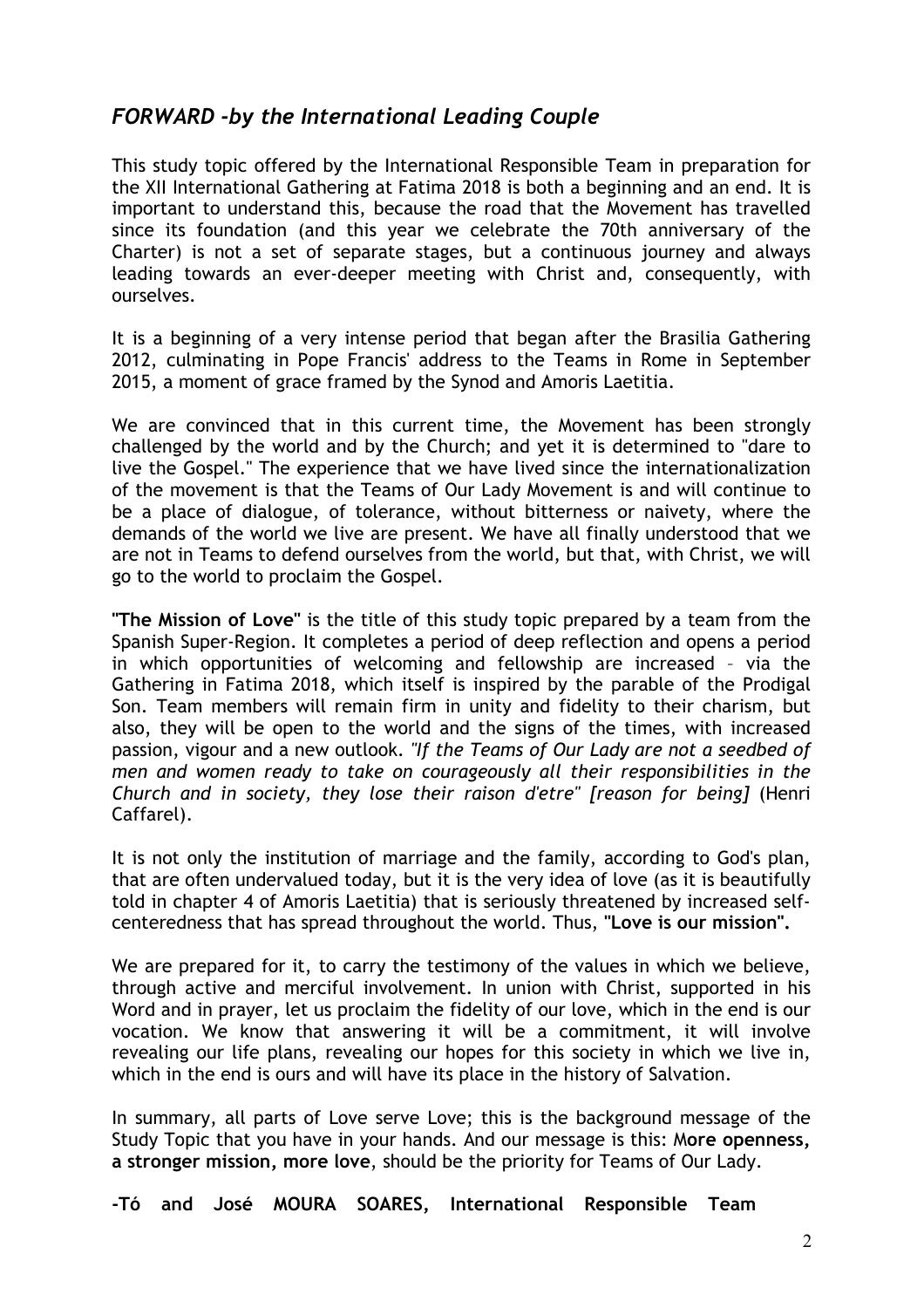# *INTRODUCTION*

This course, in which the Movement is preparing for the **XII Teams International Gathering Fatima 2018**, "*Renewing the Covenant in the Strength of the Spirit*", is asking us to begin our pilgrimage taking into consideration the ecclesial moment we have been living during the last years, along with the great documents Pope Francis has given us.

A journey in which we have been immersed since Brasilia 2012 and which had an essential milestone in the 2015 meeting of Regional Couples in Rome and the audience with Pope Francis, in which he confirmed our charism for the world today and pointed the objectives that as a Movement we must follow in the next years. For this reason, we believe important that the Pope's proposals in this Address should constitute the fundamental thread of some of the chapters in this study. The titles of these chapters are actions, because they imply an ongoing mission with no limits in time. In fact, we could see how some of them have been considered in the most recent meetings of the International College, where the responsible leaders of Teams from all around the world come together for formation, prayer and celebration, reflection and also to share initiatives as well as experiences, which give concrete answers to many challenges.

In this journey to Fatima 2018, we must bear in mind two great events that the universal Church has experienced in the last years:

- The year of Mercy, especially the apostolic letter, *Misericordia et Misera*, produced at the conclusion of the Extraordinary Jubilee Year.
- The Extraordinary Synod of 2014-2015, with the beautiful apostolic exhortation of the Holy Father, *Amoris Laetitia,* is without any doubt a call to everyone, but especially to movements with conjugal and family charisms, to reflect on our mission and to give a clear response to the hopes and needs of those who we have been sent to.

Ultimately, we are conscious that to deepen the charism and mission entrusted to us, requires us to study the texts of Father Caffarel, who with his writings knew how to delve into aspects previously new to the Church and that today continue to be the foundation in which the essence of Teams of Our Lady is based. For this reason, the chapters are complemented with essential texts from Father Caffarel about the mission of marriage.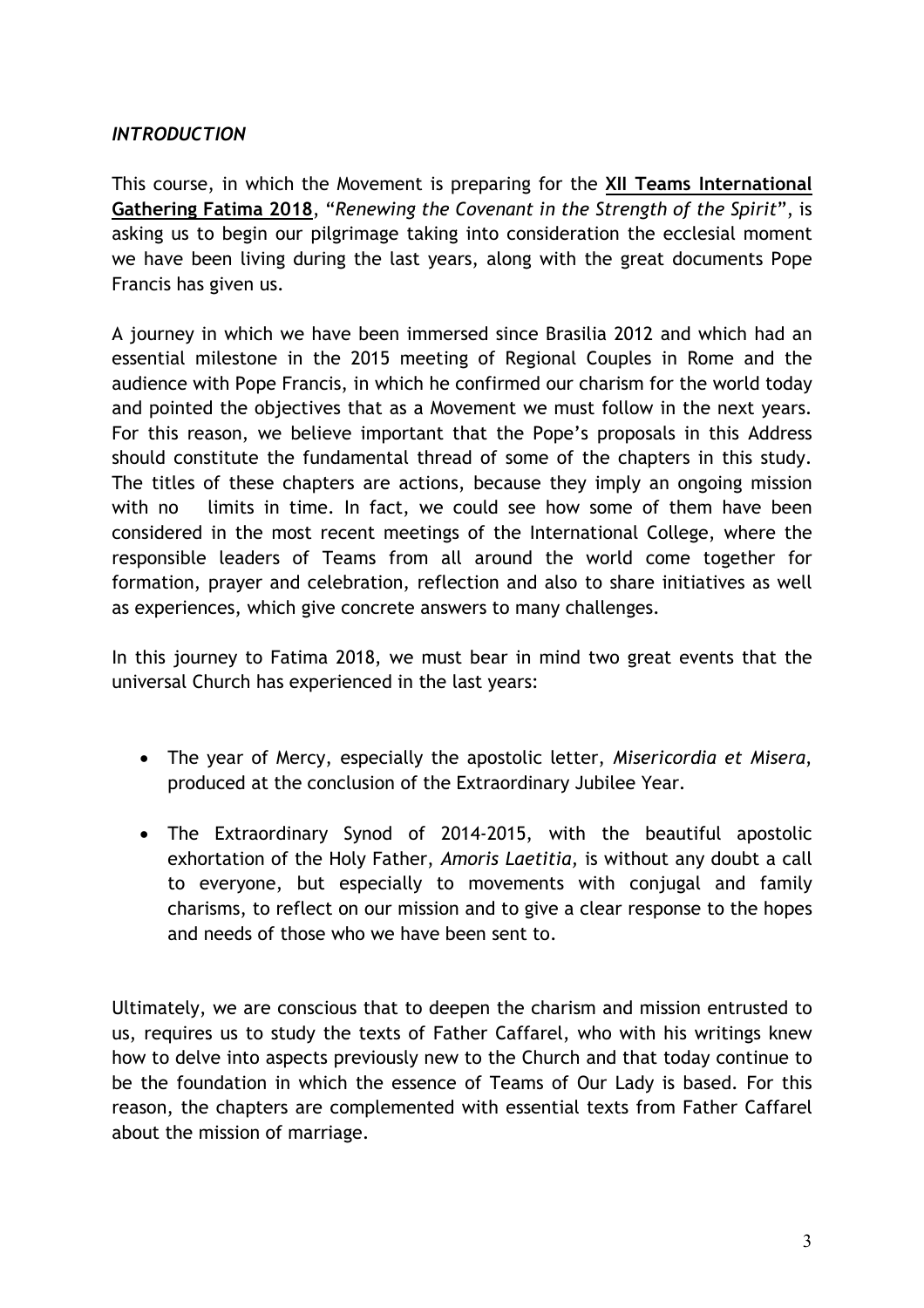#### **OUTLINE**

The study material/topic has four main sections. It begins with **Giving Thanks** for the gift of the sacrament of matrimony and sacred orders. In the 2<sup>nd</sup> section we **recognize this mission**, this gift that cannot stay as an exclusive gift to individuals or couples, but because of its own dynamism is a missionary vocation, which is the nucleus of the topic. In the 3rd most extensive section, we try to **understand this mission**. We recognize that our first mission is to have depth and truth in marriage, and truly from this reality, we must be attentive to the diverse aspects related with the work for marriage and the family. Last, we recognize that we do this by **being faithful** to the charism received in the Movement which we are part of, Teams of Our Lady.

- 1. To give thanks for the gift of the marriage / priestly vocation: GIVING THANKS (Chapter1)
- 2. To recognize and revive our missionary vocation: GOING FOWARD (Chapter2)
- 3. To solidify our mission:
	- a. To understand the endeavours as tools for our first mission: BEING MARRIED (Chapter3)
	- b. To recognize the mission in a simple and ordinary way: WITNESSING (Chapter4)
	- c. To welcome, form and accompany the youth: ACCOMPANYING (Chapter5)
	- d. To help heal the wounds: HEALING (Chapter6)
	- e. To welcome failed marriages: WELCOMING (Chapter7)
- 4. From the received charism: BEING FAITHFUL (Chapter8)

Afterwards, we suggest an evaluation meeting. (Chapter9)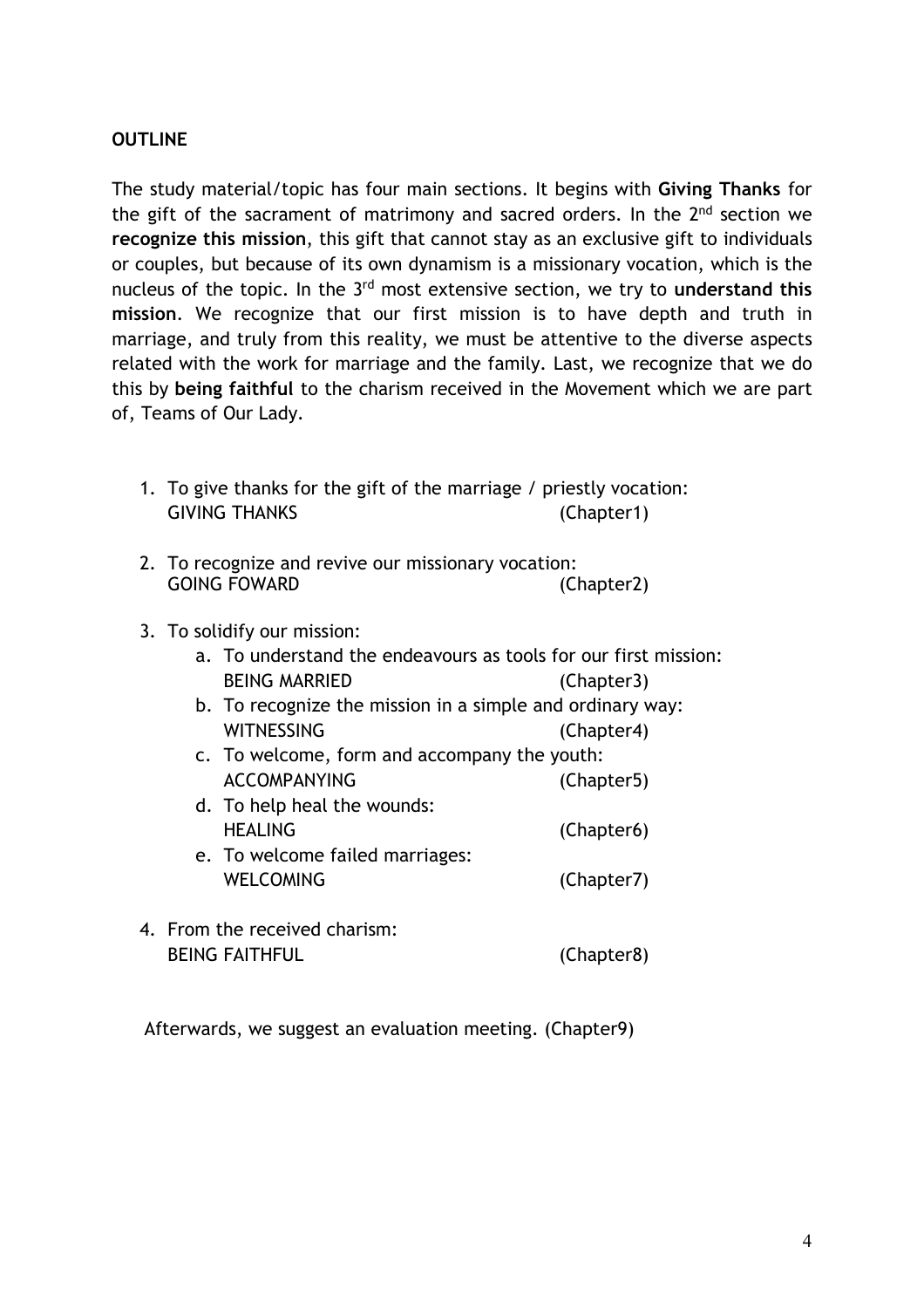# **GENERAL STRUCTURE – 9 Chapters**

**(incorporating 9 months of personal / couple reflection and 9 Team meetings)** 

| Chapter                    | <b>OBJECTIVES</b>                                                                                                                                                                                                                                                                                                          | Quote       |
|----------------------------|----------------------------------------------------------------------------------------------------------------------------------------------------------------------------------------------------------------------------------------------------------------------------------------------------------------------------|-------------|
| 1. Giving<br><b>Thanks</b> | Thanking God and the Church for the care of our 1 Cor 13:4-7<br>$\bullet$<br>vocation through Teams of Our Lady.<br>Recognizing the concrete good that every couple<br>$\bullet$<br>and priest has meant for the Movement and the<br>team.<br>Recognizing the complementarity of vocations.                                |             |
| 2. Going<br>Forward        | Recognizing that being a missionary is an $\lfloor Lk \cdot 14 : 12 - 14 \rfloor$<br>$\bullet$<br>essential part of the vocation of Teams of Our<br>Lady.<br>Moving beyond of our comfort zones.<br>Committing ourselves to live in a missionary<br>$\bullet$<br>spirit, which comes from within and is open to<br>others. |             |
| 3. Being<br>Married        | Recognizing that our first mission is to live in Tob 8:4-9<br>$\bullet$<br>fullness the vocation we have been called to.<br>Giving thanks for the concrete means which are<br>at our disposal to live marriage and family as the<br>project God has intended for us.<br>Renewing our marital commitment.                   |             |
| 4. Witnessing              | • Being conscious that it is by living our vocation<br>that we announce to the world the joy of<br>marriage.<br>• Looking for ways to show in our surroundings the<br>real good news that the Gospel has for couples<br>and families.                                                                                      | Jn 13:34-35 |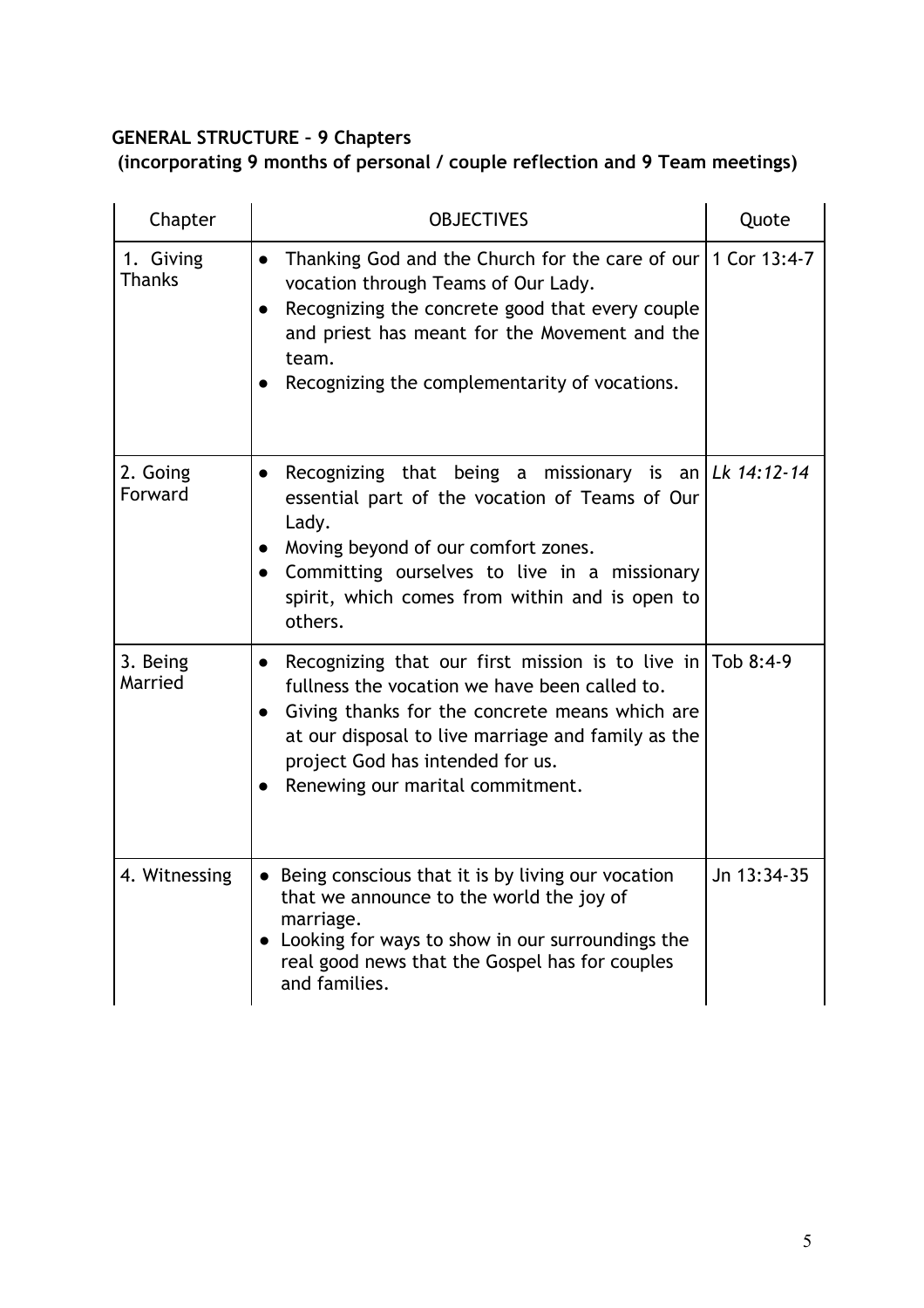| 5.<br>Accompanying   | Remembering the call by the Pope to all Team   Is $62:1-5$<br>members to commit to helping young couples<br>during their engagement and first years of<br>marriage.<br>Finding out what is already being done by the<br>Teams movement.<br>Looking for new ways to support and accompany<br>engaged couples, commit to support married<br>couples and the institution of marriage. |              |
|----------------------|------------------------------------------------------------------------------------------------------------------------------------------------------------------------------------------------------------------------------------------------------------------------------------------------------------------------------------------------------------------------------------|--------------|
| 6. Healing           | Remembering the call by the Pope to all Team   Lk 10:30-37<br>$\bullet$<br>members to commit to helping with wounded<br>families.<br>Asking for the capacity to recognize and<br>embrace those who are suffering.<br>Recognizing that the wounds of the families<br>$\bullet$<br>around us are God's call to get involved and<br>connected.                                        |              |
| 7. Welcoming         | Remembering the call from the Pope to all Team   Mt 9:10-13<br>$\bullet$<br>members to commit themselves to support and<br>help those whose marriages have failed.<br>Discerning concrete ways in which all Team<br>$\bullet$<br>members can live out this call by the Church.                                                                                                     |              |
| 8. Being<br>Faithful | Knowing, valuing and giving thanks for the<br>$\bullet$<br>charism the Holy Spirit has given to the Church<br>in and through Father Henri Caffarel.<br>Discerning what it means as couples, families<br>and teams the call to a greater faithfulness.<br>Committing to the cause of Father Henri<br>Caffarel's beatification.                                                      | Jn 15:12-17  |
| 9. Evaluation        | Sharing and reviewing our personal journey as<br>individuals and couples throughout this year's<br>study material.<br>Sharing and reviewing the team's journey<br>throughout this year's study material.                                                                                                                                                                           | Mt 11: 25-30 |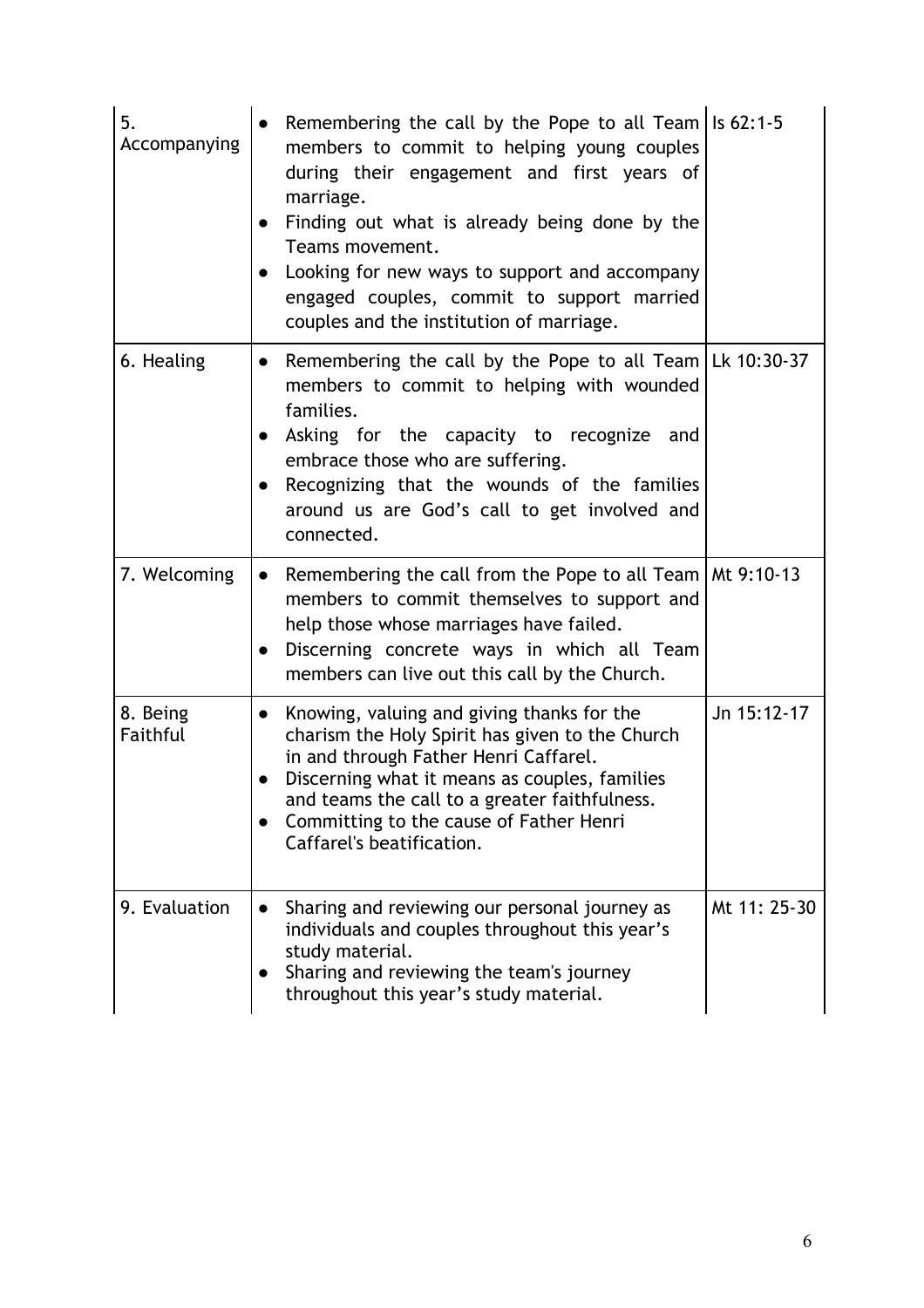# **STRUCTURE FOR EACH CHAPTER**

Each chapter begins with an introduction. Next, we find a reading from the Word of God, the endeavour by which the Movement encourages us to move deeper into the study material. In this part, we present formative commentary introducing the biblical text followed by the reading. It is our first approach to this biblical reading from which we will meditate during our team meeting and we would like this Word to accompany us throughout the month.

Then, we have a presentation of the texts that form the central nucleus of each chapter. As mentioned before, they come from the Address that Pope Francis gave to Teams, the apostolic extortion *"Amoris Laetitia",* which was taken from the conclusion of the Family Synod, as well as texts from Father Caffarel according to each topic.

Next, we offer some ideas to prepare for the monthly meeting as well as the assignments of the topic throughout the month. There are questions to prepare as a couple for the meeting, some reflections to help us with the meditation during the meeting, some ideas to deepen our participation, placing emphasis on the endeavours and the sit-down. There follow some questions that might help us to focus on the topic. There are also, references to the Fatima Gathering to consider during the month, which can be shared at the team's meeting.

This Study topic, as all the study topics from Teams, intends to be practical, challenging and to help up us in our lives as a couple.

Let us embrace this study topic, that will bring us together in Fatima. Let's discover the mission of Love in our lives and what this mean for each one of us, for our team and for the Movement of Teams of Our Lady.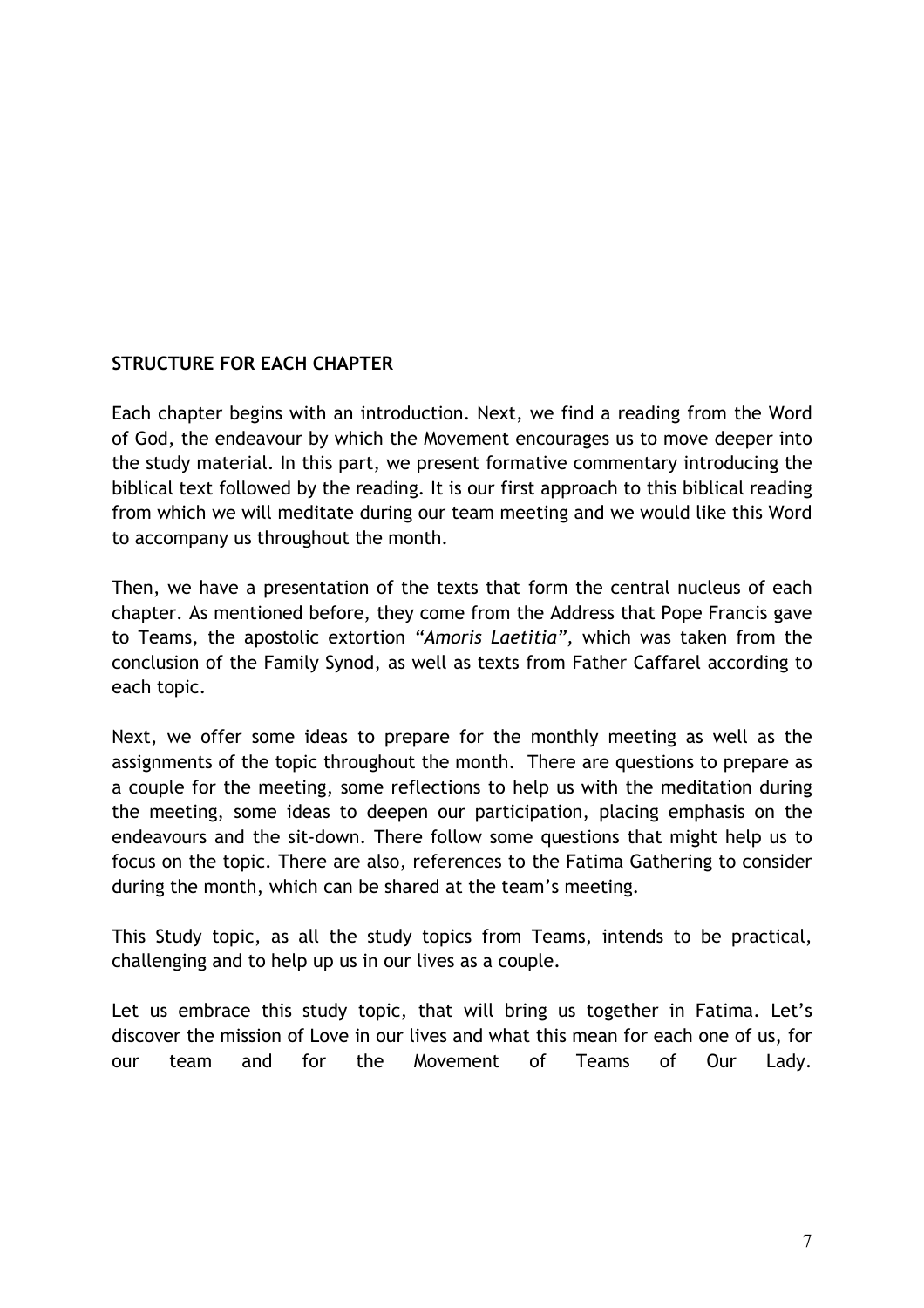#### **FIRST CHAPTER - GIVING THANKS**

#### **Objective**

- To thank God and the Church for our vocation through Teams of Our Lady.
- To recognize the concrete good that every marriage and priest has meant for the Movement and the team.
- To recognize the complementarity of vocations.

# **1.** *GENERAL INTRODUCTION*

We begin this study topic with the Pope's invitation to recognize how the Church in general and teams in particular have cared for our conjugal spirituality and our family life.

It is not coincidence that we are invited to begin with giving thanks, since it is with ease that we get used to our lives and we become complacent. We see things as trivial, carry on day to day and believe things are "normal". But if we stop for a moment and look back, we can recognize the gifts we have received from so many people and situations that have helped us persevere.

He who does not pause and be still, who does not make time to remember and reflect, who does not recognize himself as small and fortunate, will hardly be thankful. Thanks? Why? To whom? And he who is not willing to be thankful is not capable of love, because he has not been able to let himself be loved first.

This is Saint Paul's experience, who recognized God's love in his life. If there is something he must be thankful for is the fact that he was loved, not in any way but in a special way that later on, from his own experience, will develop in him the "Hymn to Love." When we talk about love, we are talking about this LOVE: the love that God has manifested in his Son Jesus.

For this reason, this first topic invites us to recognize what we have lived, to tenderly be thankful for what has been gifted to us, to know that we have been loved throughout our real lives. It seems easy, but we all know that letting someone love us, letting someone "wash our feet" is harder than what we would like to believe.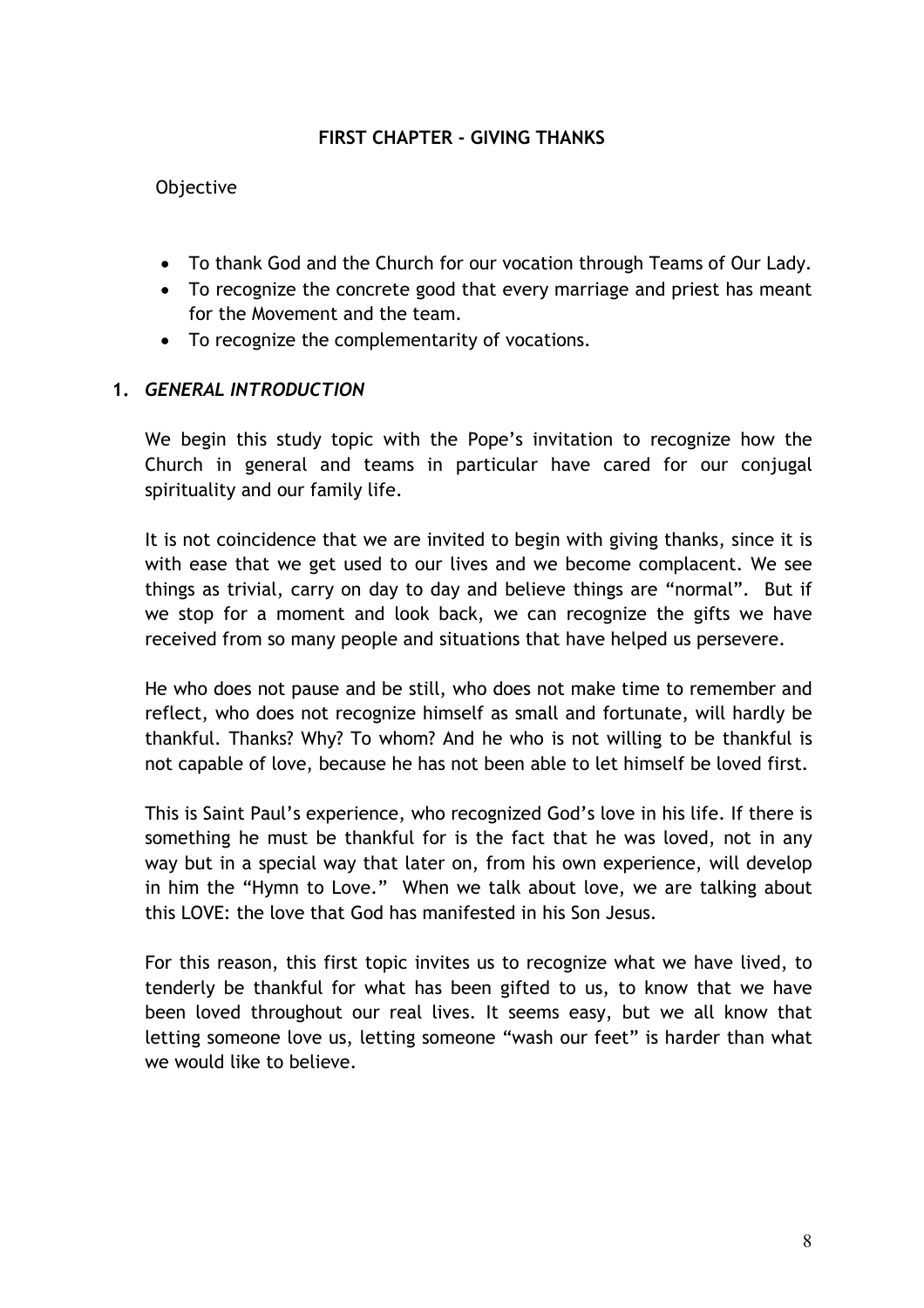#### *2. THE WORD OF GOD*

#### **Introduction to the Biblical Text**

Saint Paul was born in Tarsus of Cilicia at the beginning of the Christian era in a Jewish family from the tribe of Benjamin. He was educated in Jerusalem, with Gamaliel, under Pharisaic doctrine and he was a great persecutor of Christians until his conversion, due to an encounter he had with the Risen Jesus on his way to Damascus. From that moment on, he dedicated his life with much passion to announcing He who had "taken hold" of him (Phil 3:12), and from whom he had received the mission of evangelizing to the gentiles (Acts 9:3-19).

The letters from Saint Paul are timely writings by which he tries to give answers to concrete situations. Their content varies according to the circumstances and the audience which he directs it to, but gathered under one central doctrine in the person of the risen Christ. The apostle evangelizes the Greek city of Corinth around the year 50 AD. In this famous port, he founded a flourishing community. The diverse pagan streams of thought and religion collided with the faith of that young community, whose difficulties the apostle tries to resolve through the various letters he writes to them. In the first letter, many aspects and problems of early Christianity are detailed in relation with their own community and the world that surrounds them.

The text we are about to listen to is from the "Hymn to Love". This hymn is a response to the internal tensions that the community of Corinth suffered due to the greater or lesser importance given to each charism and service within the community, tensions that made coexistence difficult.

In this hymn, we can distinguish three parts: the first part shows the superiority of love, above any other great and valuable act (vv. 1-3), the second part describes which are the concrete characteristics of love by Saint Paul (vv. 4-7), and the third part declares the perpetuity of love, which never ends and that is above faith and hope (vv. 8-13). We will focus on the second part because in it love is described. This is done through the appeal of the personification of love, which enables us to understand in a simple and clear way the kind of love we are called to. The hymn is an exhortation to all the community of Corinth to discover the superior charisms and to not be content with a mediocre life, but to live a full life from that perfection that the Lord calls them to through the apostle. Always turning to these superior charisms, that desire of perfection, through the filter of love, that places others, the community, before oneself.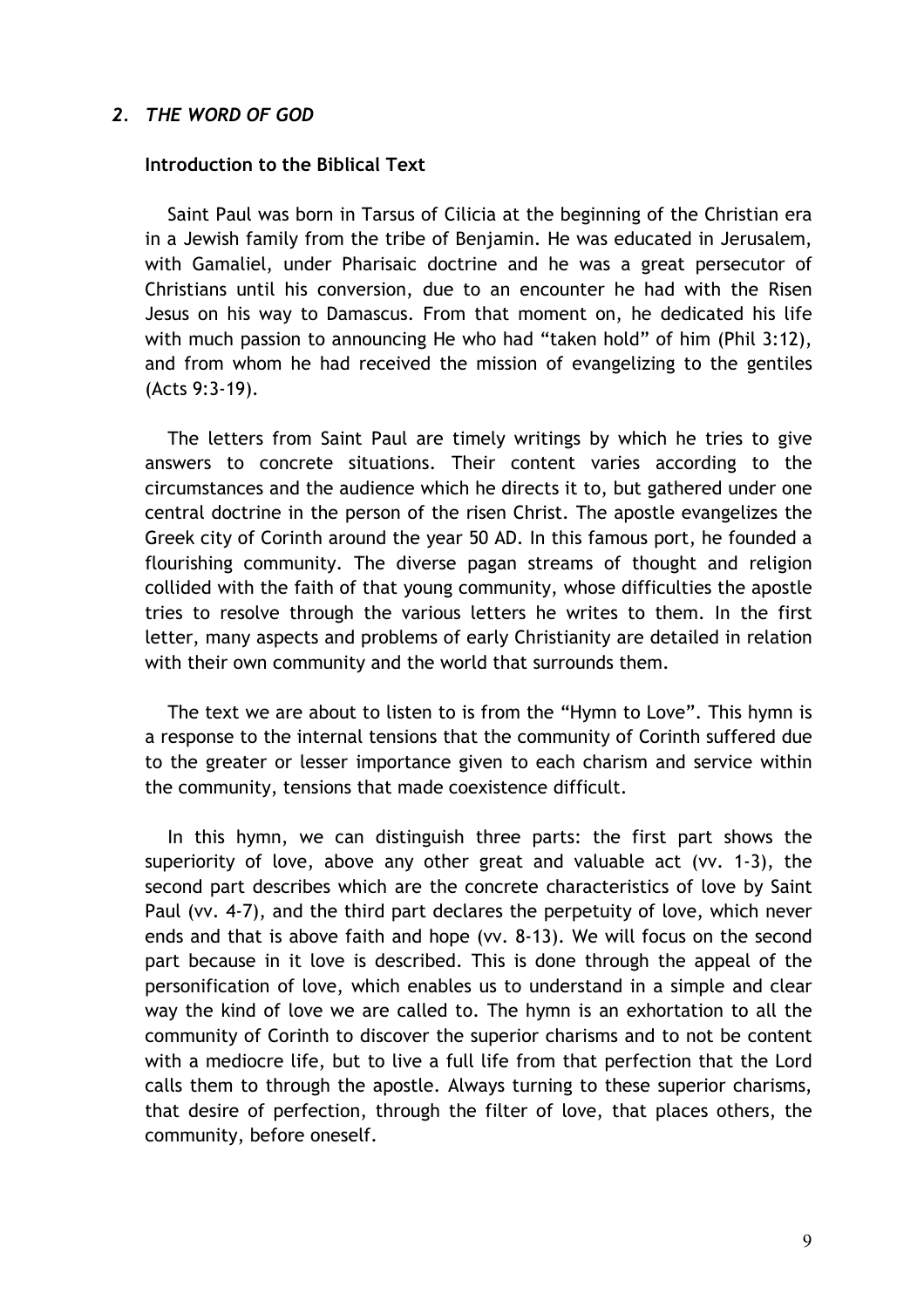# **Biblical Text**

"*Love is patient and kind; love is not jealous or boastful; it is not arrogant or rude. Love does not insist on its own way; it is not irritable or resentful; it does not rejoice at wrong, but rejoices in the light. Love bears all things, hopes all things, endures all things. "*(1 Cor 13:4-7)

# *3. TEXTS FOR REFLECTION*

#### **Presentation**

This presentation of the study topic will maintain a similar structure to all the other chapters. We will present three texts that will guide our way and that will help us guide the reflection throughout the study material. We will begin by going over the message from the Pope directed to all Teams of Our Lady in the International Gathering of Regional Couples from all the world gathered in Rome on September 10th, 2015. We will follow with extracts from the apostolic exhortation *Amoris Laetitia*, which can be broadened with further reading as indicated. We will always finish with the words of Father Caffarel, taken from his editorials, letters, conferences…of extraordinary relevance today.

In his first words, Pope Francis, invites us to recognize our own charism  $$ conjugal spirituality  $-$  at the centre of the Church, in a time in which he has made especial emphasis on the family. From the first paragraph, recognizing marriage as the fundamental base for families, we acknowledge the call to a mission. We are not only couples in our teams, but we are also couples sent to bring support to other couples, to other persons…we will find in his words how he makes this call concrete. This will be the running thread of the entire proposed topic. From our sacramental reality, we recognize and give thanks, and go forth to serve others.

The Pope reiterates other essential traits of our charism which is the fecundity/fruitfulness that comes from joining two sacraments: Matrimony and Holy Orders. This is something that we know, that we have heard many times, but in a very special way in this text it is asked from us that couples support the priests, thanking them for their labour and their ministry.

This quote from *Amoris Laetitia,* is taken from the fourth chapter: Love in Marriage, central nucleus of this Exhortation in which the Hymn of Saint Paul, on which we have meditated, is explained. It is worth reading the whole chapter: the commentaries are based on the etymologic and profound meaning of the words that compose this hymn of love, and will help us recognize the kind of love we have been called to, with a language easy to comprehend,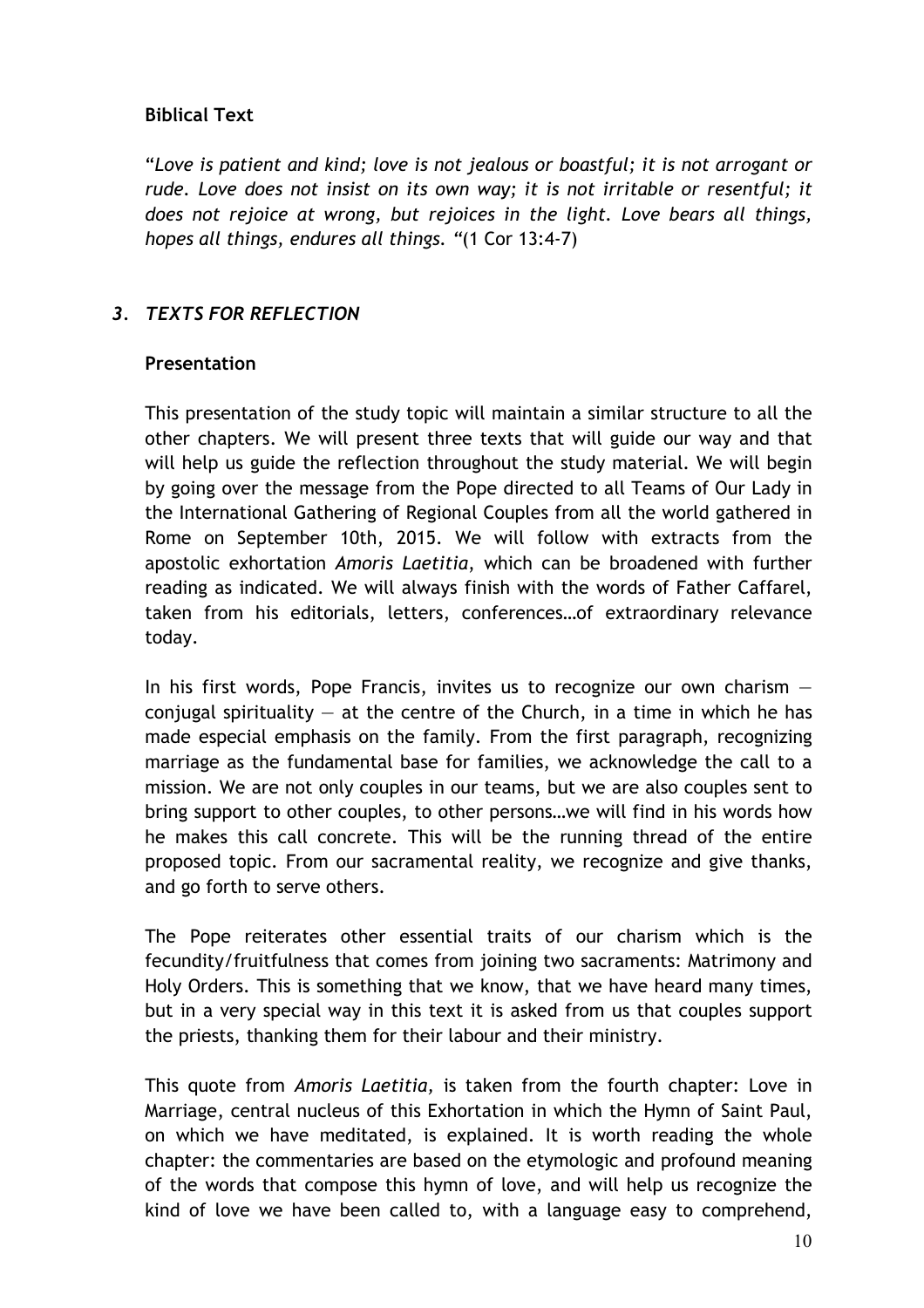made tangible in attitudes in our daily lives as spouses and family. To give thanks for the experience of all these attitudes will make possible for us to predispose ourselves to the mission we are called to.

Last, is a text from Father Caffarel published in the magazine, *l'Anneau d'Or,* n<sup>o</sup>14, in the year 1947. In this writing, he recognizes this mutual affinity between marriage and the spiritual counsellor, and in which we are asked to be grateful and pray for the priests that accompany us. Like Father Marcovits, O.P, presented in his conferences about Father Caffarel, during the gathering in Rome in 2015, "*this bond between the couple and the priest is essential to the future of the Church: the way we live this bond between these two sacraments, may be the source of equilibrium, dynamism and renewal for the Church."* 

# *a) ADDRESS OF POPE FRANCIS TO TEAMS OF OUR LADY*

*"...Naturally, a movement of conjugal spirituality such as yours fully express the attention that the Church wants to have for families, and it does so both by promoting the maturation of the couples who participate in your teams, through the fraternal support given to other couples to whom they are sent." (…)*

*In this regard, I emphasize the mutual fruitfulness of this encounter experienced with a priest who supports you. I thank you, dear couples of Teams of Our Lady, for being a support and encouragement to the ministry of your priests, who always find priestly joy, fraternal presence, emotional balance and spiritual paternity…"*

# *b) APOSTOLIC EXHORTATION AMORIS LAETITIA*

*(…) In a lyrical passage of Saint Paul, we see some of the features of true love: (...) (1 Co 13,4-7). Love is experienced and nurtured in the daily life of couples and their children. (…)*

*Throughout the text, it is clear that Paul wants to stress that love is more than a mere feeling. Rather, it should be understood along the lines of the Hebrew verb "to love"; that is "to do good". As Saint Ignatius of Loyola said, "Love is shown more by deeds than by words". It thus shows its fruitfulness and allows us to experience the happiness of giving, the nobility and grandeur of giving ourselves overabundantly, without asking to be repaid, purely for the pleasure of giving and serving.* 

*(...) My advice is never to let the day end without making peace in the family. "And how am I going to make peace? By getting down on my knees? No! Just by a small gesture, a little something, and harmony within your*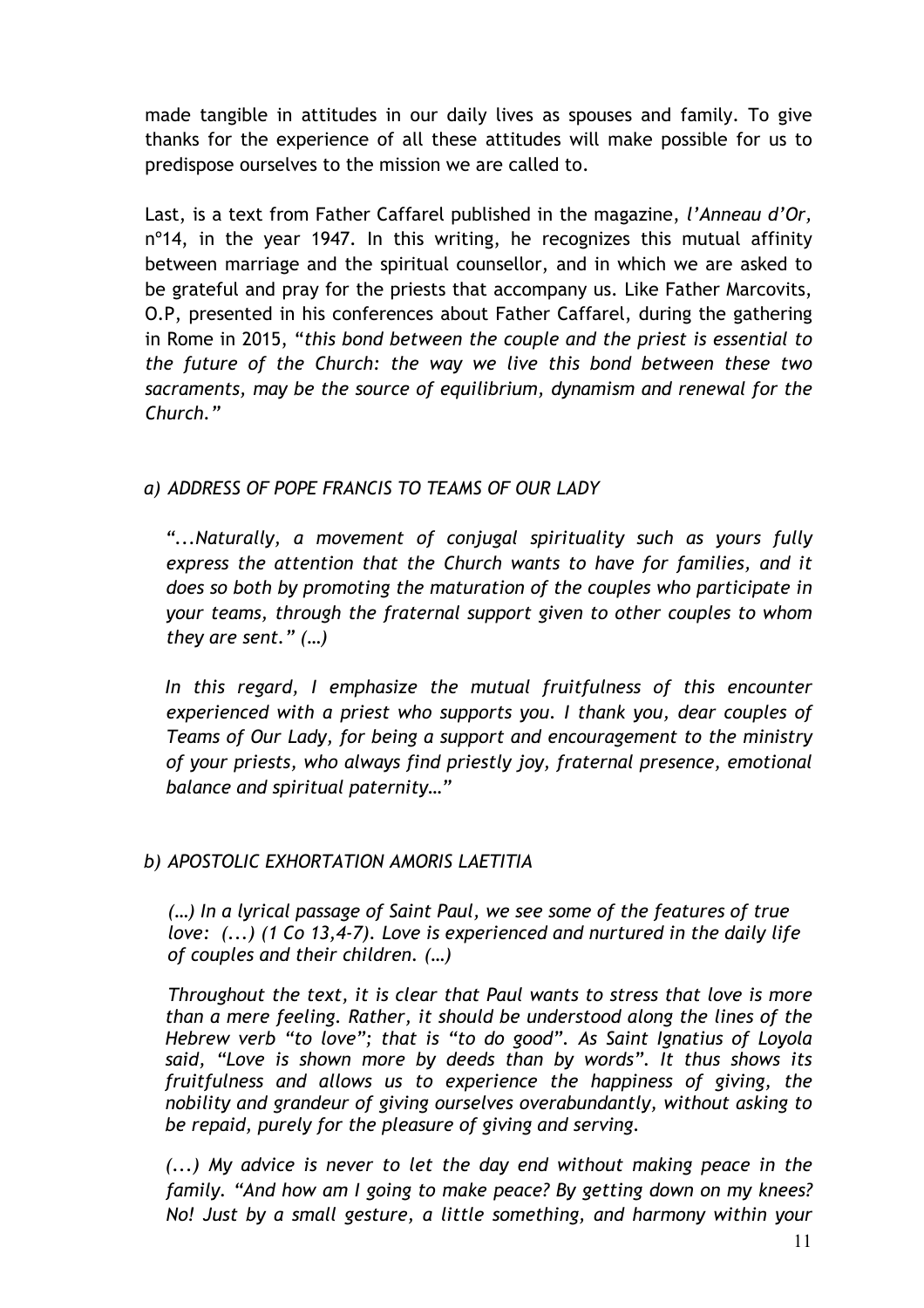*family will be restored. (…) Today we recognize that being able to forgive others implies the liberating experience of understanding and forgiving ourselves (…) All this assumes that we ourselves have had the experience of being forgiven by God, justified by his grace and not by our own merits. We have known a love that is prior to any of our own efforts, a love that constantly opens doors, promotes and encourages. If we accept that God's love is unconditional, that the Father's love cannot be bought or sold, then we will become capable of showing boundless love and forgiving others even if they have wronged us."*

#### c) TEXT FROM FATHER CAFFAREL

*"Returning to my room later and closing the shutters, I caught a glimpse of lights through the trees. "They have gone home", I thought, remembering the couples at the retreat, "And in those homes tonight, there is certainly more ardent human tenderness and a greater love of God than before." An unexpected thought hit me and I was stuck by the obvious affinity that exists between marriage and priesthood, the link that unites the priest to the Christian family. How beautiful those couples are! And it is this happiness, this fullness that Christ asks his priest to sacrifice... How wonderful is the gift of the disciple to his Master! How is it that the person who has given up love and paternity is precisely the person who has the power to kindle the flame in the hearth of the home? What is this paradox? ... No, it is not a paradox, but a mysterious correlation between Orders and Marriage. Indeed, it would be very superficial to believe that the priest holds back from founding a home through contempt for love and the family. It is not disdain but devotion: he is the lamb marked for the sacrifice, so that God may bless the entire flock. Thus, the renouncement of one explains the pure and fervent love of the others... Looked at in this light, it seems obvious that priest and couple should understand and support each other. Is it not appropriate for the couple to have fervent gratitude towards the priest, realizing that his sacrifice is in direct proportion to the happiness and intensity of their family life, and that the couple pray that Christ's friendship transfigures the loneliness of the apostle?"*

Henri Caffarel, L'Anneau d'Or, n° 14, Le foyer et le prêtre, p. 6

# *4. IDEAS TO PREPARE FOR THE TEAM MEETING*

- **a. Welcome**
- **b. General Sharing**

In addition to commenting on significant events of the month, we are invited to recognize the moments in which we have felt loved and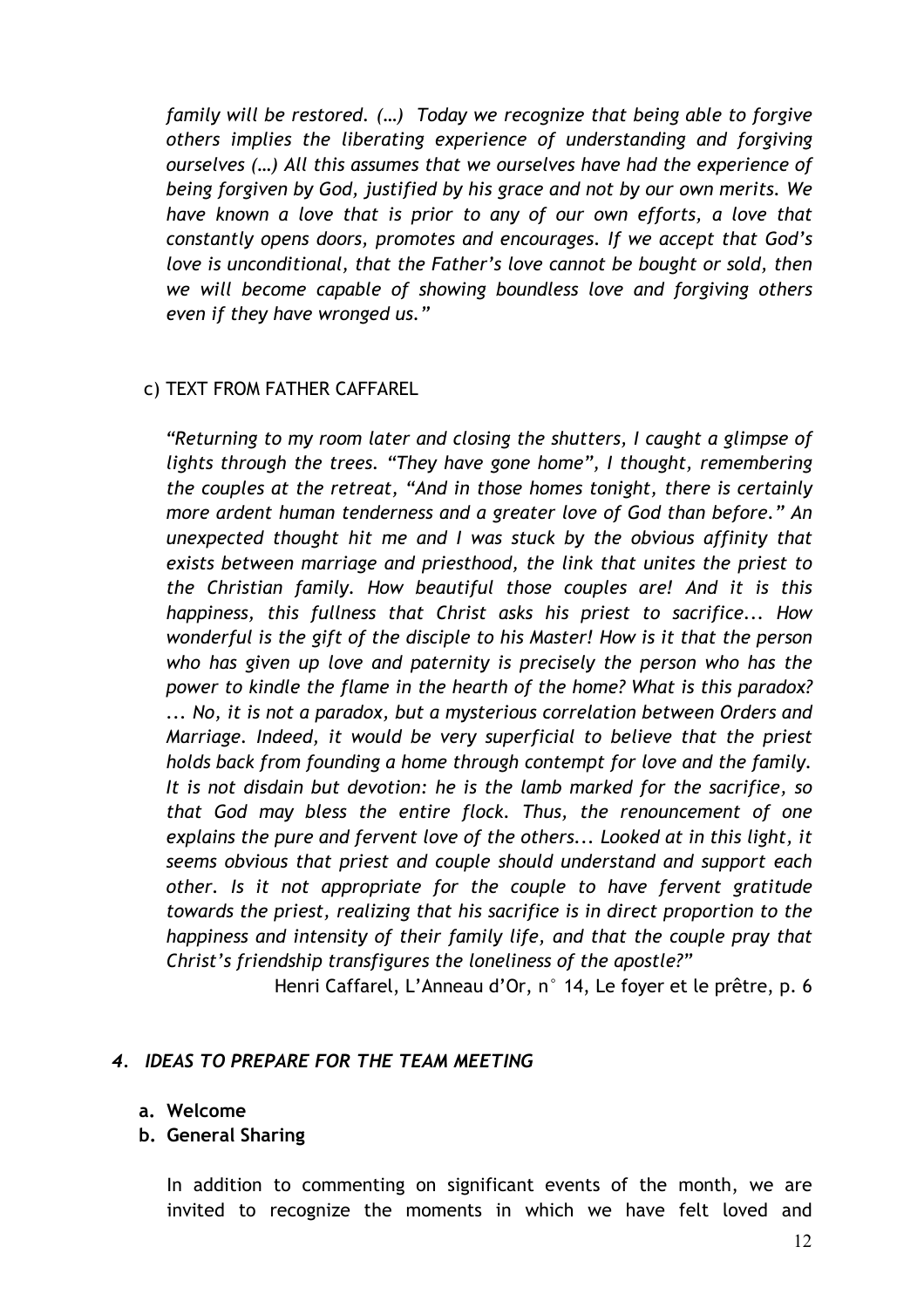accompanied, in which we have given our heartfelt thanks and in which we should have given them and have not dared to.

# **c. Prayer**

**Reading of the Word (1 Cor 13:4-7)**

When you place yourself before the Hymn to Love, one can experience a kind of vertigo when we note the disproportion between what is being asked of us and what we are actually willing to do. Therefore, we are invited to feel blessed, to discover that everything we are and have, are gifts from the Lord. It is He who has been patient, and is still patient with me, who has treated me with kindness, who has not unloaded his anger despite my continuous infidelities and setbacks, He who does not focus on my wrongs but sees the good in me, however small, and discovers the possibilities hidden in my poor and needy heart.

We enter into silence and try to remember what the Lord has done for each one of us, everything he has given us, the times we have felt His love and healing, allowing a deep and sincere gratefulness to flare up inside of us.

- Lord, I give you thanks because You have been especially patient with me, because through specific people You have showered me with your care as instruments and signs of your love.
- I give you thanks…

# **d. Sharing**

At the beginning of a new study topic we could share with the team the concrete benefits of living the "endeavours" in our lives.

We suggest for this month a Sit-down in which thanksgiving is the principal theme of dialogue:

● Thanking God for His constant presence and companionship in our lives. How do we live this? Do we recognize it?

● Thanking our spouse. In this Sit-down, there is no room for reproaches, only for the "good in the other". Let us recognize some attitude of the other person that makes us grow, helps us, and for which we are especially grateful.

• Thanking our team. We can give value to those aspects of our team for which we are especially thankful.

● Thanking the presence of our spiritual counsellor.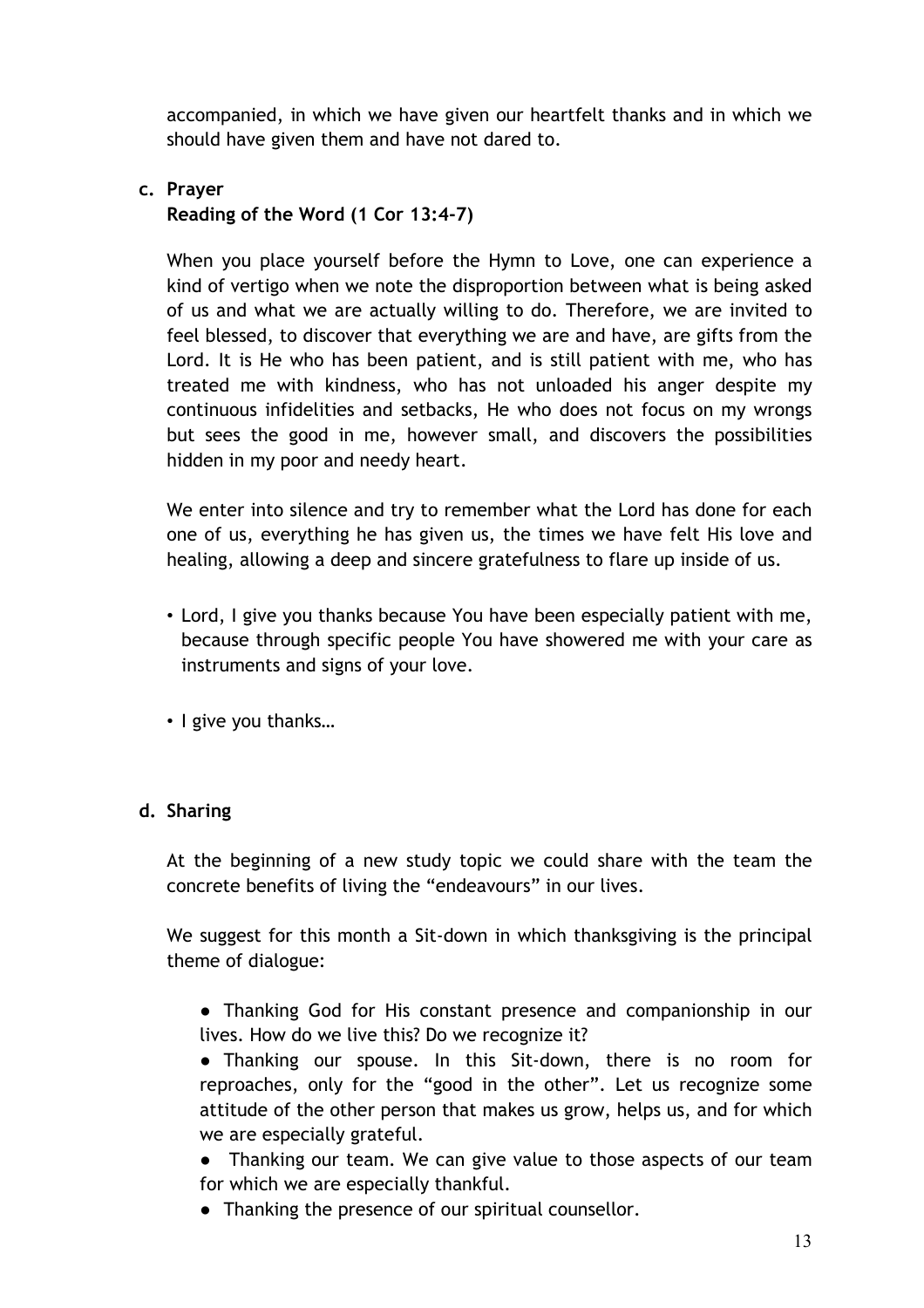The sharing during this month could have a particular emphasis on this endeavour and the Sit-down on thanksgiving.

# **e. Questions for General Reflection**

At this moment, we are not asking for a theoretical reflection on love or discussion about how to live it, but a recognition of this love. In this way, each one can choose from the whole theme some personal experience of that love to share…from Team life, particular people, shared situations, difficult moments…

- Have we felt the love that St. Paul invites us to live in our team?
- When? With whom? Have you recognized it? Have you accepted it? Have you given thanks?

# **f. Towards Fatima**

During this first month of the study topic (September) the registrations for the International Gathering-Fatima 2018 will be opened. Do we really know what this is? Do we recognize its importance? How do we consider this Gathering? Is it something we have reflected on? Are we planning on attending personally? If by any circumstance, we cannot physically attend, how can we be united in heart to it?

# **g. Magnificat**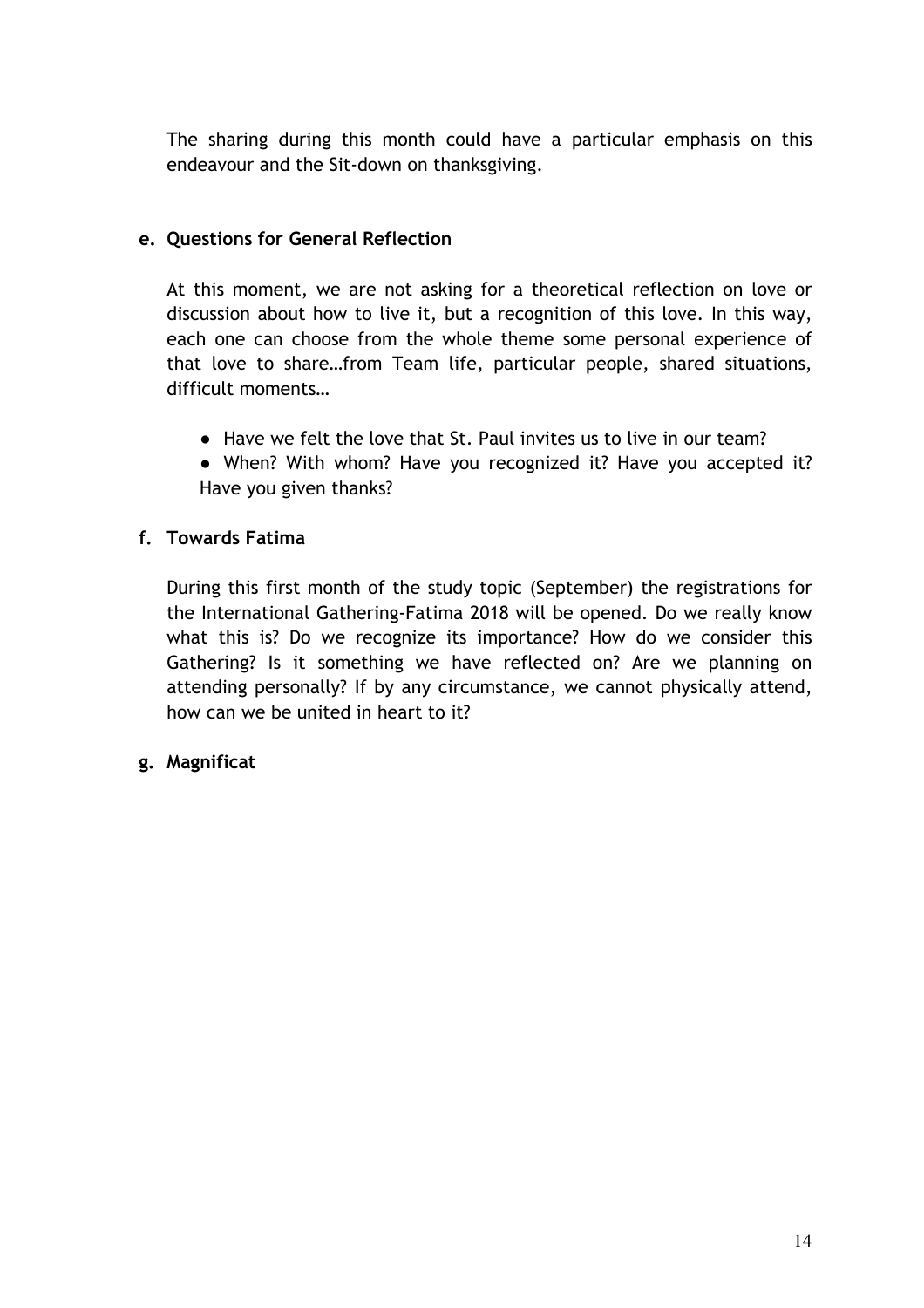#### **CHAPTER TWO - GOING FOWARD**

#### Objective

- To recognize the call to the Teams to move beyond our comfort zones.
- To be conscious that the mission is an essential part of our vocation and of the charism in belonging to Teams of Our Lady.
- To commit to live with a missionary spirit, which comes from oneself and opens to others.

#### *1. GENERAL INTRODUCTION*

In the conference directed to all the Regional Couples gathered in Rome in September 2015, Tó and Zé Moura Soares, International Responsible Couple, emphasized us being missionaries:

*"Therefore, the main aspect of the mission of a Christian couple should be to show the world the novelty of their experiences, without great formulas or methods, but with the testimony of a responsible commitment and with a renewed will to open themselves with generosity and humility to a fruitful life (…) In this regard, Pope Francis affirmed in his address to the Council of Europe that "those who dialogue only within the closed groups they belong to are left only belonging half way." The answer to these disturbing statements, either according to the Pope or according to Father Caffarel, can only take place through the fruitfulness of our Movement, witnessing the wonders that this sacrament produces in couples and not limiting ourselves just repeating words already worn off by what others say better than us."* 

-Tó and Zé Moura Soares, "The Changing World Challenges Teams of Our Lady", III International Meeting of Regional Couples, Rome, 2015.

This missionary reality has been lived since the beginning of Teams of Our Lady. The Founding Charter in 1947, recognized the urgency of witnessing to conjugal love and fraternal mutual help: *"The Teams of Our Lady feel that today, as before, non-believers will be won over for Christ, if they can see Christians truly loving each other and helping one another to seek God and to serve their fellowmen. Such brotherly love goes beyond mutual help and bears witness to Christ."* We cannot be satisfied with a restrictive vision of what we are as a Movement, with our conjugal spirituality, since there are occasions in which this idea has been used to reassure consciences. Now more than ever, this is not possible. We must bring up to date and be attentive in this specific moment of our history, on how to live with a deepened sense of our mission. The mission, as an essential part of our charism, must be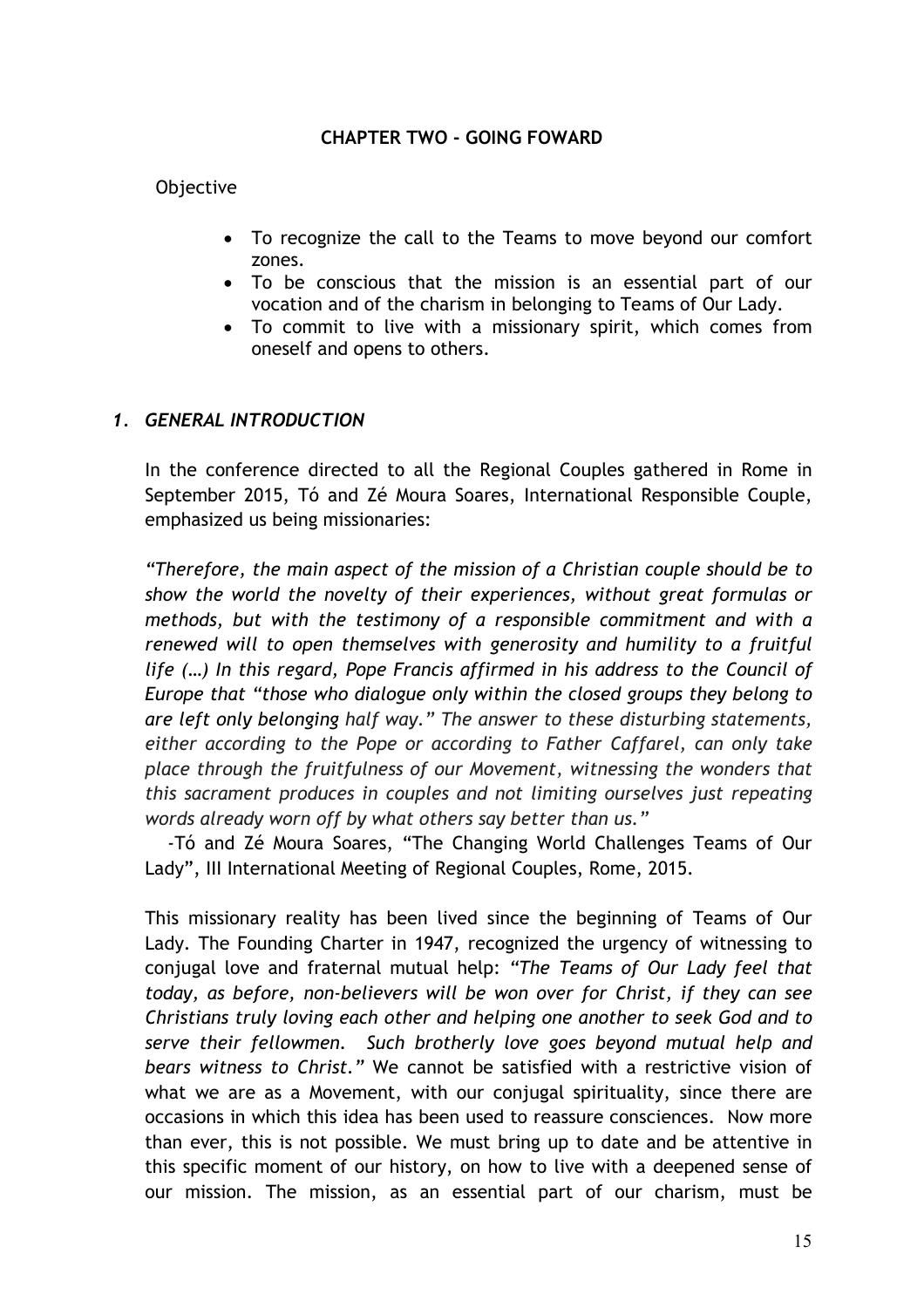understood as something "more", a plus that you can take or leave it, but with an inevitable consequence for your own essence and your spirituality.

# *2. WORD OF GOD*

# **Introduction to the Biblical Text**

The proposed text is from the Gospel of Luke. The word Gospel comes from the Greek and means "good news". It is not any kind of news, but one that is capable of transforming our life. The good news is Jesus Himself who comes to encounter us as Saviour.

Since the end of the second century, Christian tradition has attributed the third Gospel to Luke, one of Paul's companions, who probably wrote it between the years 80-90 AD. According to Col 4:10-14, Luke was not a Jew and is known as the "beloved physician". It is probable that he lived in the south of Greece and that some Christian missionary announced to him the good news of the Gospel of Jesus. As a result of his encounter with Jesus he joins the Christian community and decides to write a Gospel that he directs to Theophilus for him to know how reliable are the teachings he has received (cf. Luke 1:1-4) The name Theophilus means "the beloved by God" or "friend of God." You may refer to an individual by this name but also to any person who is loved by God.

The selected text (Lk 14:12-14) belongs to the teachings of Jesus to his disciples on their way to Jerusalem. This story presents Jesus being invited to dinner at the home of one of the Pharisee leaders. Jesus, during the banquets, comes to encounter many people. In them, He found an occasion to share His life, to get to know them more profoundly, and to let them ask Him questions regarding concrete themes, including becoming the victim of provocations.

Jesus never avoided these occasions and He participated in these encounters, observing attentively, and then spoke out freely what He believed. In this case, He has words for the guests and the host. Our text only grasps the words addressed to the host of the house. Jesus invites him to change his ways and schemes and to learn to live from what he has received freely.

# **Biblical Text**

"*He said also to the man who had invited him: "When you give a dinner or a banquet, do not invite your friends or your brothers or your kinsmen or rich neighbours, lest they also invite you in return, and you be repaid. But when you give a feast, invite the poor, the maimed, the lame, the blind, and you*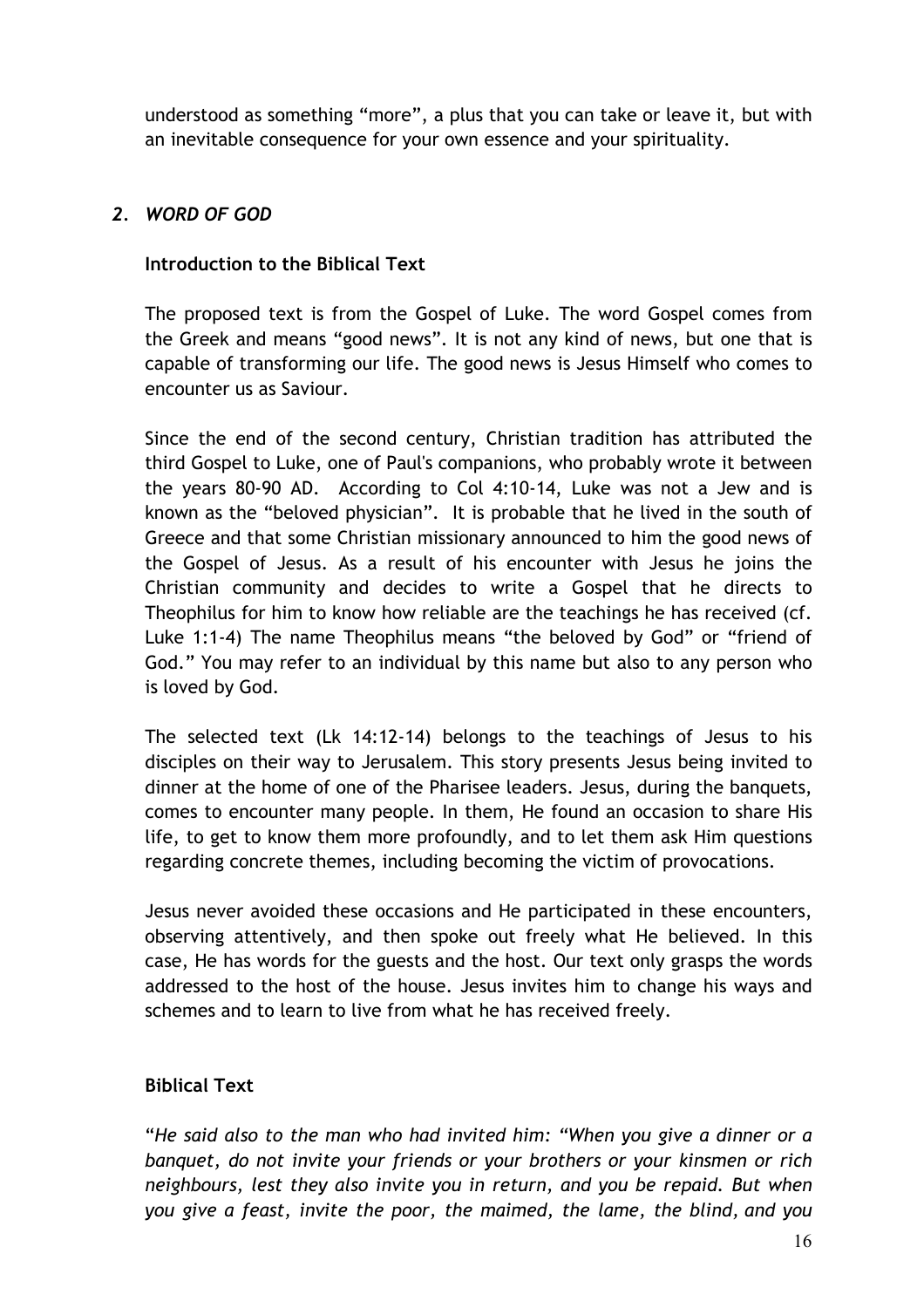*will be blessed, because they cannot repay you. You will be repaid at the resurrection of the just." (Lk 14:12-14).*

# *3. TEXTS FOR REFLECTION*

# **Presentation**

The Pope, in his words addressed to Teams of Our Lady, leads us to recognize that everything lived and shared in our marriage, in our priesthood and in our teams is not for us. "*God thinking of all of us, chooses a few*" (Lk 6:12). This is why we cannot afford to live Christianity behind closed doors in a world that needs our witness. From our vocation of marriage and priesthood we must announce and proclaim de Good News of Jesus.

In *Amoris Laetitia,* this missionary impulse is realized in care of the vocation of marriage (which we will reflect in the third chapter) and by the joyful and lively witness of Christian families who don't deny their reason of being and who in their everyday lives offer a family spirit of attentiveness and openness to the needs of others (which we will reflect in the fourth chapter).

Far from enclosing ourselves in our comfort zones, Christian marriages and families must become a sign of the love of Jesus for the most needy, for the most vulnerable (which we will reflect in the fifth and seventh chapters), and this cannot remain just words but must be realized in our daily life.

The text from Father Caffarel is from an extraordinary edition of the magazine, *l'Anneau d'Or*, nº 111-112, titled "*Marriage, the Great Sacrament*" from May-August 1963. This extract was taken from an article about "*Priesthood of Marriage*" in which Father Caffarel reflects about the priestly role of the "*chosen*" couple, "*called*" from God to participate in the mission of the Church, which offers and proclaims before the world their service to God and humanity.

# *a) ADDRESS FROM POPE FRANCIS TO TEAMS OF OUR LADY*

*(…) Indeed, I would like to insist on this missionary role of the Teams of Our Lady. Every committed couple certainly receives a great deal from its team experience, and its conjugal life is deepened by refining itself through the spirituality of the Movement. However, after receiving from Christ and from the Church, a Christian is irresistibly sent out to witness to and pass on what he has received. "The new evangelization calls for personal involvement on the part of each of the baptized" (Apostolic Exhortation [Evangelii Gaudium,](http://w2.vatican.va/content/francesco/en/apost_exhortations/documents/papa-francesco_esortazione-ap_20131124_evangelii-gaudium.html) n. 120). Christian couples and families are*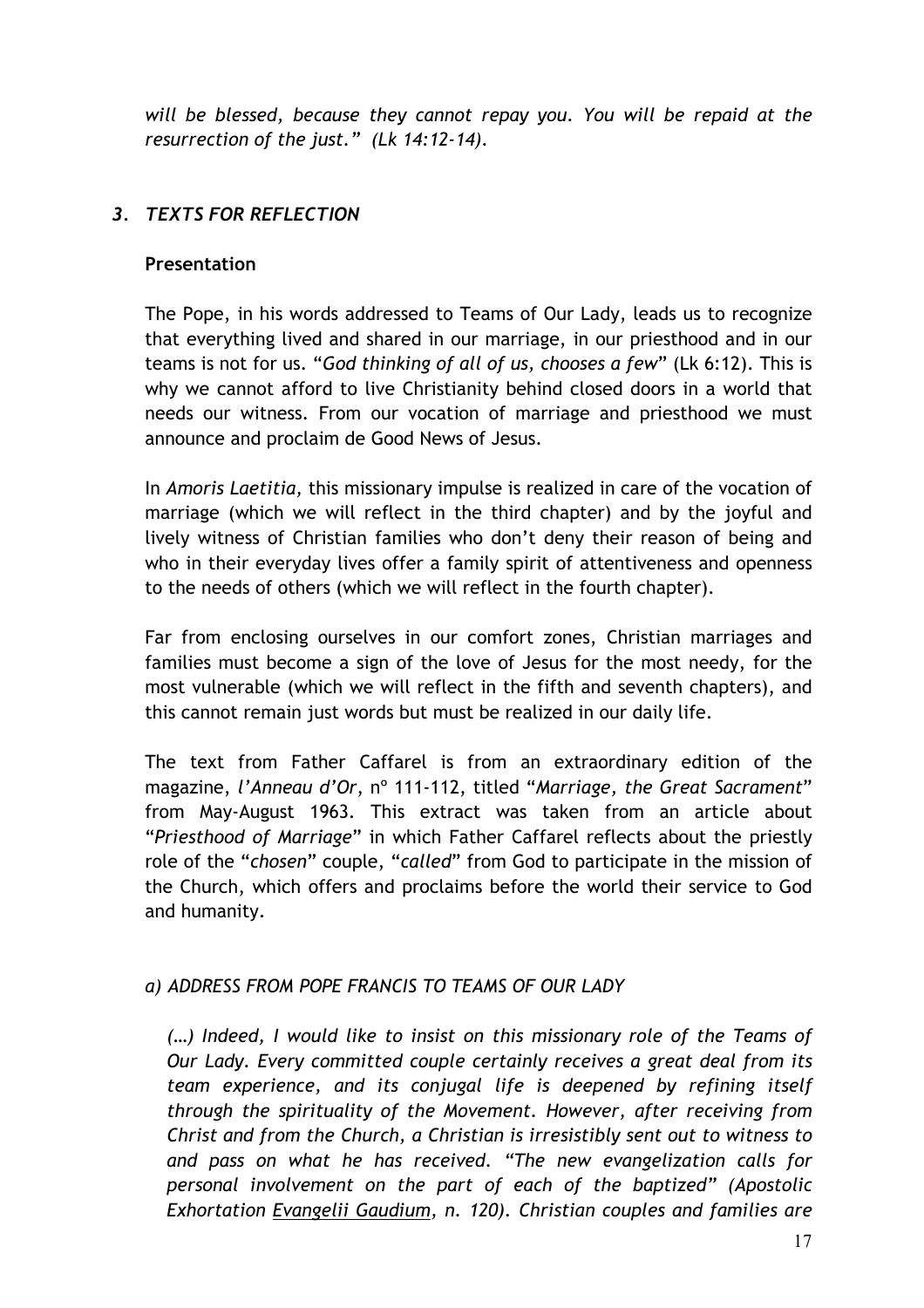*often best placed to proclaim Jesus Christ to other families, to support, fortify and encourage them. What you live as couples and as families accompanied by the very charism of your Movement — the profound and irreplaceable joy that the Lord enables you to feel in domestic intimacy in joy and sorrow, in the happiness of your spouse's presence, in the growth of your children, in the human and spiritual fruitfulness that He grants you, all this is to be witnessed to, proclaimed and communicated outside so that others, in turn, may set out on this path. In the first place, then, I encourage all couples to put into practice, and to live in depth, with constancy and perseverance, the spirituality the Teams of Our Lady follow. (...)*

#### *b) APOSTOLIC EXHORTATION AMORIS LAETITIA*

*183. A married couple who experience the power of love know that this love is called to bind the wounds of the outcast, to foster a culture of encounter and to fight for justice. God has given the family the job of "domesticating" the world and helping each person to see fellow human beings as brothers and sisters. "An attentive look at the everyday life of today's men and women immediately shows the omnipresent need for a healthy injection of family spirit... Not only is the organization of ordinary life increasingly thwarted by a bureaucracy completely removed from fundamental human bonds, but even social and political mores show signs of degradation". For their part, open and caring families find a place for the poor and build friendships with those less fortunate than themselves. In their efforts to live according to the Gospel, they are mindful of Jesus' words: "As you did it to one of the least of these my brethren, you did it to me (Mt 25:40)". In a very real way, their lives express what is asked of us all: "When you give a dinner or a banquet, do not invite your friends or your brothers or your kinsmen or rich neighbours, lest they also invite you in return, and you be repaid. But when you give a feast, invite the poor, the maimed, the lame, the blind, and you will be blessed" (Lk* 

*14:12-14). You will be blessed! Here is the secret to a happy family.* 

*184. By their witness as well as their words, families speak to others of Jesus. They pass on the faith, they arouse a desire for God and they reflect the beauty of the Gospel and its way of life. Christian marriages thus enliven society by their witness of fraternity, their social concern, their outspokenness on behalf of the underprivileged, their luminous faith and their active hope. Their fruitfulness expands and in countless ways makes God's love present in society.*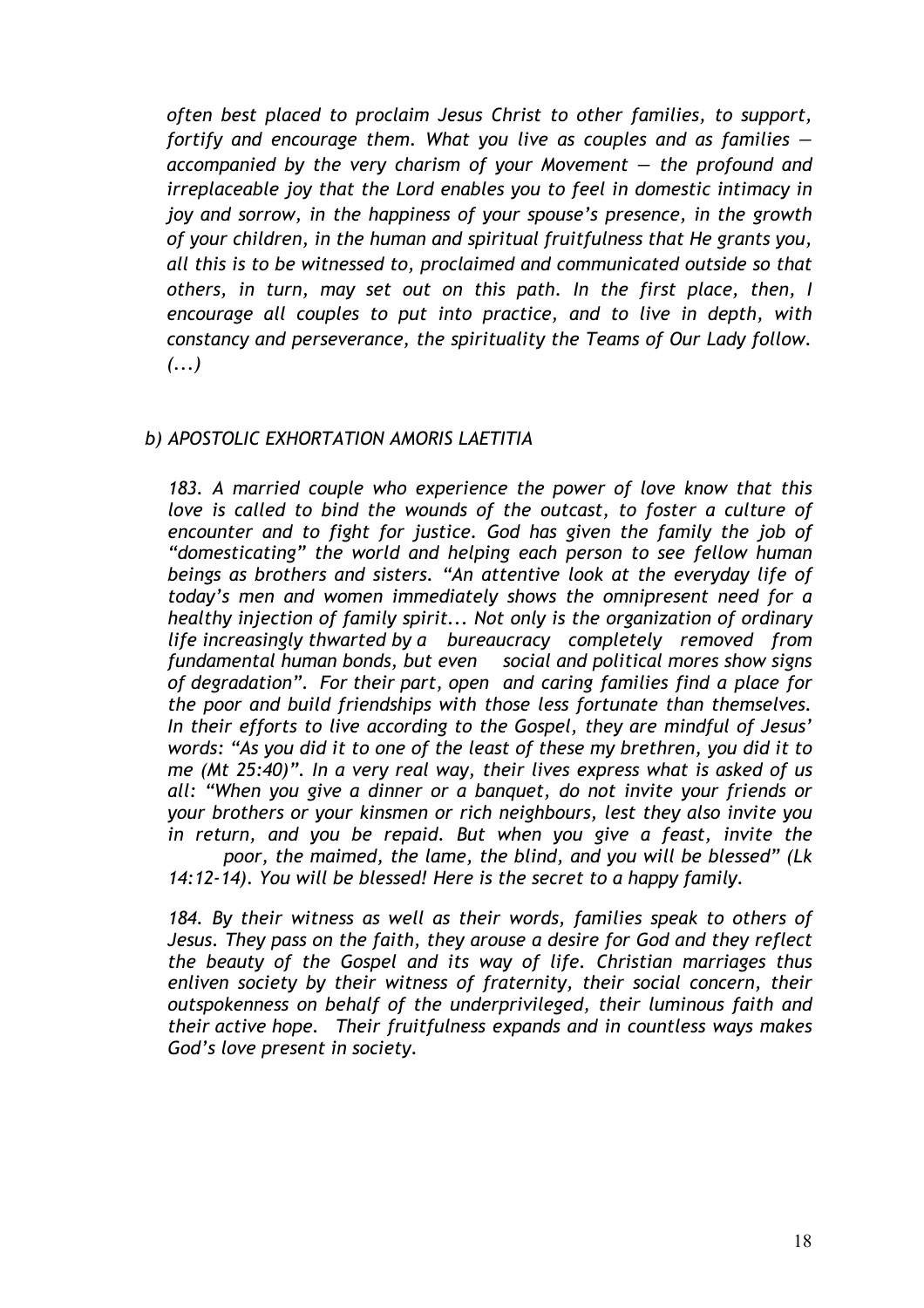#### c) TEXT FROM FATHER CAFFAREL

"*The sacrament of marriage gives the couple a role in the Church, which has an undeniable, original apostolic mission. Irreplaceable. The couple has a specific apostolate that no one can supply" (…) The "prophetic" apostolate of the couple.*

*In a biblical sense of the term, the prophet is the man who speaks in the name of God. By his life, by his example, by his behaviour, the Christian couple should proclaim the doctrine of marriage. It is not enough that priests teach theology and the morality of marriage, it is necessary that Christian couples who live marriage in all its fullness, show it. In other words, it is necessary to see how a Christian marriage lives, that all men and woman who aspire to human love understand that Christ has come to save love, which has given him greatness and new splendour."*

> *-Henri Caffarel, The Priesthood of Marriage", l'Anneau d'Or, nº111-112, May-August 1963*

# *4. IDEAS TO PREPARE THE TEAM MEETING*

#### *a.* **Welcome**

# *b.* **General Sharing**

At this point, in addition to sharing the significant events during the month, we are also invited to share the "call" we have had to come out of ourselves and how we have responded to them. Perhaps, we have not even noticed that call, maybe we have sensed it but we have been "slackers", maybe we have received the grace to respond to the call.

#### *c.* **Prayer**

# **Reading of the Word (Lk 14:12-14)**

In the Gospel that has helped us throughout the month, the response of Jesus to the host of the banquet is an invitation for us to live with gratitude, that is to say, the capacity to love without expecting anything in return. Jesus invites us to come out of ourselves to enter into this dynamic of giving from what we have received freely.

We are limited in our humanity, and, usually our acts of generosity are not as generous as they appear. At heart, behind every nice gesture, we usually expect something in return: gratitude, acknowledgement, correspondence…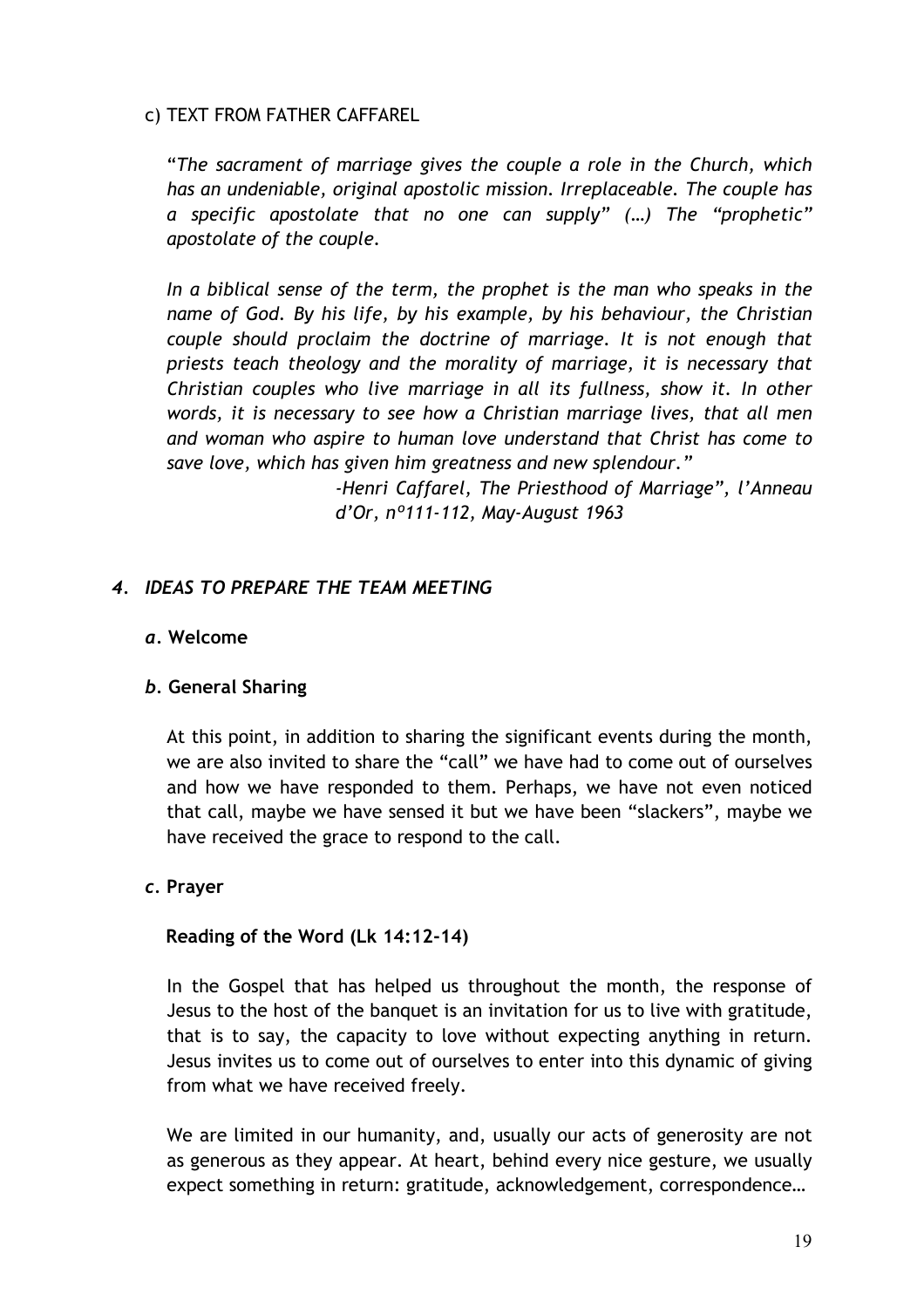In the previous chapter the invitation was to recognize and be thankful for all the good things God has done in us. This is the first step to living with gratitude. Only someone who has received something freely can give it away freely. Only he who has been deeply touched by God's mercy can set out and come out to do the same for others without expecting anything in return.

We enter into silence and ask for this gratitude that can guide us in our lives, as individuals, couple and team. A profound gratitude that may help us to come out of ourselves to go and encounter the most needy.

• I give you thanks, Lord, for every gift received. I ask that you grant me the ability of being grateful, to be attentive, to come out of myself, and to learn to love gratuitously, without expecting anything in return, specially…

● I give you thanks…

# *d.* **Participation**

We could say that sometimes it seems like the endeavours are part of our conjugal "sanctification", without considering the fact that without the mission, the endeavours can become a mere way of perfectionism which is far away from the truth of the Gospel. This is why we must share with our team how the endeavours are helping us to come out of ourselves, to live the sanctification in terms of the mission.

Resuming the objectives at the beginning of the chapter we make the following suggestions for the Sit-down:

- Are we living our marriage as a vocation that leads us to grow, or is it a pleasant routine in which we have fallen?
- As we stand before a disoriented and disappointed world about the expectations of marriage, are we willing to commit and be willing to come out of ourselves and leave the safe bubble of our team?
- How can we offer other couples an appealing testimony of our matrimonial love?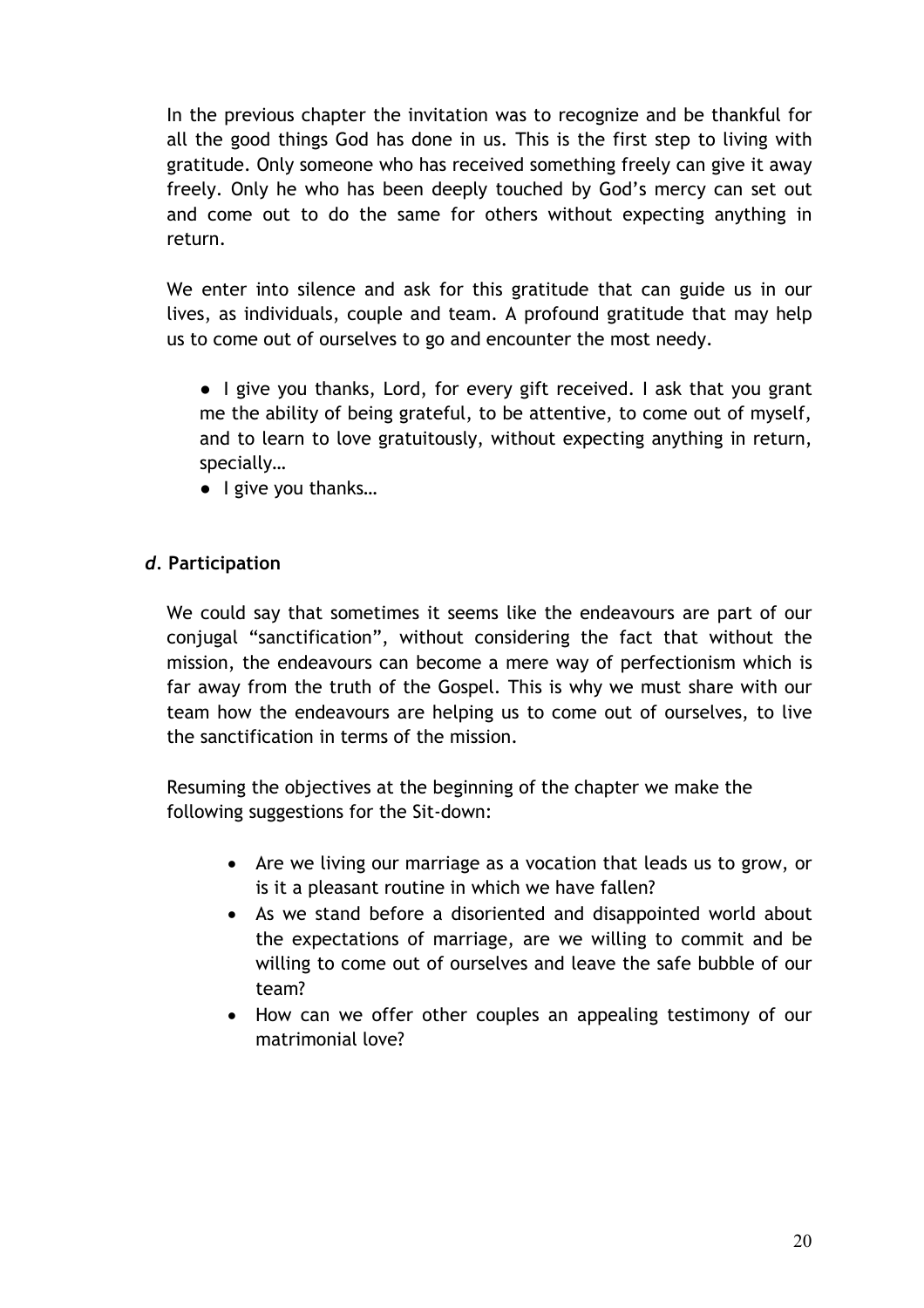# *e.* **Questions for General Reflection**

After reading the study topic, after prayer and general sharing and participation, we could ask:

- In what measure does belonging to Teams of Our Lady help us live our marriage and family life as a mission?
- What specific means have helped us to recognize and welcome this mission?
- As a team, do we share and encourage each other in the mission? In what ways? How can we improve it?

# **f. Towards Fatima**

We ask during this month to reflect upon our solidarity, which is part of the mission, towards the Gathering in Fatima. Have we thought of ways we can help others attend, -from our team, our sector, our region, our SR, other SR and other regions? This help can be specified in many ways: financial, personal; with the care and attention of family members from the team's participants during the Gathering, with prayer, in support…

# **g. Magnificat**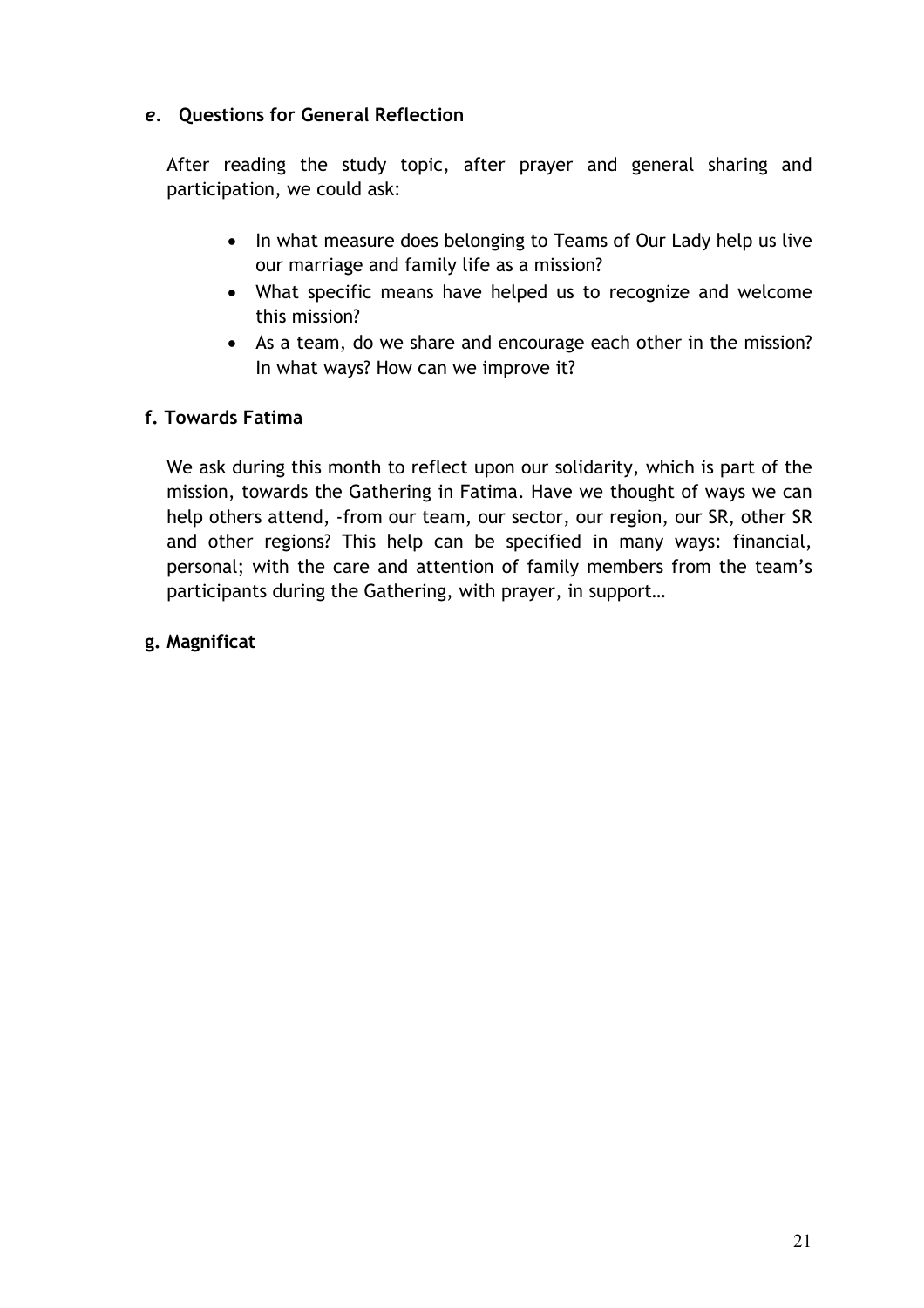#### **THIRD CHAPTER – BEING MARRIED**

#### Objective

- To recognize that our first mission is to live fully the vocation we have been called to.
- To give thanks for the specific means which are at our disposal to live our married and family life according to the plan God has for us.
- To renew our conjugal commitment.

#### *1. GENERAL INTRODUCTION*

*"In the historical context of our Movement, what always remains new in its treasure is the focus on conjugal sanctity, on conjugal love lived according to God, that is, that one spouse loves the other for what he is, and not for what he can give. But what is it that allows us to define what the other is if it is not the love God has for that person? What is the basis of the divine command to love even the enemies, if it is not the fact that they are also creatures and children of God, loved by a love that precedes them and that our kindly love for them should help them discover it? We have here, dear couples, a great plan of life and excellent rule of life: to recognize that the other is loved by God just as I am." Father Jacinto Farias- Homily at the International College Closing Mass- Swanwick, July 28, 2016.*

In order to carry out this proposal, lived in a world in which the institution of marriage is in crisis, and where the reality of the daily life does not help to live our vocation, it seems necessary that the first mission of marriage is to guard this given gift. As Pope Francis states in his Apostolic letter *Misericordia et Misera: "The gift of matrimony is a great calling to which spouses, by the grace of Christ, respond with a love that is generous, faithful and patient. The beauty of the family endures unchanged, despite so many problems and alternative proposals."* MM 14

We are all conscious that today, to let ourselves fall into the routine or the many alternative proposals the world offers us, does not help us to live the decision to mutually love and respect each other for the rest of our lives, to be able to receive with love and responsibility the children God will send us, and to raise them according to the law of Christ and the Church. This is why if we are committed to live the promises we made on our wedding day, we need tools that in the middle of our weakness and the "counter culture" experience will help our marriages remain faithful to the received vocation.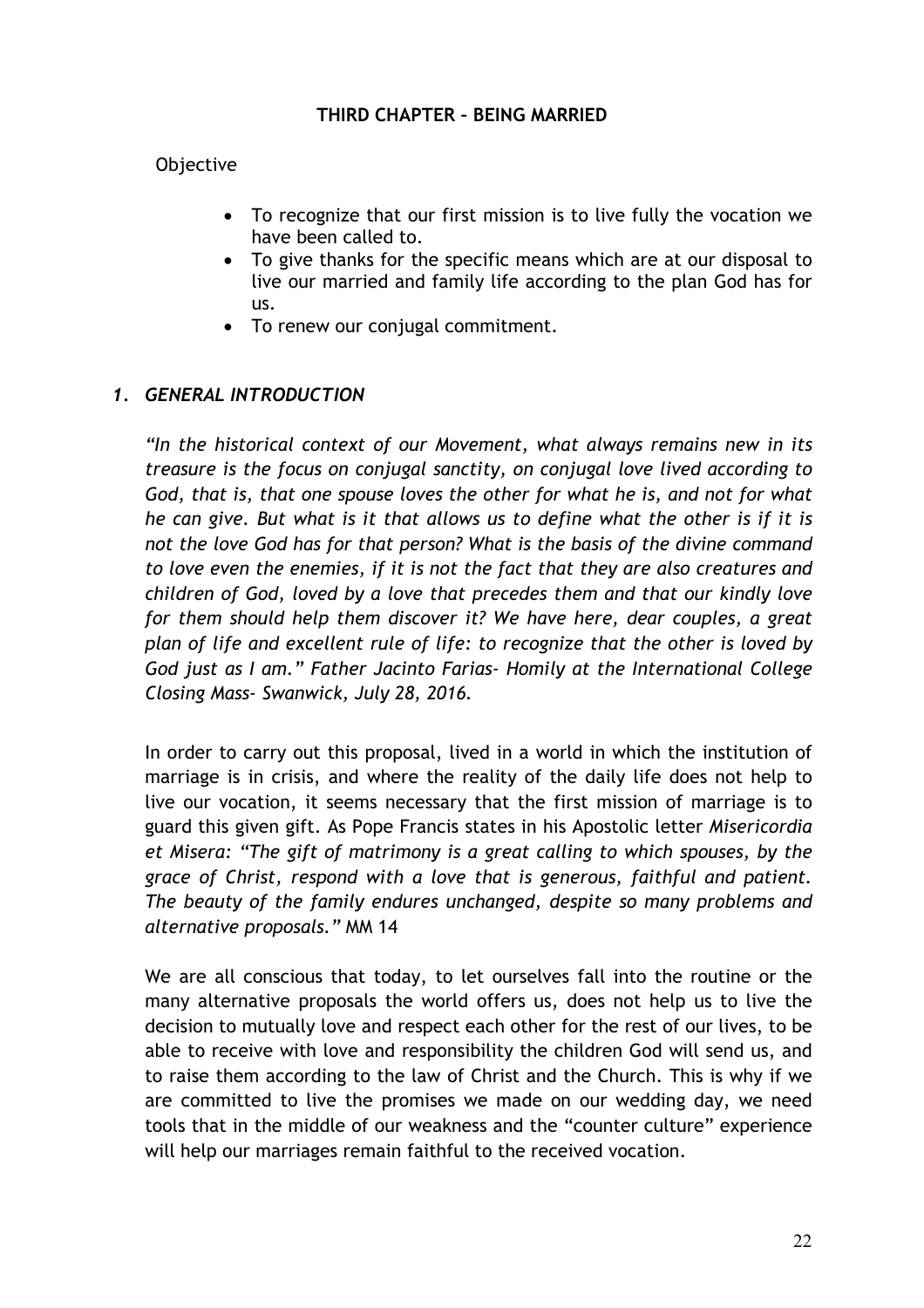For this reason, all the pedagogy of the teams, all the endeavours, meetings, formation, gatherings…become essential means so that in a world that is moving in the opposite direction, we can live the specific mission of being married.

# *2. THE WORD OF GOD*

#### **Introduction to Biblical Text**

The book of Tobit is a family story. The names of Tobit and his family (Tobiel, his father and Tobit, his son) have the same Hebrew root (tob) which means good, and refer to the goodness of God manifested in this account. This book is an attempt to teach the Jewish people from the diaspora a model of conduct to be able to be faithful to the Lord in the middle of the circumstances they have come to live. The book presents, from a narrative style, the Jewish believer's interpretation of life, containing moral guidance, brief offering prayers, historical expectations, and religious motivations. The characters of the story, learn to be faithful to the Lord in the midst of great difficulties. The Lord does not take away the suffering from their life but He is close by and helps them overcome it. The archangel Raphael, (whose name means "medicine of God") that cures Tobit and Sara of their illnesses, represents the divine providence that takes care of us. The account offers an advance vision of marriage, which is presented, not just as a family institution in which the in-laws intervene, but as a commitment that the couple freely takes before God.

Tobit and Sarah go through hard times and they understand that their marriage and their union will not be possible unless it is based on prayer. That is why they direct their prayer to God from the moment they decide to unite their lives forever. Their prayer begins with a blessing, continues with an invocation in which they remember the will of the Lord when he created man and woman, and concludes with a request. Their prayer is not for them just a means to deepen their conjugal intimacy, but, above all, a way to open themselves as a couple to God's will. Praise, remembrance and petition could be a key outline for our conjugal prayer.

# **Biblical Text**

"*When they had finished eating and drinking, they wanted to retire. So they brought the young man out and led him to the bedroom. Tobit, mindful of Raphael's instructions, took the fish's liver and heart from the bag where he had them, and put them on the embers intended for incense. The odour of the fish repulsed the demon, and it fled to the upper regions of Egypt;*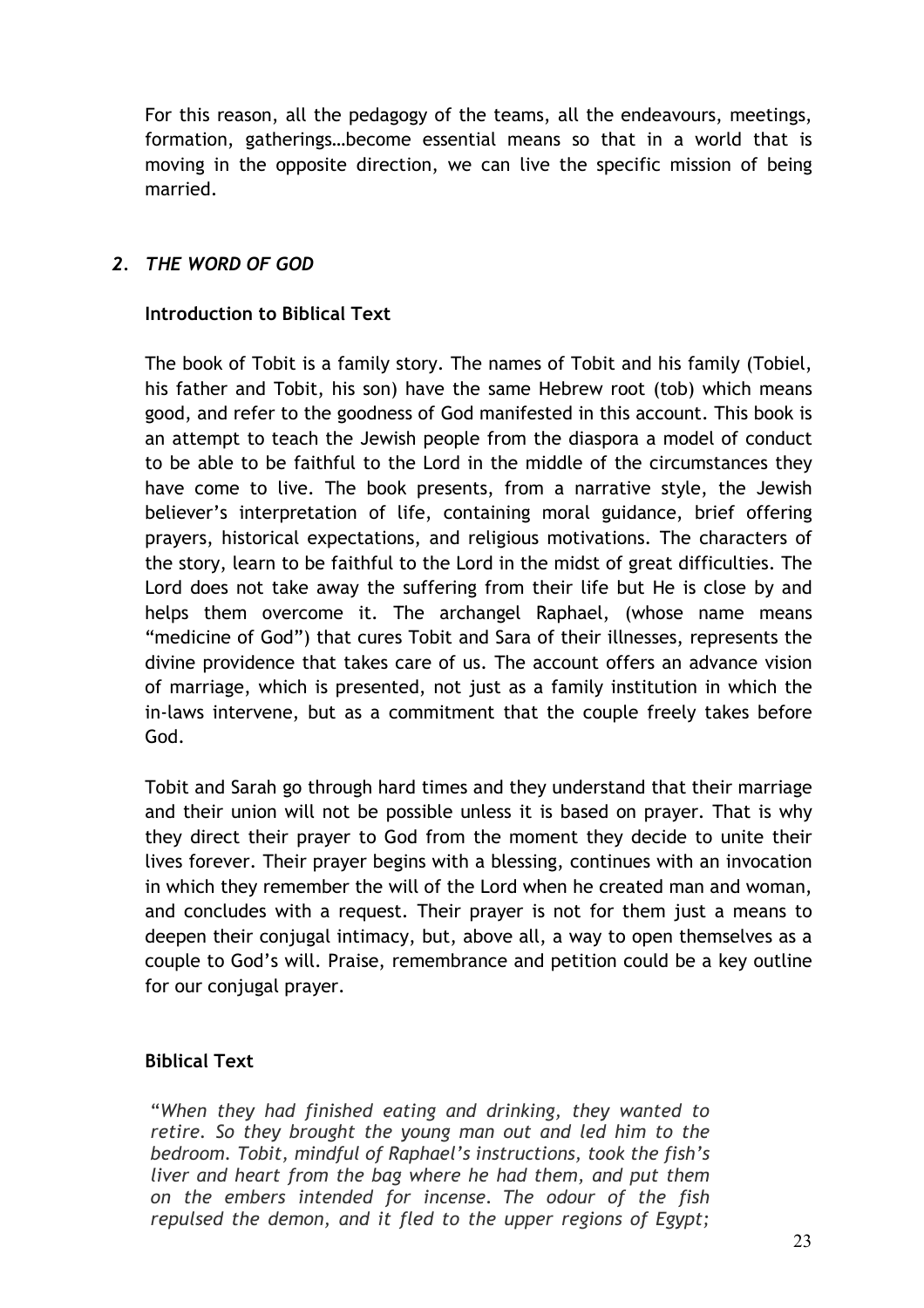*Raphael went in pursuit of it and there bound it hand and foot. Then Raphael returned immediately. When Sarah's parents left the bedroom and closed the door behind them, Tobit rose from bed and said to his wife, "My sister, come, let us pray and beg our Lord to grant us mercy and protection." She got up, and they started to pray and beg that they might be protected. He began with these words: "Blessed are you, O God of our ancestors; blessed be your name forever and ever! Let the heavens and all your creation bless you forever. You made Adam, and you made his wife Eve to be his helper and support; and from these two the human race has come. You said, 'It is not good for the man to be alone; let us make him a helper like himself.' Now, not with lust, but with fidelity I take this kinswoman as my wife. Send down your mercy on me and on her, and grant that we may grow old together. Bless us with children." They said together, "Amen, amen!" Then they went to bed for the night." (Tobit, 8:4-9)*

# *3. TEXTS FOR REFLECTION*

#### **Presentation**

*"The Endeavours are the pedagogy that makes conjugal love become real and prepares us to go forth in our mission, together and more open to His call and with hope. This pedagogy does not ask us to do something extreme that would*  increase the list of responsibilities we already have in the complexity of our *life, but it is a simple plan to assimilate deep attitudes, attitudes that give cohesion to life."* (Álvaro and Mercedes Gómez-Ferrer, III Hispano-American Gathering, September 2016.)

The Pope in his Address recognized the concrete means that Teams of Our Lady has placed in our hands, as privileged tools to live our vocation.

The text from Father Caffarel proceeds again from an extraordinary edition of the magazine, *l'Anneau d'Or*, nº 111-112, entitled "Marriage, the Great Sacrament" from May-August 1963. In particular, from his article The Couple, Apostle. For Father Caffarel, to help to know God, proclaim His love, is the first mission of marriage and the human couple reveals better than any other creature that God the Father is a community of persons that love each other. "*Man and woman united by love, are the living parable of the divine community."* This aspiration, so high, is made concrete in our daily living if we stop and realize, if we are conscious of what we want to do with our life. Father Caffarel said: *"I would like everyone to ask: How can I be of any use in this great venture of the renewal of Christian marriage in the world?"* The pope, in *Amoris Laetitia,* indicates the same in numerous occasions. We have chosen several quotes in which it is recognized the ability of the family to face an increasingly individualized society, proposing a place where no one feels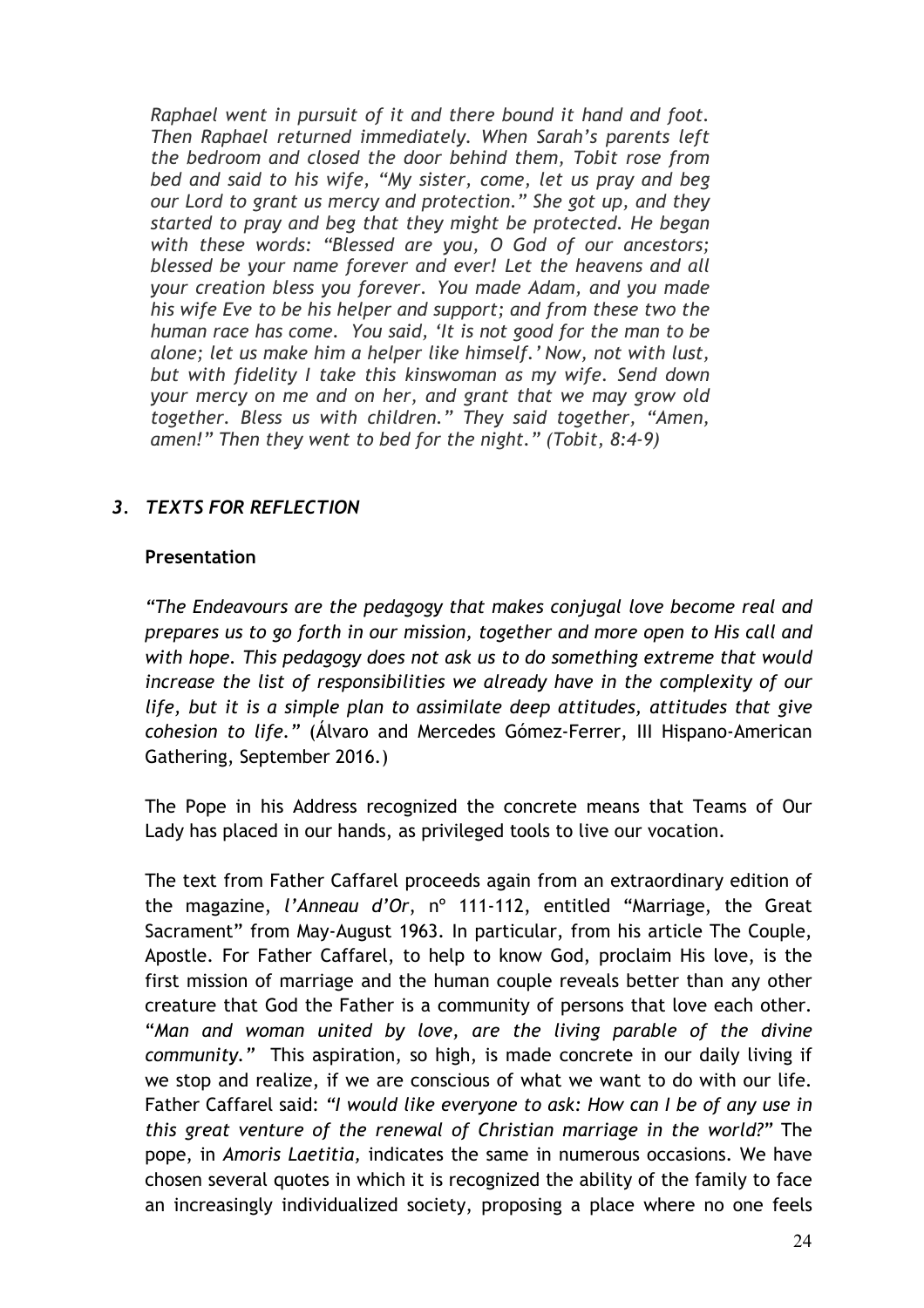alone, and where we can be participants of the same creative and fruitful work of God.

# *a) ADDRESS FROM POPE FRANCIS TO TEAMS OF OUR LADY*

*(...) "I think that the proposed "endeavours" are truly effective aids, which enable couples to progress with confidence in conjugal life on the way of the Gospel. I am thinking, in particular, of couple prayer and family prayer, a beautiful and necessary tradition that has always supported the faith and hope of Christians, unfortunately abandoned in so many regions of the world. I am also thinking of the time for monthly dialogue proposed to the spouses — the famous and demanding "duty to sit down", which runs so counter to the habits of the frenetic and agitated world pervaded by individualism — a moment of exchange lived in truth under the Lord's gaze. It is a precious time of thanksgiving, of forgiveness, of mutual respect and attention to the other. I am thinking, lastly, of faithful participation in Team life, which brings to each one the richness of learning and of sharing, as well as the help and comfort of friendship."*

# *b) APOSTOLIC EXHORTATION AMORIS LAETITIA*

33 *"On the other hand, "equal consideration needs to be given to the growing danger represented by an extreme individualism which weakens family bonds and ends up considering each member of the family as an isolated unit, leading in some cases to the idea that one's personality is shaped by his or her desires, which are considered absolute. The tensions created by an overly individualistic culture, caught up with possessions and pleasures, leads to intolerance and hostility in families. Here I would also include today's fast pace of life, stress and the organization of society and labour, since all these are cultural factors which put at risk the option of permanent decisions."*

*9. "Let us cross the threshold of this peaceful home, with its family sitting around the festive table. At the centre, we see the father and mother, a couple with their personal story of love. They embody the primordial divine plan clearly spoken of by Christ himself: "Have you not read that he who made them from the beginning made them male and female?" (Mt 19:4). We hear an echo of the command found in the Book of Genesis: "Therefore a man shall leave his father and mother and cleave to his wife, and they shall become one flesh (Gn 2:24)".*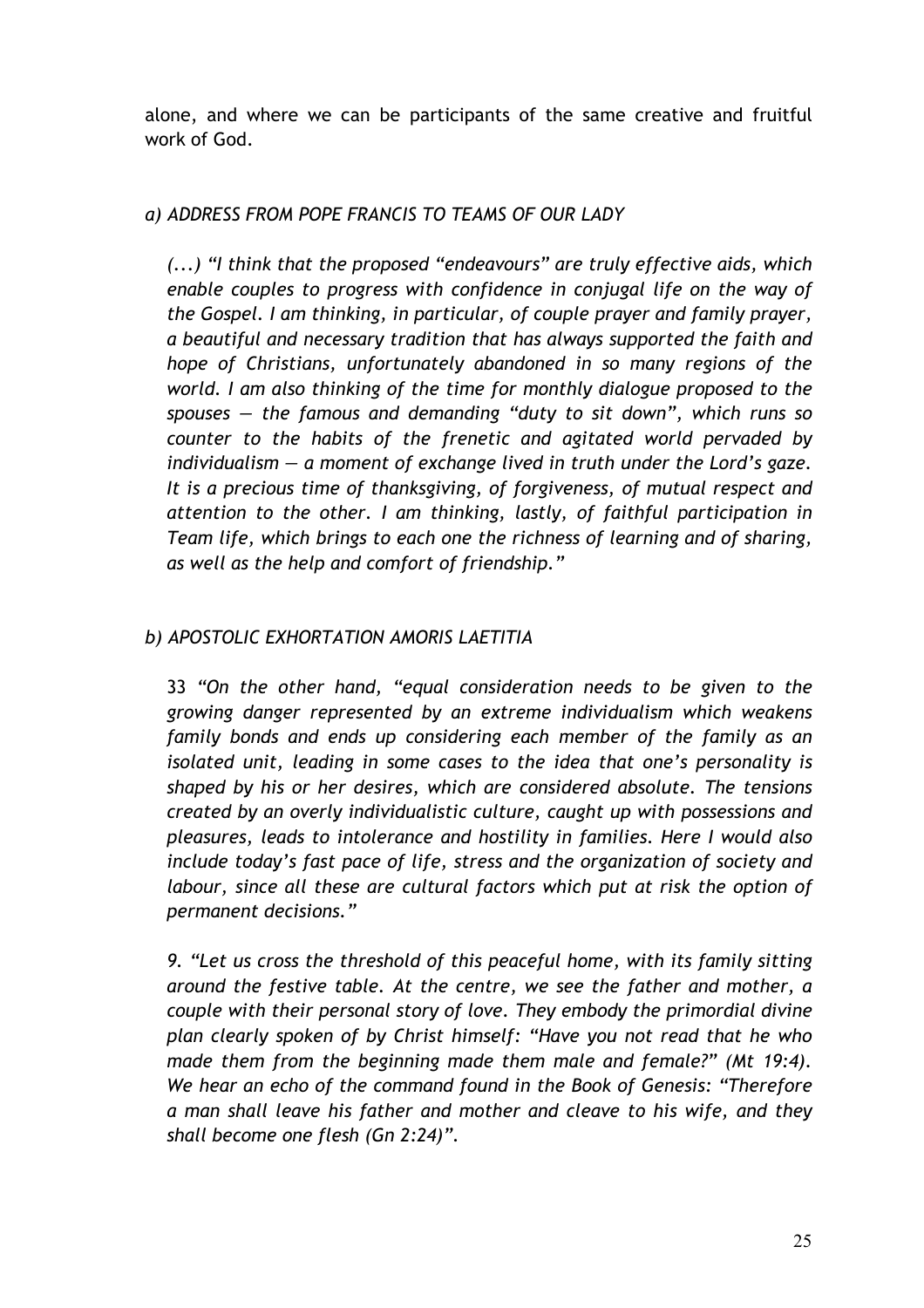*321.* "*Christian couples are, for each other, for their children and for their relatives, co-operators of grace and witnesses of the faith." God calls them to bestow life and to care for life. For this reason the family "has always been the nearest 'hospital." So let us care for one another, guide and encourage one another, and experience this as a part of our family spirituality. Life as a couple is a daily sharing in God's creative work, and each person is for the other a constant challenge from the Holy Spirit. God's love is proclaimed "through the living and concrete word whereby a man and the woman express their conjugal love." The two are thus mutual reflections of that divine love which comforts with a word, a look, a helping hand, a caress, an embrace. For this reason "to want to form a family is to resolve to be a part of God's dream, to choose to dream with him, to want to build with him, to join him in this saga of building a world where no one will feel alone."*

# c) TEXT FROM FATHER CAFFAREL

*"There is a word that underlines the reciprocal mission: "to minister". Because you are ministers, not only of your sacrament on the day of the celebration of your marriage, but, if not otherwise, every day. A minister is a person acting in the name of another for a specific task. Or more accurately: that other acts through it. In marriage, that other is Christ. Husband and wife, Christ has entrusted you with a mission to your spouse. Christ works through you and with you in the other who has been entrusted to you: giving to each other, He wants to give himself, He asks from each one of us to welcome Him, by receiving the gift of the other (…)*

*But you must understand this ministry well and how you must act in your sanctification of one another, not as two preachers who teach one another pious proposals, but essentially through the exercise of your vocation as spouses and parents. It is not a question of "doing good" to your spouse, but to help him, love him, love your children and support each other in the exercise of your paternity-maternity." Henri Caffarel, The Couple, Apostle, L'Anneau d'Or, May-August 1963.*

# *4. IDEAS TO PREPARE THE TEAM MEETING*

#### **a. Welcome**

#### **b. General Sharing**

The purpose of the general sharing, which is to communicate events of the month which have touched us and may be of interest to others and to the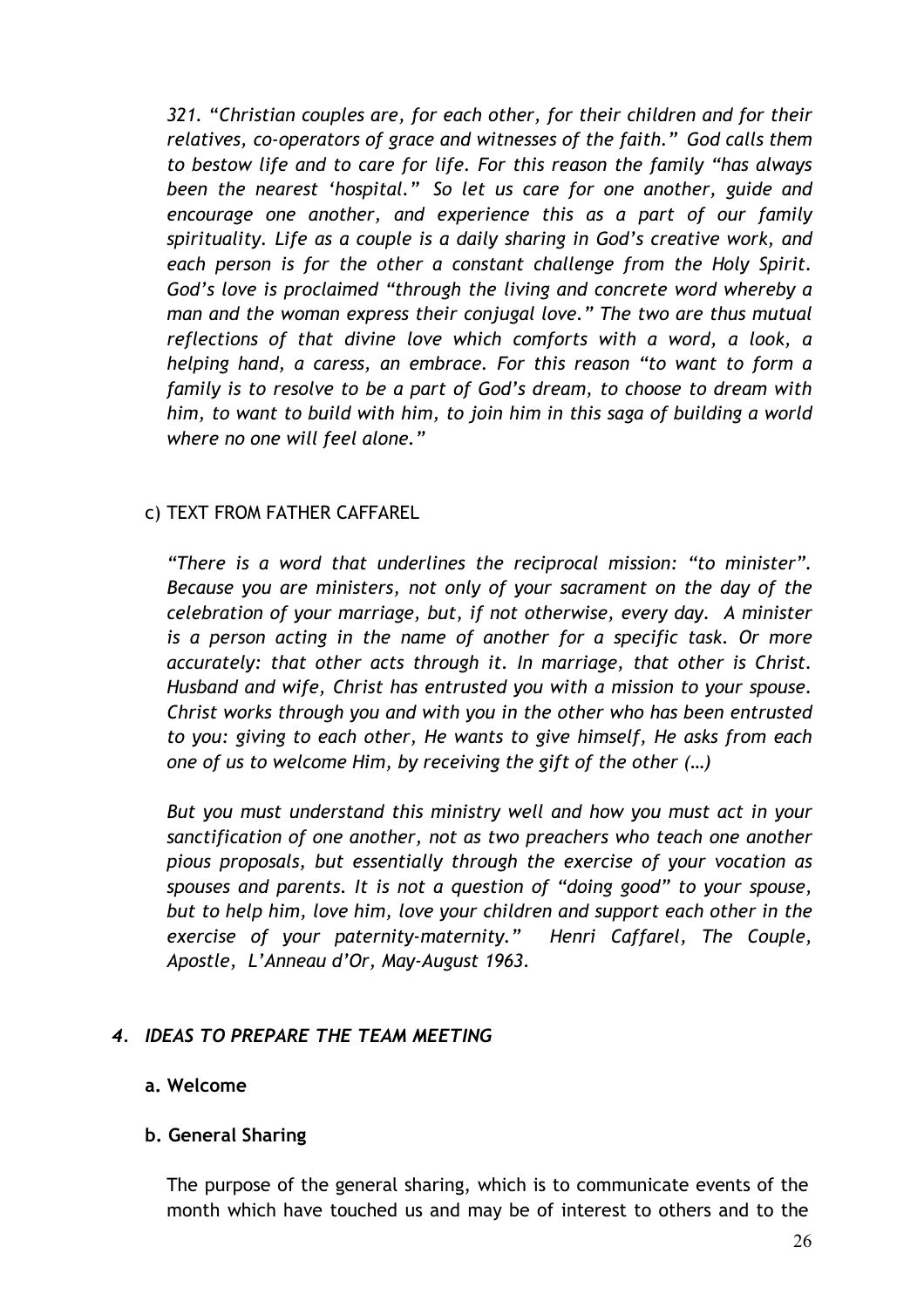life of the team, may this month focus especially on some concrete means or experience that has helped in your conjugal and family life like in the highlighted texts.

#### **c. Prayer**

# **Reading from the Book of Tobit**

As indicated in the text from Father Caffarel, "*you are ministers, not only of your sacrament on the day of the celebration of your marriage, but, if not otherwise, every day."* Every day before God we are called to renew our mutual commitment and to be for the other the presence of God's love*.*

For this reason today, in the presence of the spiritual counsellor and the Christian community represented in the team, you are invited to renew your vows:

Husband: Blessed be the Lord, because it has been His gift to receive N. as my wife.

Wife: Blessed be the Lord, because it has been His gift to receive N: as my husband.

Both: Blessed be the Lord, because you have lovingly assisted us in our joys and sufferings throughout our life. We ask that you help us to guard faithfully our mutual love so we may become faithful witnesses of the covenant you have established with humanity.

Priest: (spouses join hands) The Lord may guard you all the days of your life. May He be your comfort in adversity, companion in prosperity and may he pour lavishly His blessings over you. Through Christ our Lord. R/Amen.

# **d. Participation**

During this month we are invited to share the endeavours which have helped us in our daily lives to live our vocation, and which ones had no real impact on our vocation.

# Sit-down proposal:

It is important to recognize and utilize all the means that the Teams offer us and for us to be able to review with honesty our conjugal commitment, for us adapting it to the moments and situations we are living, and renewing the decision to love each other.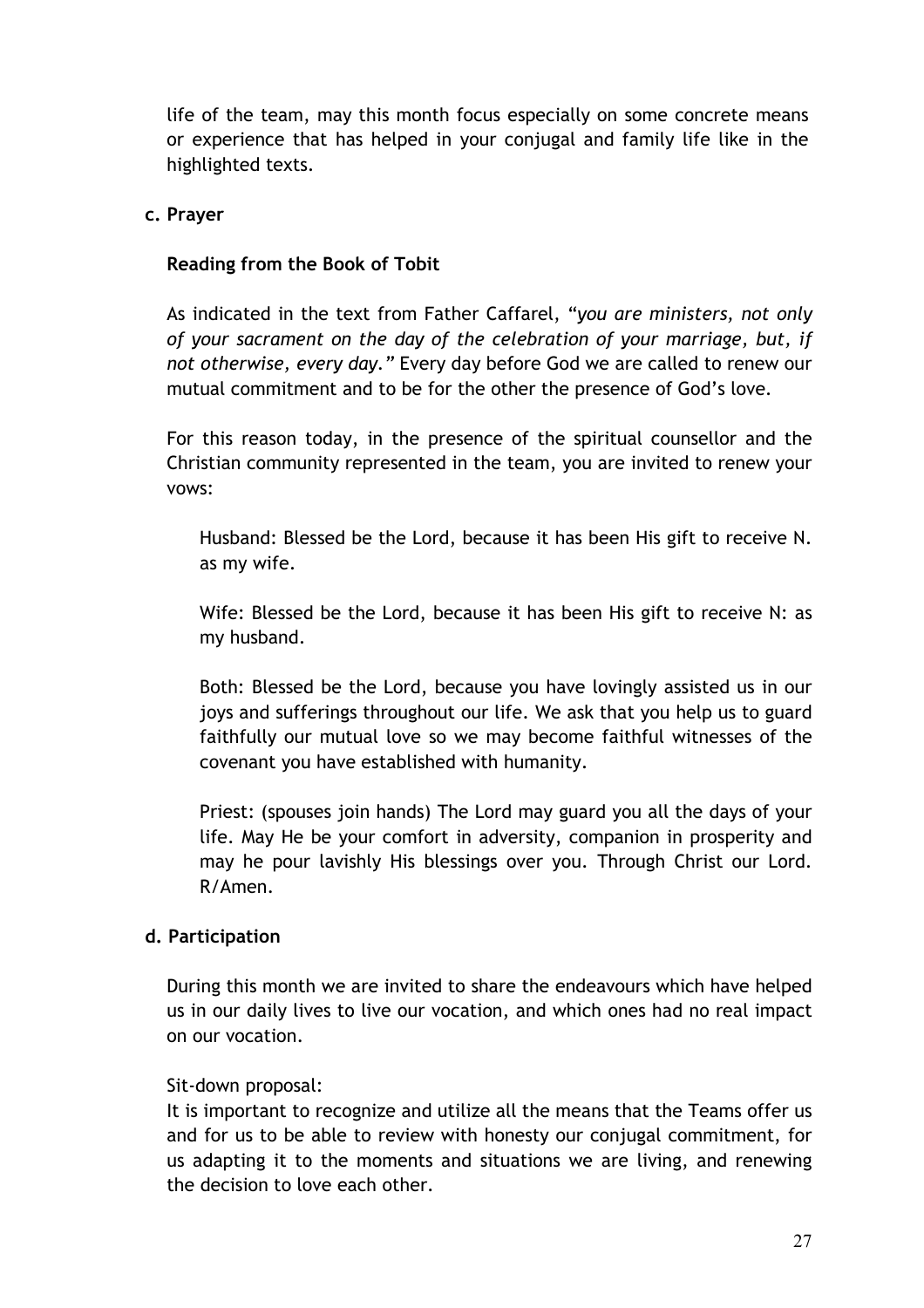In truth,

- Do I look forward to conjugal prayer as a privileged time to share with my spouse?
- Do we participate in the Sunday Eucharist as a routine or as an opportunity for grace?
- Has our dialogue turned into a time to discuss family activities, or is it a time of profound renewal of our life plan? …

# **e. Questions for General Reflection**

- Have we discovered that living our vocation to marriage/priesthood is the first way to realize the mission to which we are called?
- What endeavours help us the most? Which ones should we strengthen?
- What can we do as a team to help each other live out this mission?

# **f. Towards Fatima**

In order to desire something, it is necessary to know it. If we don't consider it as something of our own, it is very difficult to feel part of the International Gathering. The proposal for this month is for us to be attentive to all the information we at our disposal: letters, bulletins, websites, social media…

# *g. Magnificat*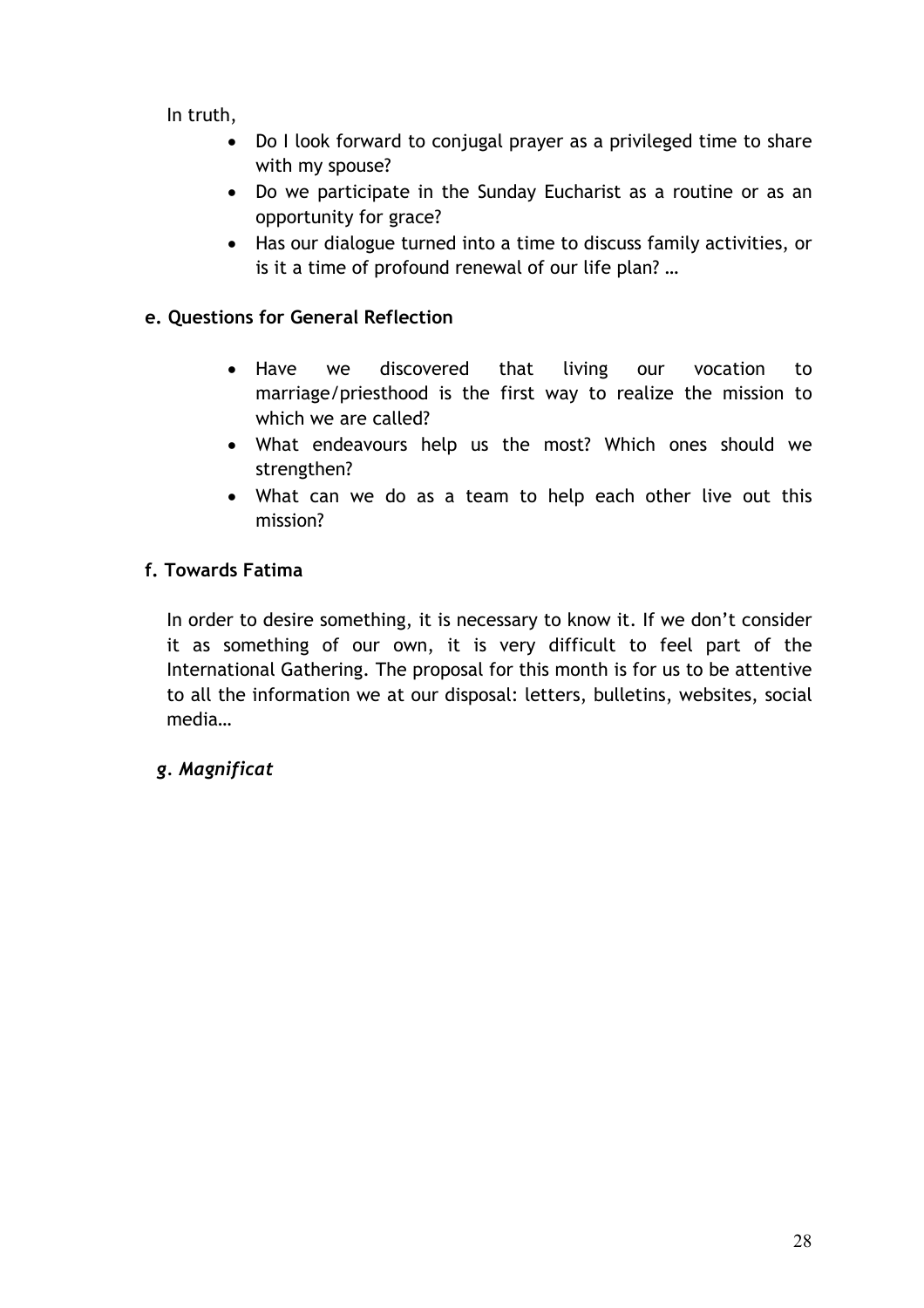#### **FOURTH CHAPTER – WITNESSING**

# Objective

- To be conscious that it is by living our vocation that we announce the joy of marriage to the world.
- To look for ways to make explicit in our surroundings the real Good news that is the Gospel for marriage and family.

#### *1. GENERAL INTRODUCTION*

As we were able to see in the previous chapter, the mission to which we are called by the sacrament of marriage or priesthood begins by using all the means to faithfully live the vocation we have received. From our reality, living deeply what we are, we can radiate and be signs of God's love.

It is this experience of fidelity, in the midst of our difficulties, that in the first moment will convert our specific vocation into "light and salt" to illuminate everyone and become the presence of Jesus wherever we are. But it is also true that there will be moments in which we must explain our faith, proclaiming the joy of marriage. If the love between spouses is forever, it is because it participates by the sacrament of marriage in God's own love, which is eternal. God's plan is that man and woman love each other with His own love, that they may be a sign and presence of His love to the world, in such a way that if someone wants to know how the love of God is, they can see it reflected in marriage. The Gospel calls Christian couples to convert their lives into a sign of the love of God, who knows how to forgive, help, challenge, surrender without return, and all this without losing one's personality. The indispensable condition is to live trusting in He who has sent you in this commitment: God. He is the only guarantor on this adventure.

For this reason, after recognizing that our first mission is to live our vocation to the fullest, we are asked during this month to reflect, pray and share, on how to continue materializing it. Our vocation cannot be something abstract, it must be incarnated in our lives and daily responsibilities, in which we are called to irradiate with joy, optimism and hope.

# *2. WORD OF GOD*

#### **Introduction to Biblical Text**

The passage we are going to hear is found in the first part of the farewell speech of Jesus within the context of the Last Supper according to the Gospel of John.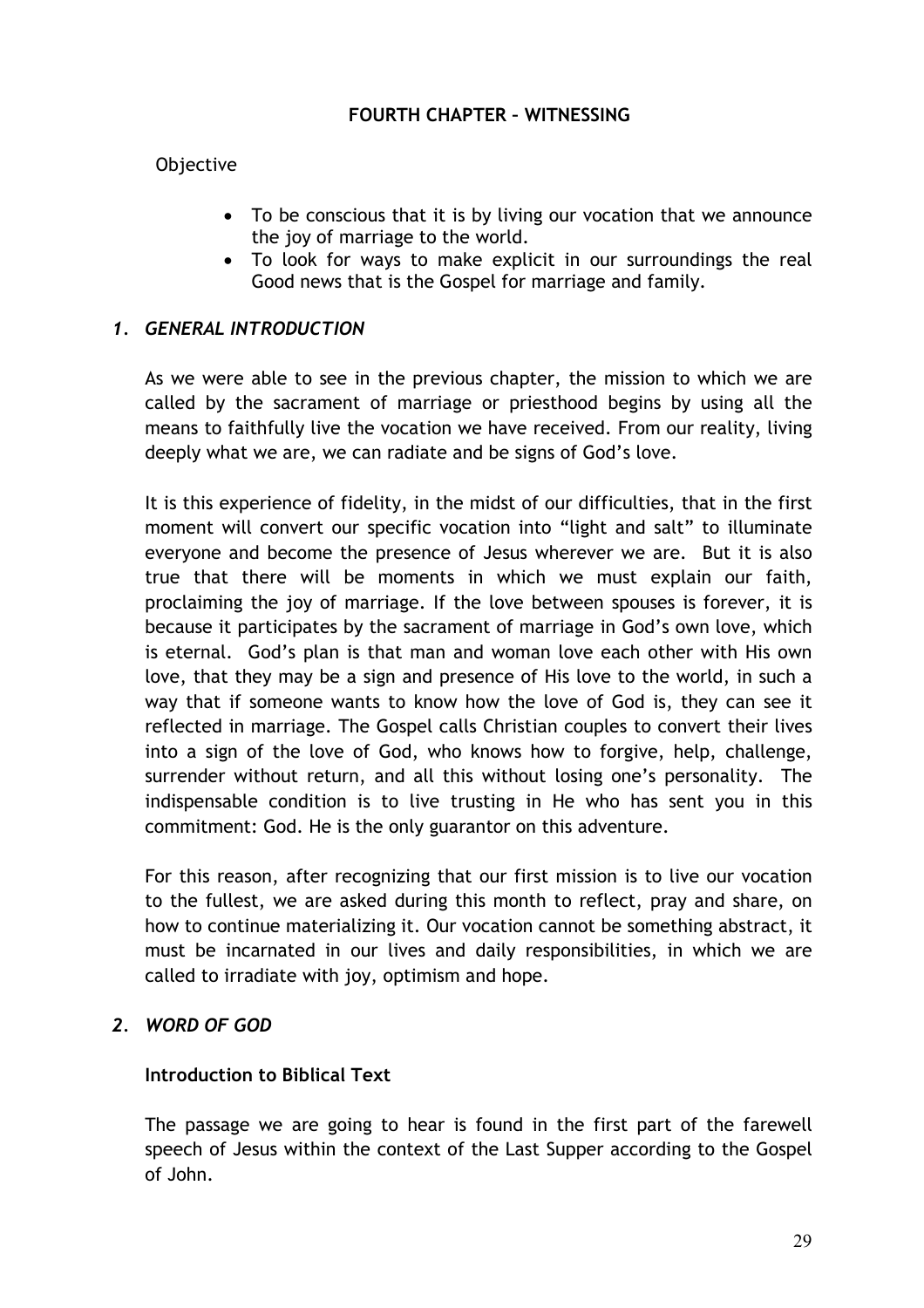The Gospel of John is divided into two major parts, preceded by a prologue and followed by an epilogue: the first part (1:19-1 2:50) is centred on the signs conducted by Jesus during His public ministry. The second part (13:1 - 20:30) is centred on the mystery of redemption (the Last Supper, the Passion, Death and Resurrection of Jesus). Jesus gives the new commandment of love within the context of intimacy of the Upper Room, after the Last Supper. His disciples want to follow Him, but Jesus tells them that the way they are going to follow Him is not physically with Him right now, but initiating a journey of discipleship, whose fundamental distinction is love. Living the commandment of love is the way the disciples of Jesus follow their master.

# **Biblical text**

*"*I give you a new commandment: love one another. As I have loved you, so you also must love one another. This is how all will know that you are my disciples, if you have love for one another." *(Jn 13:34-35)*

# *3. TEXTS FOR REFLECTION*

# **Presentation**

The Pope invites us to live what we are, family, as God wants, beyond proposals that deform the testimony of the family that, by following the example of Nazareth, shows the Trinitarian love. It recognizes our missionary spirit in the radiance before others, in our immediate environment, but also in places that are not as close. Amoris Laetitia, helps to specify this mission, it encourages us to not be afraid to affirm marriage to society, to proclaim through our lives its value. All theories, norms, are worthless, and words can be empty, when we are invited to explain the motivations that led us to opt for Christian marriage and that keep us persevering in it. We are invited to witness by our lives.

In this sense, the words from Father Caffarel written in the editorial "Monthly Letter to Teams of Our Lady," dated June 1950, come into play also in this mission of living in the world radiating before others the marvel of being Christian couples. At a time when Teams were just beginning and it was possible to fall into the temptation of thinking these were "spirituality groups', with a restrictive sense of the term, Father Caffarel insisted with special zeal of the need of giving the word spirituality an integral sense, a complete meaning: one that cannot detach the aspects that we can initially identify as spiritual, such as prayer and interior life, our everyday life, a commitment to live our Christian being fully. In the place where we are, where we live, in our family, home, workplace, leisure activities, etc. We must have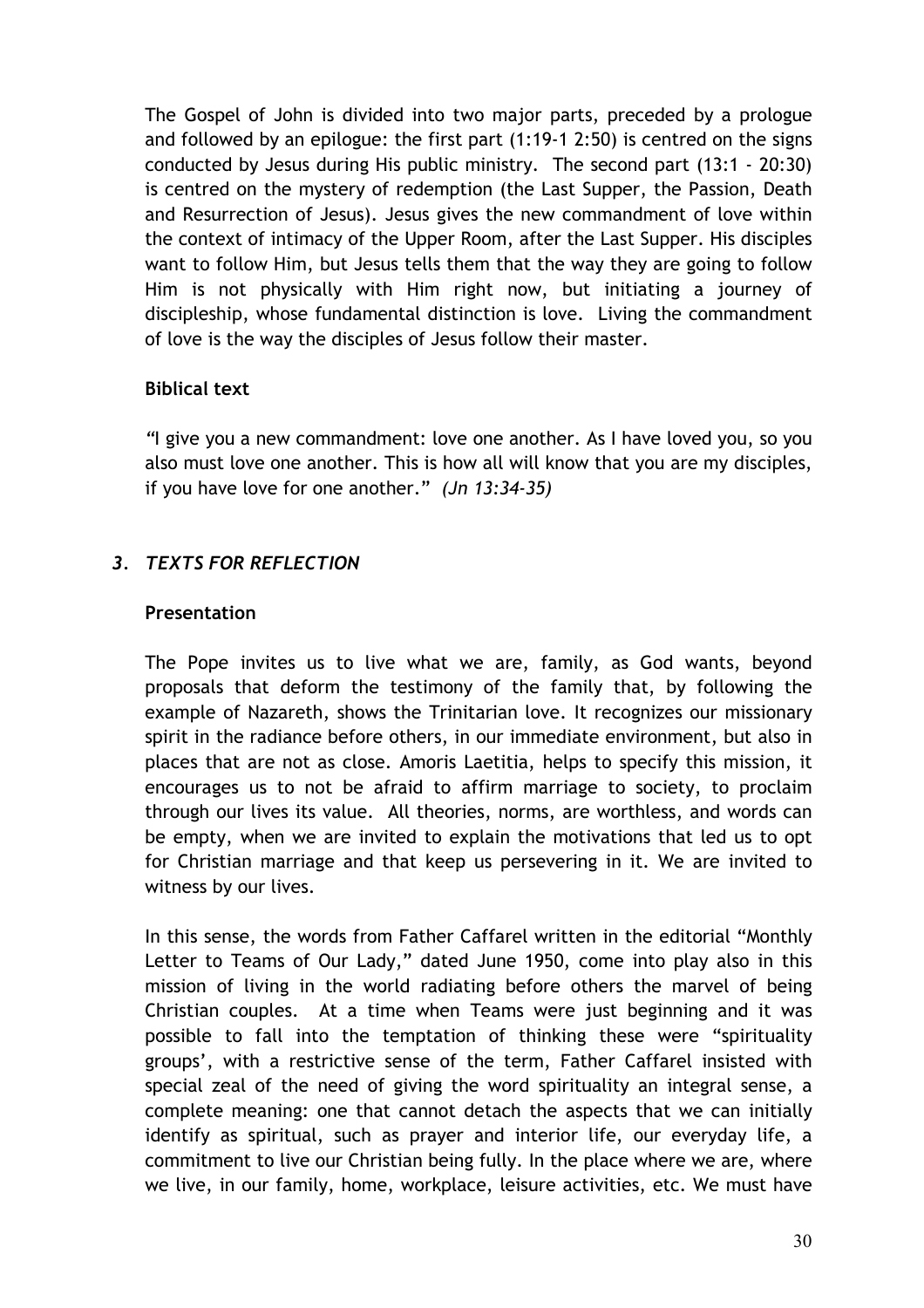Christ as an example, and specially, serve as He would serve. This is the valid witness of life.

# *a) ADDRESS FROM POPE FRANCIS TO TEAMS OF OUR LADY*

"...I invite couples, fortified by team meetings in the missionary *commitment. This mission which is entrusted to them, is all the more important inasmuch as the image of the family — as God wills it, composed of one man and one woman in view of the good of the spouses and also of the procreation and upbringing of children — is deformed through powerful adverse projects supported by ideological trends. You are certainly already missionaries by the radiance of your family life to the spheres of your friendships and relationships, and also other areas. In fact, a happy and balanced family, inhabited by the presence of God, speaks in and of itself of God's love for all men…"*

# *b) APOSTOLIC EXHORTATION AMORIS LAETITIA*

*35. "As Christians, we can hardly stop advocating marriage simply to avoid countering contemporary sensibilities, or out of a desire to be fashionable or a sense of helplessness in the face of human and moral failings. We would be depriving the world of values that we can and must offer. It is true that there is no sense in simply decrying present-day evils, as if this could change things. Nor it is helpful to try to impose rules by sheer authority. What we need is a more responsible and generous effort to present the reasons and motivations for choosing marriage and the family, and in this way to help men and women better to respond to the grace that God offers them."*

*201. "This effort calls for missionary conversion by everyone in the Church, that is, one that is not content to proclaim a merely theoretical message without connection to people's real problems". Pastoral care for families "needs to make it clear that the Gospel of the family responds to the deepest expectations of the human person: a response to each one's dignity and fulfilment in reciprocity, communion and fruitfulness. This consists not merely in presenting a set of rules, but in proposing values that are clearly needed today, even in the most secularized of countries." The Synod Fathers also "highlighted the fact that evangelization needs unambiguously to denounce cultural, social, political and economic factors – such as the excessive importance given to market logic – that prevent authentic family life and lead to discrimination, poverty, exclusion, and violence. Consequently, dialogue and cooperation need to be fostered with societal*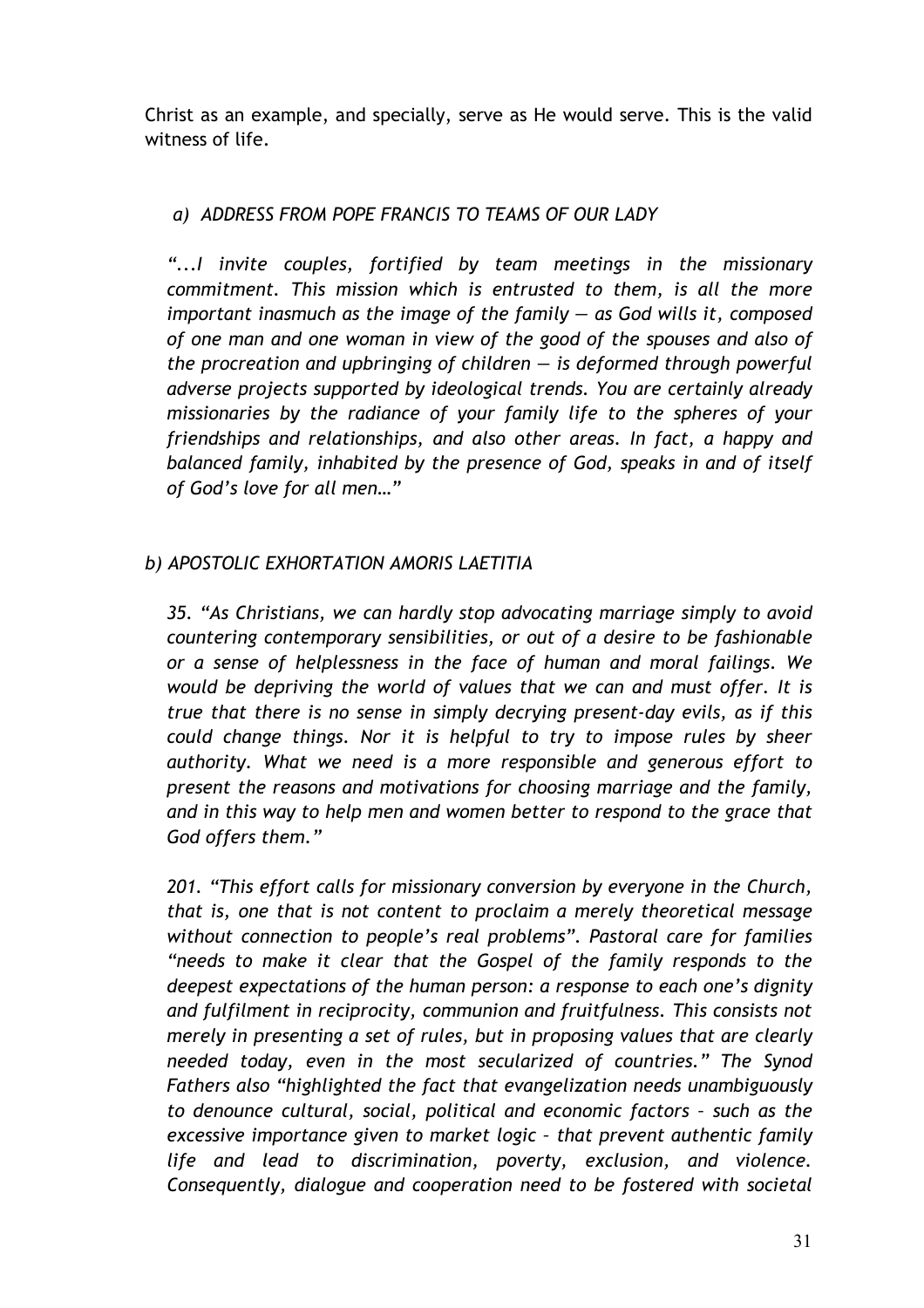*structures and encouragement given to lay people who are involved, as Christians, in the cultural and socio-political fields."*

# c) TEXT FROM FATHER CAFFAREL

"*Without any doubt it is necessary to clearly state what the word spirituality means. Spirituality is the science that relates to the Christian life and the resources that lead to its fullness. Now, the Christian life in its totality is not just adoration, worship, asceticism, effort at interior life. It is also serving God, in the places He has assigned us: family, profession, city… This is why, couples that come together to be initiated in spirituality, far from searching for a way to evade the world, make efforts to learn how to serve God, in all their lives and in the midst of the world as an example of Christ.*" Henri Caffarel, Monthly Editorial Letter, June 1950.

# *4. SUGGESTIONS TO PREPARE THE MEETING*

#### **a. Welcome**

#### **b. General Sharing**

During this moment, in addition to sharing the significant experiences that we have been able to live throughout this month, we are invited to share the people who have been role models in our lives and to recognize the moments in which we have been role models in the lives of others.

# *c. Prayer:*

# **Proclamation of the Word (Jn 13:34-35)**

The commandment of love is what makes the disciples of Jesus different. There is no doubt that this is also true for the Christian spouses who have committed themselves to loving each other forever. From this promise, the spouses declare that love is not a matter of feelings or impulses, neither is it "for them" in a way that closes them off in an idyllic setting away from others.

The love between spouses is the reflection of the love of God. You are a sign, and the way you love is a sign by which others may recognize the love of God.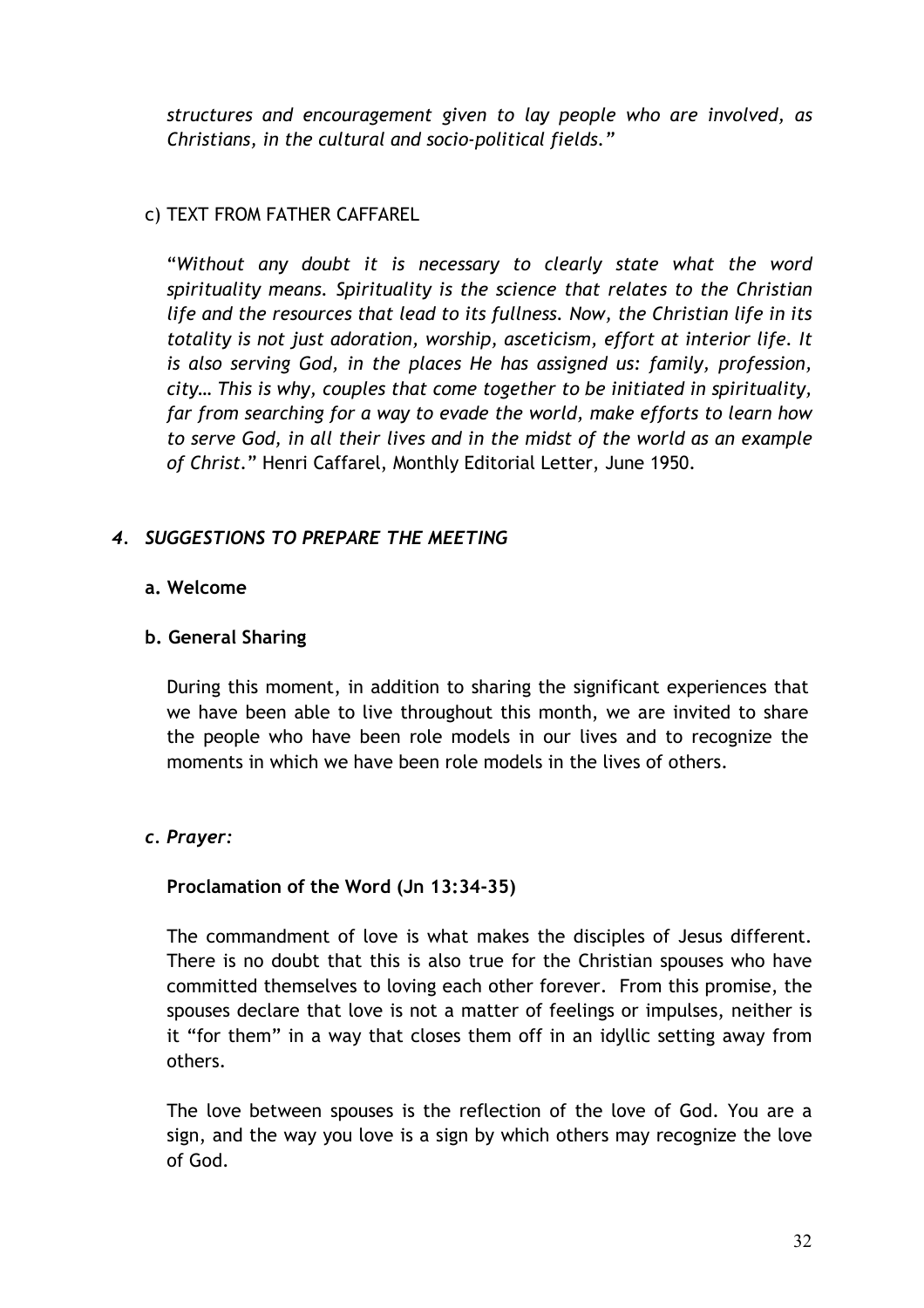• Lord, I give you thanks for the spouses whose love has reflected Your love, especially…

• Lord, I ask that You may grant us to be a sign and presence of Your love to our family members that don't understand it, our friends that don't believe, our co-workers that live without meaning, our neighbours that seek without knowing, to all who are sad and empty… We can say aloud the places or persons that we feel especially called to witness.

We pray together St. Francis prayer:

*"Make me a channel of your peace, Where there is hatred let me bring your love, Where there is injury your pardon Lord, And where there's doubt true faith in you. Make me a channel of your peace, Where there's despair in life, let me bring hope, Where there is darkness, only light, And where there's sadness, ever joy. O Master grant that I may never seek, So much to be consoled as to console, To be understood as to understand, To be loved as to love with all my soul. Make me a channel of your peace, It is in pardoning that we are pardoned, In giving of ourselves that we receive. And in dying that we're born to eternal life. Make me a channel of your peace, It is in pardoning that we are pardoned, In giving of ourselves that we receive. And in dying that we're born to eternal life.*

# *d. Participation*

This month especially share how we allow the Word of God to challenge us and renew our mission.

- Do we pray for those who need it the most?
- At the Sit-down, do we share on our mission and how we are living it?
- Is the rule of life encouraging us to live out our mission?

We recommend for this month a dialogue during the Sit-down around the following theme:

• How are we living our mission? why patience without hope is just resignation, forgiveness without reconciliation is just neglect, a journey met halfway, surrender without joy is just servitude…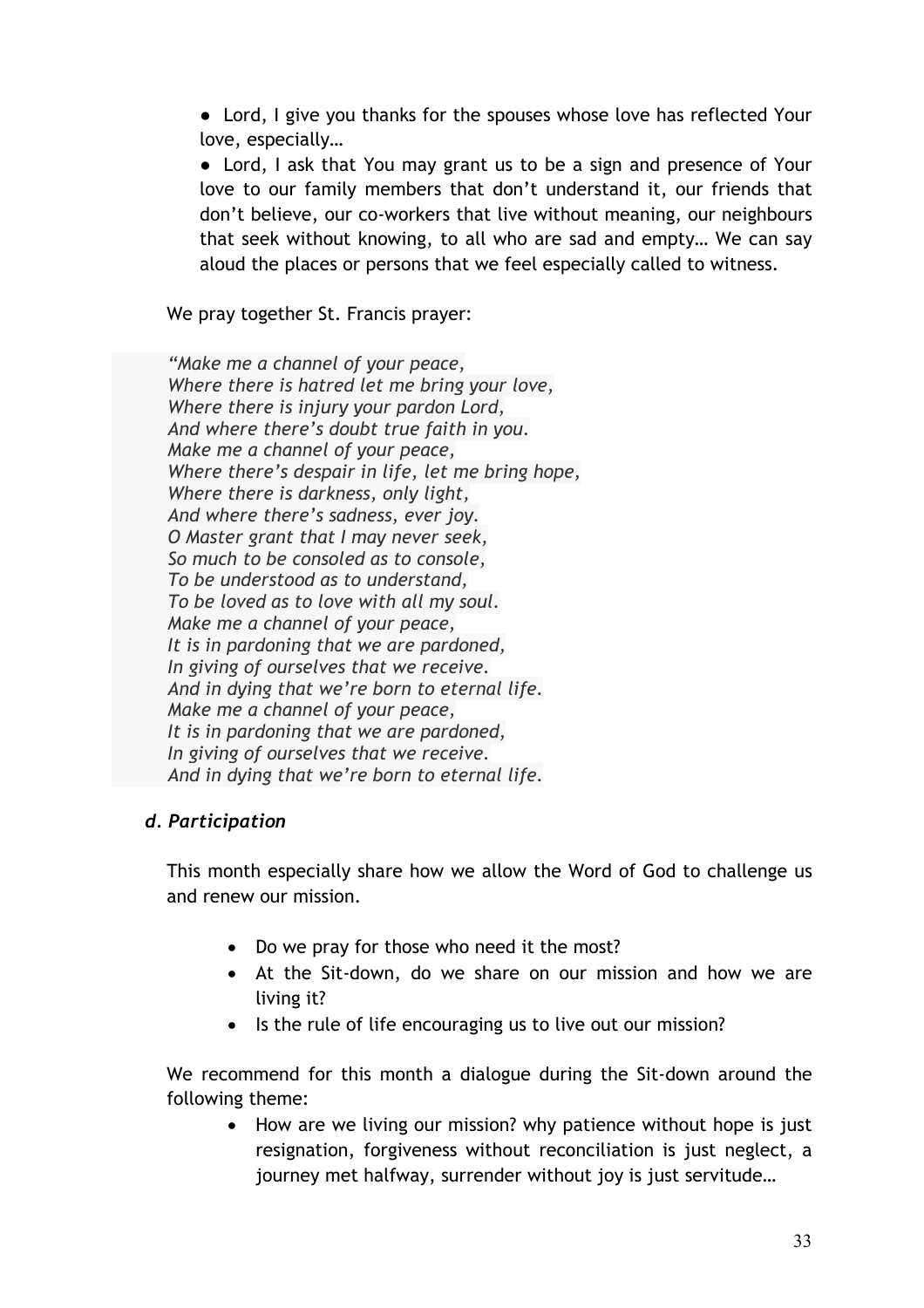• Are we before the men and women of the world, an appealing icon of God's love? Do we transmit tenderness, compassion, respect, joy, love of God?

# **e. Questions for the General Reflection**

In *Amoris Laetitia,* the Pope in addition to calling us to witness to our marriage and family, invites us to a "*healthy auto-criticism" and to be humble and realistic, to recognize that sometimes the way of presenting our Christian convictions, and the way we treat other persons, have in a way helped to bring about what we regret today.*" *AL 34*

In this general reflection, we are invited to share, not the theory of what we should do, but our experience of having been able to help with our testimony, with our attitudes or our words to live through complex situations in our surroundings.

- What situations have you lived in which you have been called to witness your marriage vocation?
- How have you responded? What were the consequences? Did it help others to recognize the joy of marriage and the love of God? Would you do the same again?

# **f. Towards Fatima**

During this month, we ask that you keep mind all the people who participate in the different teams that are preparing for the Gathering and that we may entrust them to our prayer. We invite you to visit the website for the International Gathering (www.endfatima2018.pt), so you may put a face, name and real presence to all the people who are selflessly working to organize this event.

# **g. Magnificat**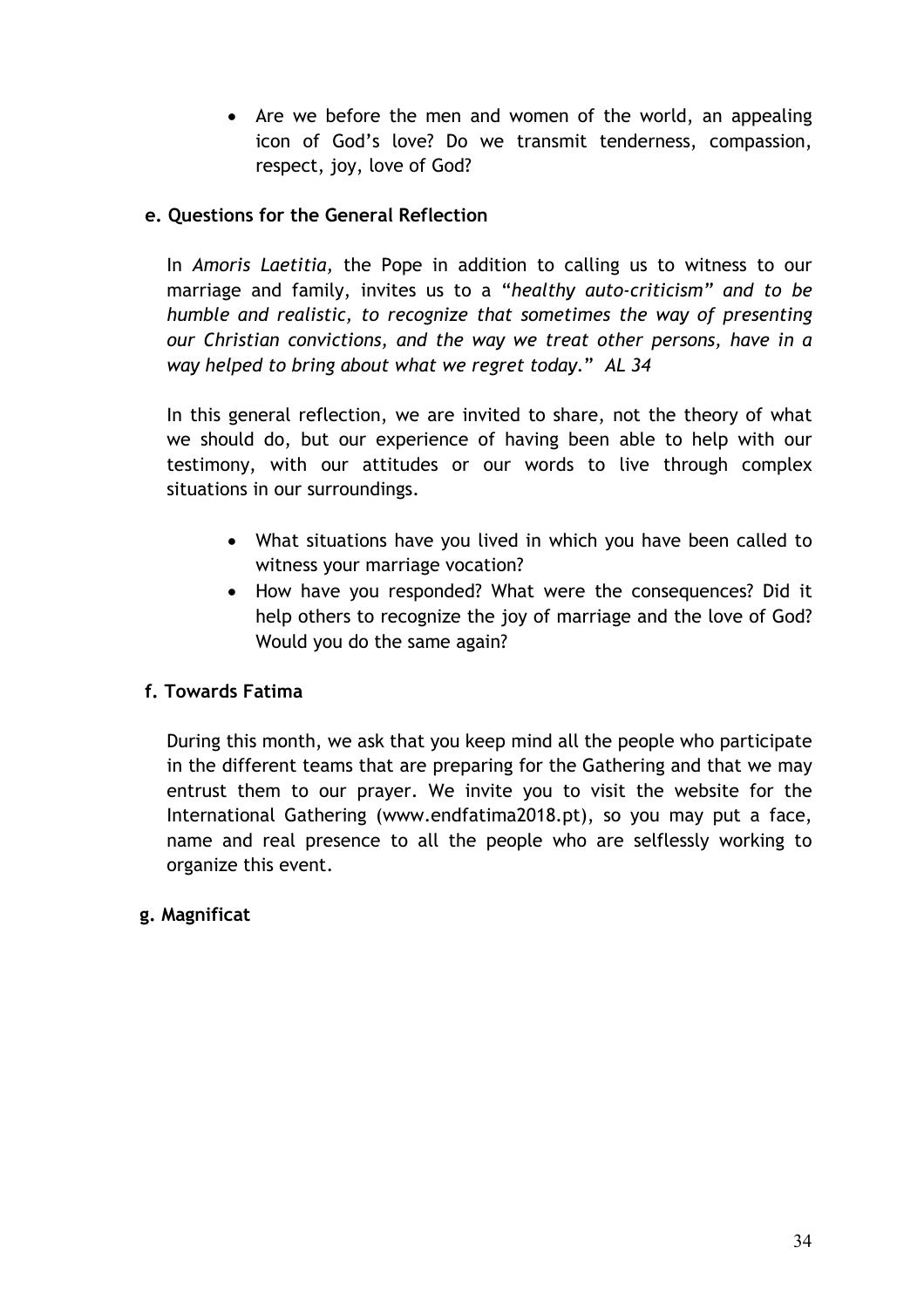#### **FIFTH CHAPTER - ACCOMPANYING**

#### Objective

- To remember the Pope's call to the Teams of Our Lady members to committing themselves to helping young couples during their engagement and their first years of marriage.
- To find out what is already being done by the Teams of Our Lady Movement.
- To look for new ways to support and accompany engaged couples, married couples and the institution of marriage.

#### *1. GENERAL INTRODUCTION*

In the Address to Responsible Couples, the Pope pointed out the mission of the Church, through the mouth of Peter, entrusting it to the Teams of Our Lady as a Movement. In the following chapters we will be exploring these possible missions in order to reflect, pray and commit ourselves as a Movement, each one as called by the Spirit, in this work that the Church requires of us.

When Luiza and Miguel Horta, from the Super Region of Portugal, presented to the International College in Swanwick in 2016, their experience in the Marriage Preparation Courses, they noted that: "*members of teams are blessed with so many graces, that we must not keep them to ourselves, looking out for our own good and happiness. What we receive is to be shared. In Portugal, the majority of young people have no family role models to help them form a well-balanced family, united, living Christian values, putting God at the centre of their lives. In this social reality that surrounds us, we cannot be content with just being an example or role model. This is fine, but not enough…Our lives-with its deeds, failures, efforts, joys and sadness-lived in faith and hope must become a witnessing."*

It is refreshing to see how this experience is materializing in the Church through team members: many accompanying the Marriage Preparation Courses in their parishes and dioceses; others by accompanying the Teams' young couples; others encouraging teams in the Tandem journey, "*a conjugal pastoral proposal for young couples, married or not, initiated by Teams in France in 1995 in light of the French Bishop's request"* also explained at the International College in Swanwick by Brigitte and Gil de Guerry. There is also the accompanying of couples, independently of their sacramental status, like the project "+pareja" which was born at the SR Hispanoaméricana, and the "Experiencias Comunitarias" from the SR in Brazil; both projects constitute not just a great pastoral mission but also a source of growth for Teams. More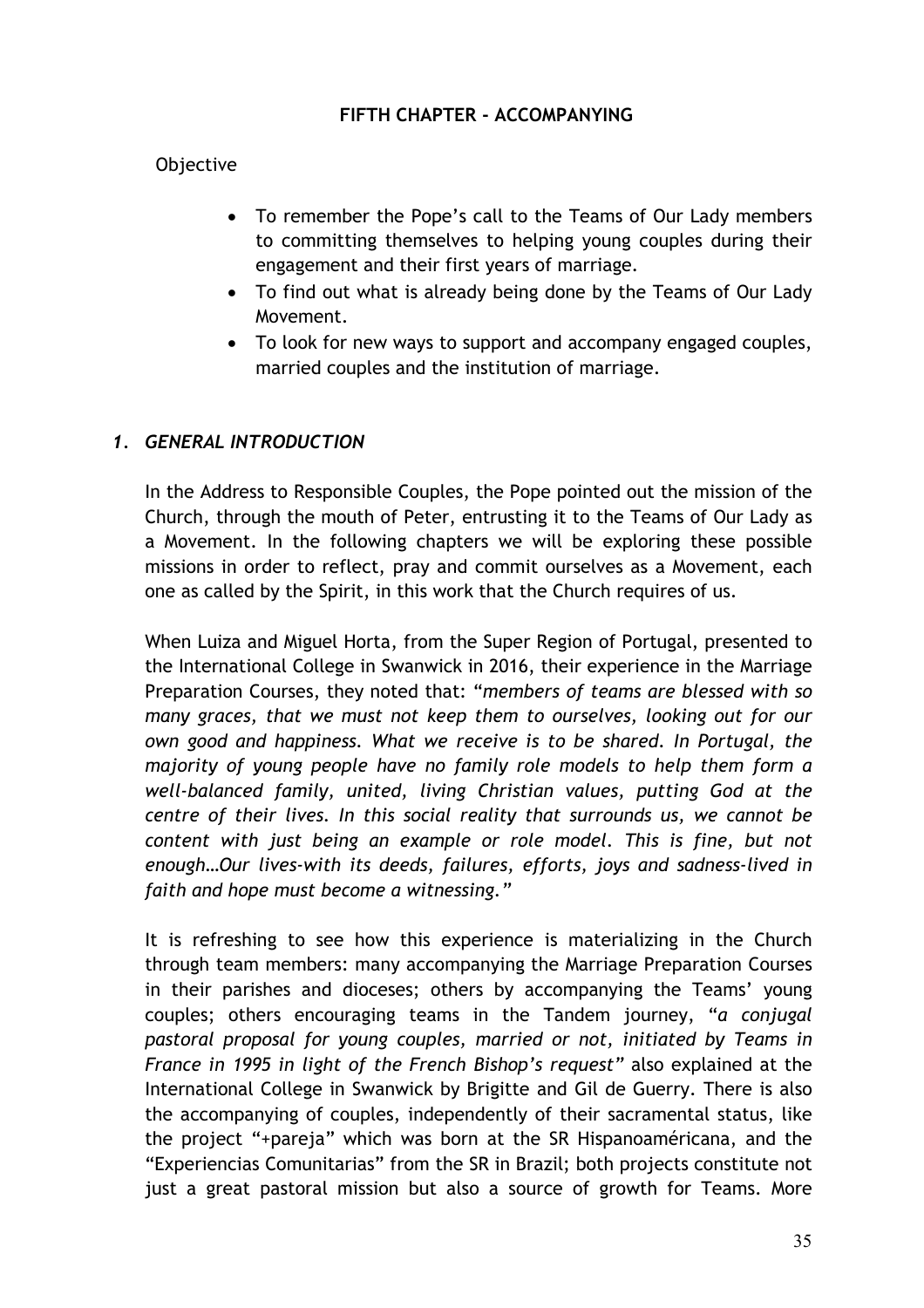recently new proposals like "Equipos de Novios", a long-term marriage preparation course that SR Spain presented in 2016.

Thanks be to God, the list of initiatives promoted and sustained by Teams of Our Lady is long and varied. There are many people from Teams in different parts of the world who are accompanying, in a very real way, couples in different situations of status and age.

In this theme we are invited to recognize the role we could develop in this specific mission and in what way we could accomplish it.

# *2. WORD OF GOD*

# **Introduction to Biblical Text**

The book from the prophet Isaiah, is one of the most important in the Old Testament and one of the most quoted in the New Testament. This is a book of immense theological richness and important historical facts about the people of Israel. The book can be divided in three big sections which probably were written by different authors. This text belongs to the Third Isaiah (chapters 40-55), it reflects on the return from Exile and the difficulties that this posed. The text expresses an environment of hope and promise, since it announces the coming back of the exiled and the splendid future of Jerusalem, which reconstructed and enriched, will become the spouse of the Lord. Without any doubt, this environment is the one lived during the engagement, a time of hope and promise, which announces an eternal covenant.

# **Biblical text**

*"For Zion's sake I will not be silent, for Jerusalem's sake I will not keep still, until her vindication shines forth like the dawn and her salvation like a burning torch. Nations shall behold your vindication, and all kings your glory; You shall be called by a new name bestowed by the mouth of the LORD. You shall be a glorious crown in the hand of the LORD, a royal diadem in the hand of your God. No more shall you be called "Forsaken," nor your land called "Desolate," But you shall be called "My Delight is in her," and your land "Espoused." For the LORD delights in you, and your land shall be espoused. For as a young man marries a virgin, your Builder shall marry you; And as a bridegroom rejoices in his bride so shall your God rejoice in you."* (Is 62:1-5)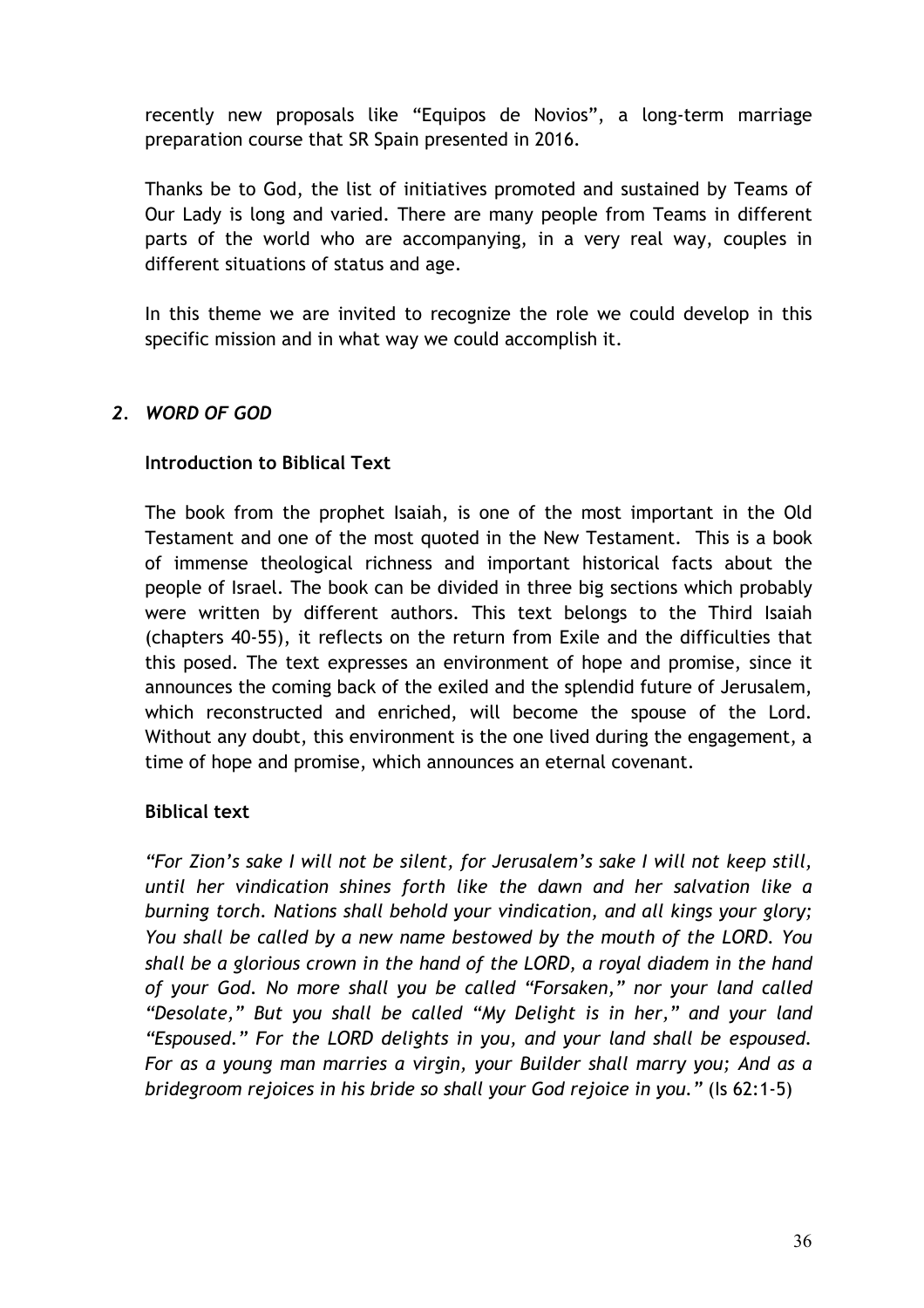# *3. TEXTS FOR REFLECTION*

#### **Presentation**

In his Address, the Pope specifically invited us to commit in an increasingly concrete and creative way in the project of accompanying young couples in a context, that as underlined in the text of *Amoris Laetitia*, is very difficult. As Father Caffarel indicated in the magazine *L'Anneau d'Or*, nº73, January-February,1957, after a meeting in Versalles in the Centre of Pastoral Liturgy, he wanted a change in the way engaged couples are prepared for the sacrament of marriage, presented from a more positive and realistic vision of love and not a large list of prohibitions and theoretical considerations. A renewed and relevant language is needed, a clear knowledge of the realities of modern life which it is part of, to present a plan that does not lose its demands but that tries to respond to the different approaches to life, to devise formulas to accompany these couples who begin a journey together… Ultimately, we must not conform to what we already know is not working but must know how to renew this approach to the young couple who may be planning a life together.

# *a) ADDRESS FROM POPE FRANCIS TO TEAMS OF OUR LADY*

*"(…) I also invite you to commit yourselves, if possible, in an ever more concrete way and with ever renewed creativity, to the activities that can be organized to welcome, form and support in the faith young couples in particular, before and after wedding. (…) "*

#### *b) APOSTOLIC EXHORTATION AMORIS LAETITIA*

*40. "At the risk of oversimplifying, we might say that we live in a culture which pressures young people not to start a family, because they lack possibilities for the future. Yet this same culture presents others with so many options that they too are dissuaded from starting a family." In some countries, many young persons "postpone a wedding for economic reasons, work or study. Some do so for other reasons, such as the influence of ideologies which devalue marriage and family, the desire to avoid the failures of other couples, the fear of something they consider too important and sacred, the social opportunities and economic benefits associated with simply living together, a purely emotional and romantic conception of love, the fear of losing their freedom and independence, and the rejection of something conceived as purely institutional and bureaucratic." We need to find the right language, arguments and forms of witness that can help us reach the hearts of young people, appealing to*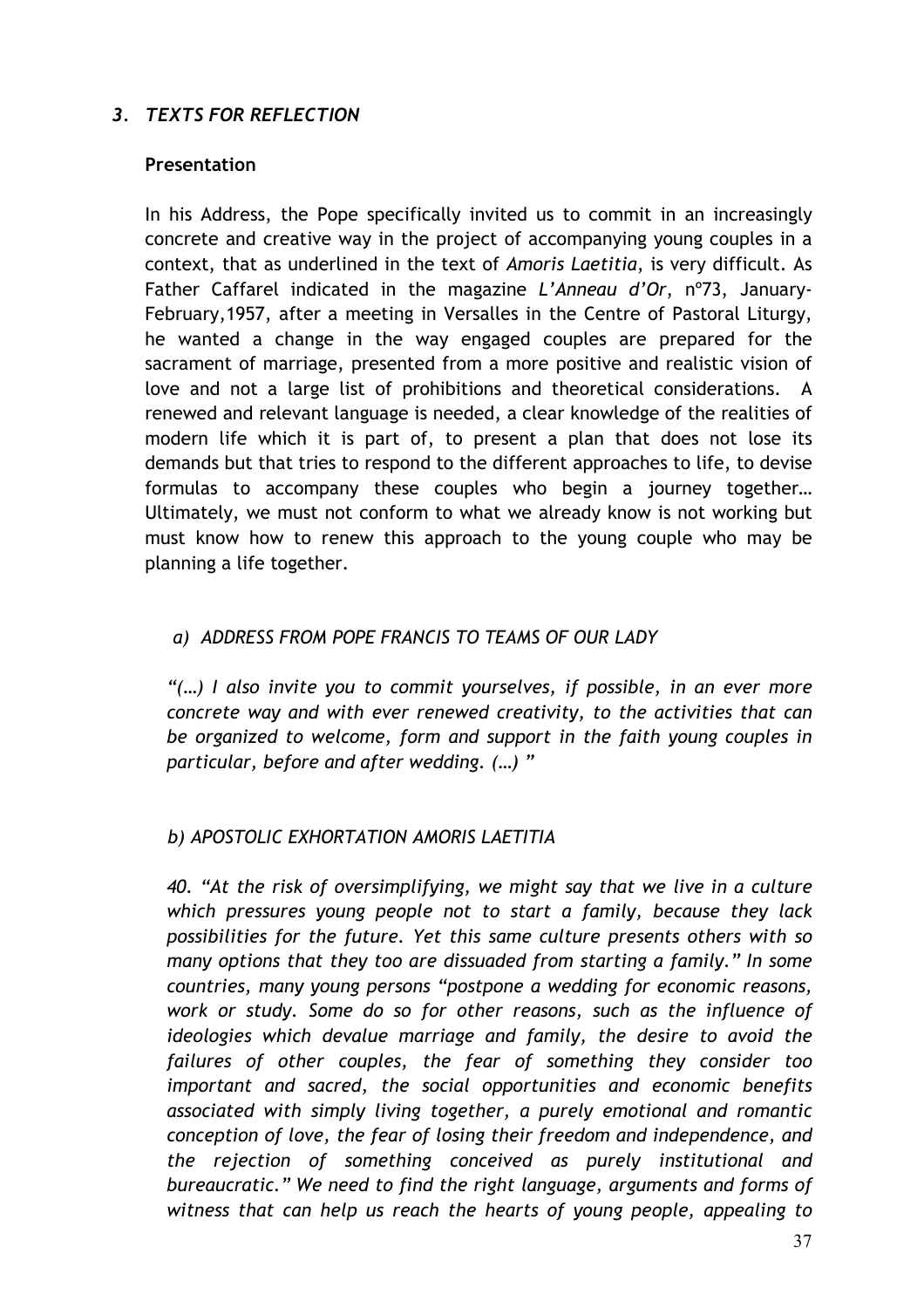*their capacity for generosity, commitment, love and even heroism, and in this way inviting them to take up the challenge of marriage with enthusiasm and courage. (AL 40)*

# c) TEXT FROM FATHER CAFFAREL

*(…) There are two conceptions for the pastoral work of courtship:*

*a. The first conception is intellectual and moralizing. Provides abstract knowledge, without any links to practical life, and when it addresses some practical issues, generally formulates negative laws, with an overabundance of clarifications that parody the concrete, without even getting close. It proposes a theoretical ideal of a perfect marriage, and it seems to impose on the engaged couple a path of codes, a penal code. (…) b. The second is realistic and dynamic. It supposes that the experience of loves is a full human experience, in which the human person fully commits, in body and soul. This coexistence of the strength of love…requires the engaged couple to be faithful to the profound dynamism of their love. It helps them take conscience and be responsible of their destiny.*

*This second conception is profoundly theological: if there is faith in love it is because it is founded in faith, because it engraves completely in the nuptial mystery of Christ and the Church. For this it merits to be called "mystic". We must unify the catechism of engagement to this notion of the sacrament, from an evocative mystery and carrier of grace, where human love and the love of God call each other, sustain each other and march to the beat.*

> -Henri Caffarel, About Engagement*, L'Anneau d'Or,* nº73, January-February, 1957.

# *4. SUGGESTIONS FOR PREPARING A MEETING*

# **a. Welcome**

# **b. General Sharing**

In addition to the significative events, if there were any, which we feel convenient to share with the team, we could share the experiences we have had with engaged couples or recently married couples that we know. How are they living their engagement or their first years of life together? What is their point of reference? What proposals do we know that are being carried out? What can we do?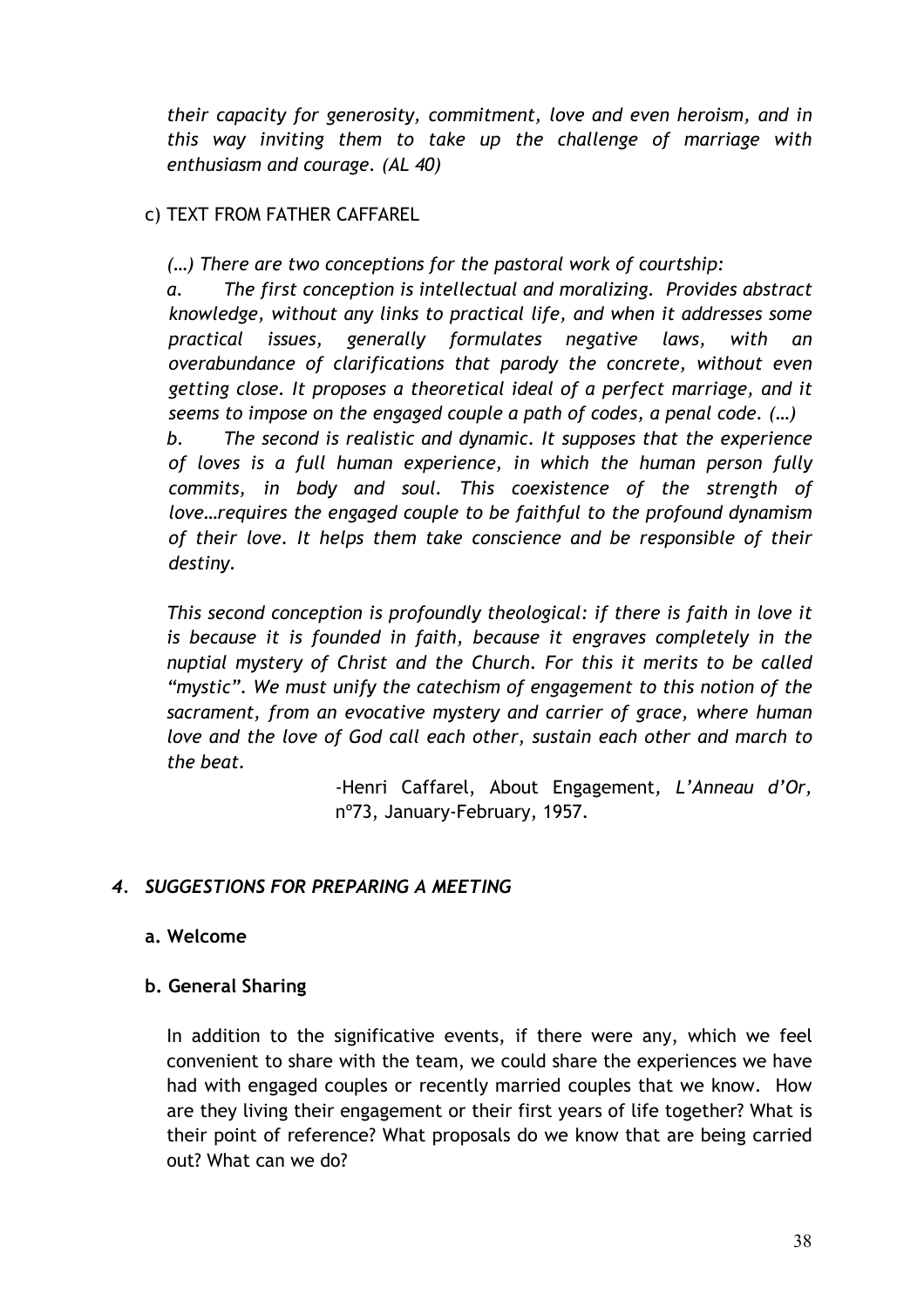# *c. Prayer:*

# **Proclamation of the Word (Is 62:1-5)**

The relationship of God with the people of Israel has been outlined on different occasions as a relationship between a husband and a wife. God is like the husband that loves His wife. Israel is like the wife that loves her husband, but with frequency forgets this love and is unfaithful. The history of Israel has been described like a love story in which God never gets tired, one time after another, of seducing His wife despite her infidelities. The painful events of the people of Israel have been interpreted as negative consequences for neglecting God and love first. The text from the prophet Isaiah makes reference to the return from exile. It is announced to Israel that God has made her return, He restores her, and she shines again because she is profoundly loved by God, who loves her with a renewed love, like a groom loves his bride.

The prophet uses the image of the groom and bride to express the love of God for His people. We must not ignore this detail.

In this moment of prayer, we thank God for never abandoning us, and we ask Him to help us to commit.

- Thank you Lord because in our marriage and our family, especially when ……we did not feel "abandoned or discouraged."
- Lord, I ask you to help me not to be silent, not to stop until I have radiated like light your mercy, help us to commit to…

# **d. Participation**

Starting with this theme we will get closer to the different and specific realities surrounding our marriage and our family: engaged couples, hurting families, failures…we invite you during this month that your conjugal prayer be specially for engaged couples, young married couples, for those we know near to us regardless of their situation.

At the time of sharing you may communicate what has motivated the goal of prayer during this month.

During the Sit-down this month we could reflect on the call from Pope Francis to work with the young couples during their engagement and in the way in we witness to our own vocation of marriage. To our own children, brothers, family members, are we helping them to see this vocation as worth pursuing, by the way we live our marriage and our life as a couple?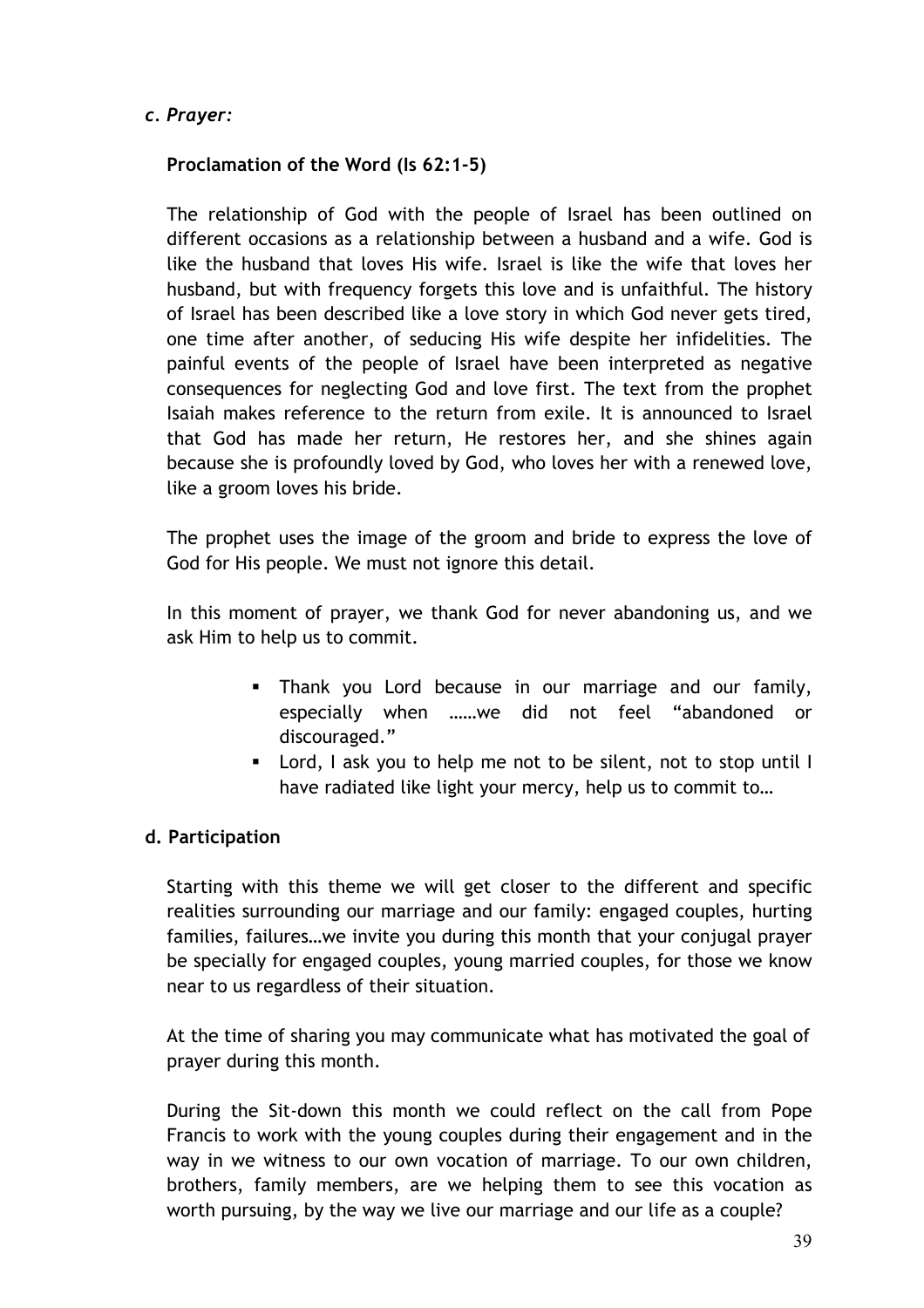# *e. Questions for General Sharing*

- How did you live your engagement time? What helped you? What was difficult? What did you need?
- How do you see couples living their engagement today? What helps? What is difficult? What do you think are their needs?
- Do you know the proposals that Teams of Our Lady are implementing to accompany engaged couples or young married couples? Do you think they are enough to respond to the call by the Pope?
- What do you think you could do?

# **f. Towards Fatima**

The International Gathering will take place at the sanctuary in Fatima. This month we could inform ourselves about what will happen in Fatima, and of the importance and it's meaning to the Church.

# **g. Magnificat**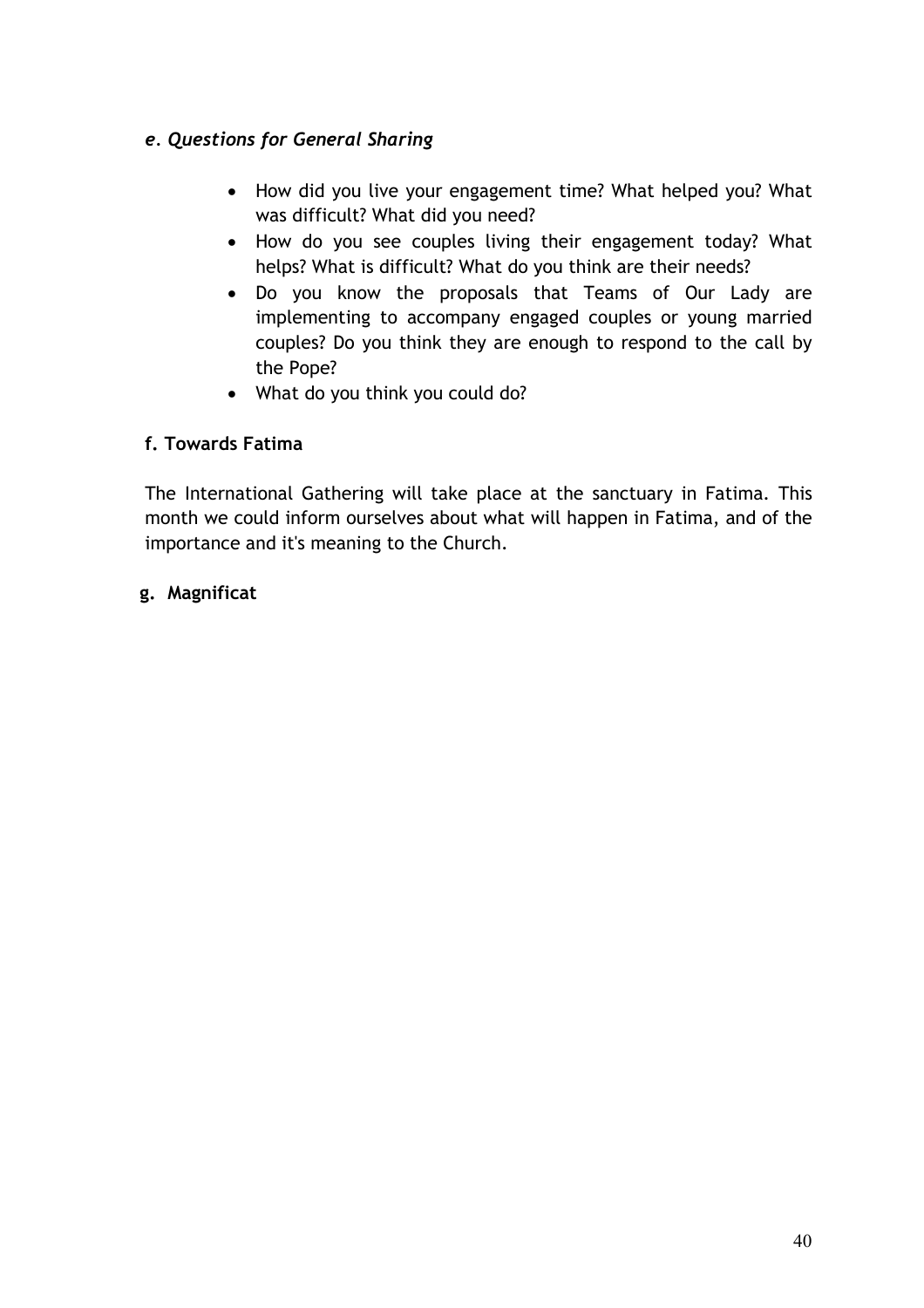#### **SIXTH CHAPTER - HEALING**

#### Objective

- To remember the call by the Pope to all Team members to commit themselves to helping hurting families.
- To ask for the capacity to recognize and embrace those who are suffering.
- To recognize that the hurting families that surround us have been called by God to involve us and make our lives complicated.

#### *1. GENERAL INTRODUCTION*

The suffering in marriages and families cannot be alien to us. It could be that we understand that it seems impossible to act, and that many attitudes and situations are incomprehensible. We demand action from those who should act, that we think that they pursued or deserved their sufferings…but as we will see in the prayer text, there is no excuse to pass by. Today as always, the Lord invites us to stop, mount off, get closer to the wounded and assist him, because at the end, in the face of the battered we will find the face of Jesus Christ. To live like this is a risk. A risk for those who are too worried about measuring up, to succeed, to not get out of the way, worried they might have to mount up the wounded and risk bringing a foreigner into their inn.

As Pope Francis said in his Apostolic Letter *Misericordia et Misera: "The experience of mercy enables us to regard all human problems from the standpoint of God's love, which never tires of welcoming and accompanying. (MM14). "Another face of mercy is consolation (...). The drying of tears is one way to break the vicious cycle of solitude in which we often find ourselves trapped. (...) A reassuring word, an embrace that makes us feel understood, a caress that makes us experience love, a prayer that makes us stronger… all these things express God's closeness through the consolation offered by our brothers and sisters. (MM 13).* 

In this chapter we want to reflect upon our attitudes in the face of suffering and how to become instruments of healing in the midst of the pain of so many families. We want to dare ask the question without the fear of what it will mean for us and for our Movement to "Go and do likewise" which Jesus commands us to live.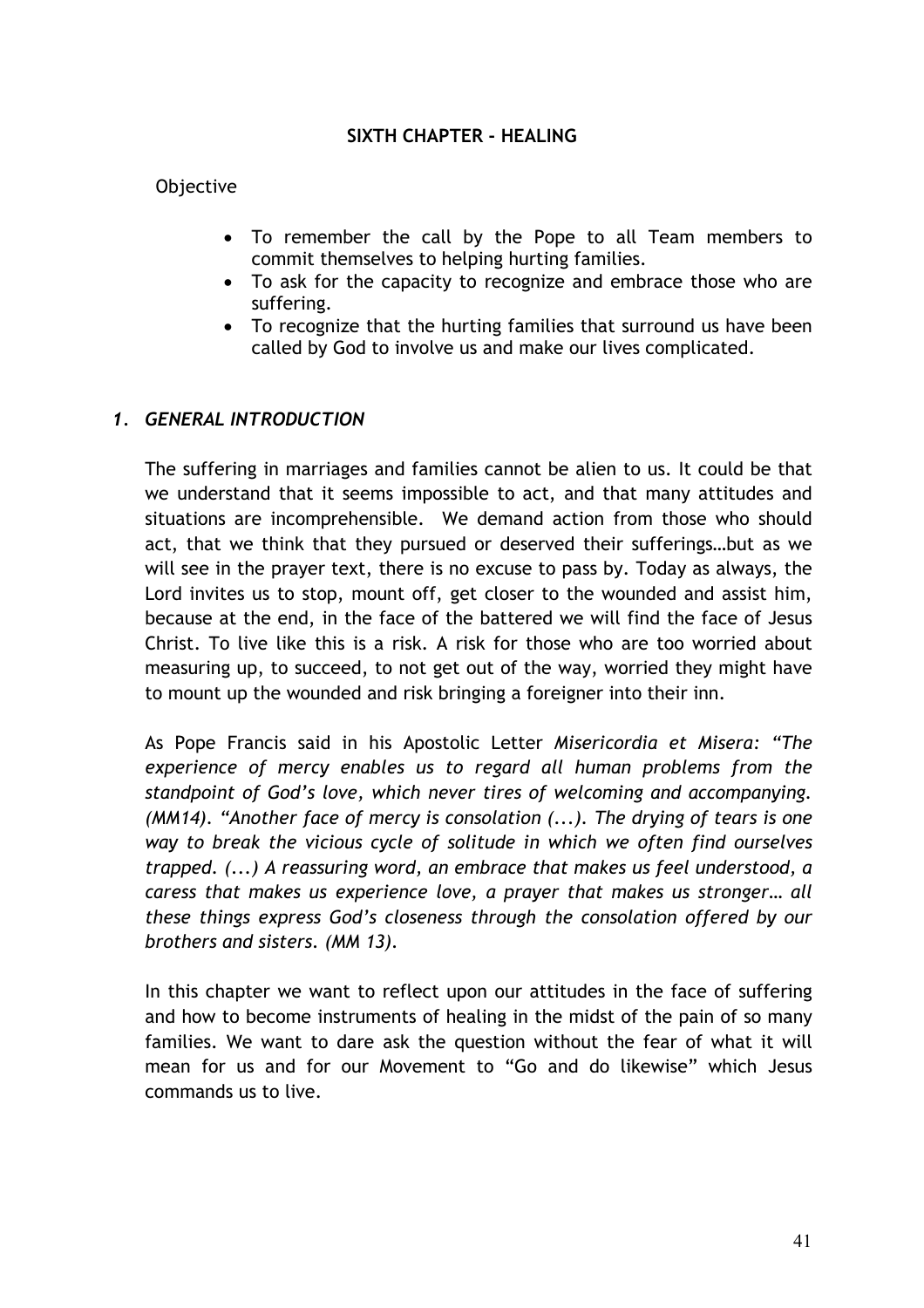# *2. THE WORD OF GOD*

# **Introduction to Biblical Text**

The parable we presented was told by Jesus during His journey from Galilee to Jerusalem (Lk 9:51 - 19:28). The parables were brief stories that Jesus used to convey some teaching. Usually, they were based on concrete facts observed in nature and in the simple things of daily life. Through them, Jesus presented the simplicity of the Kingdom of God and how we could enter into this dynamic. Jesus used the parables to explain His message in a simple way. Nevertheless, to be able to understand you must be humble and open your heart to God's action. This is why, so many of the parables were not understood and it was necessary to explain them again so that His listeners could understand.

The parables touched different aspects of the Kingdom of God. One of them was the theme of mercy, and because of the Jubilee of Mercy we were able to live it and celebrate it. Mercy, is the capacity to empathize with the sufferings and miseries of our brother, it is one of the favourite themes in the Gospel of Luke (cf Lk 15:1-31). The parable of the Good Samaritan is another clear example of this interest of Luke, who puts in Jesus' lips a surprising and moving parable to show who my neighbour is, or better yet, how can I be a neighbour to those around me, especially those who suffer the most.

# **Biblical Text**

*Jesus replied, "A man fell victim to robbers as he went down from Jerusalem to Jericho. They stripped and beat him and went off leaving him half-dead. A priest happened to be going down that road, but when he saw him, he passed by on the opposite side. Likewise, a Levite came to the place, and when he saw him, he passed by on the opposite side. But a Samaritan traveller who came upon him was moved with compassion at the sight. He approached the victim, poured oil and wine over his wounds and bandaged them. Then he lifted him up on his own animal, took him to an inn and cared for him. The next day he took out two silver coins and gave them to the innkeeper with the instruction, 'Take care of him. If you spend more than what I have given you, I shall repay you on my way back.' Which of these three, in your opinion, was neighbour to the robbers' victim?" He answered, "The one who treated him with mercy." Jesus said to him, "Go and do likewise." (LK 10:30-37)*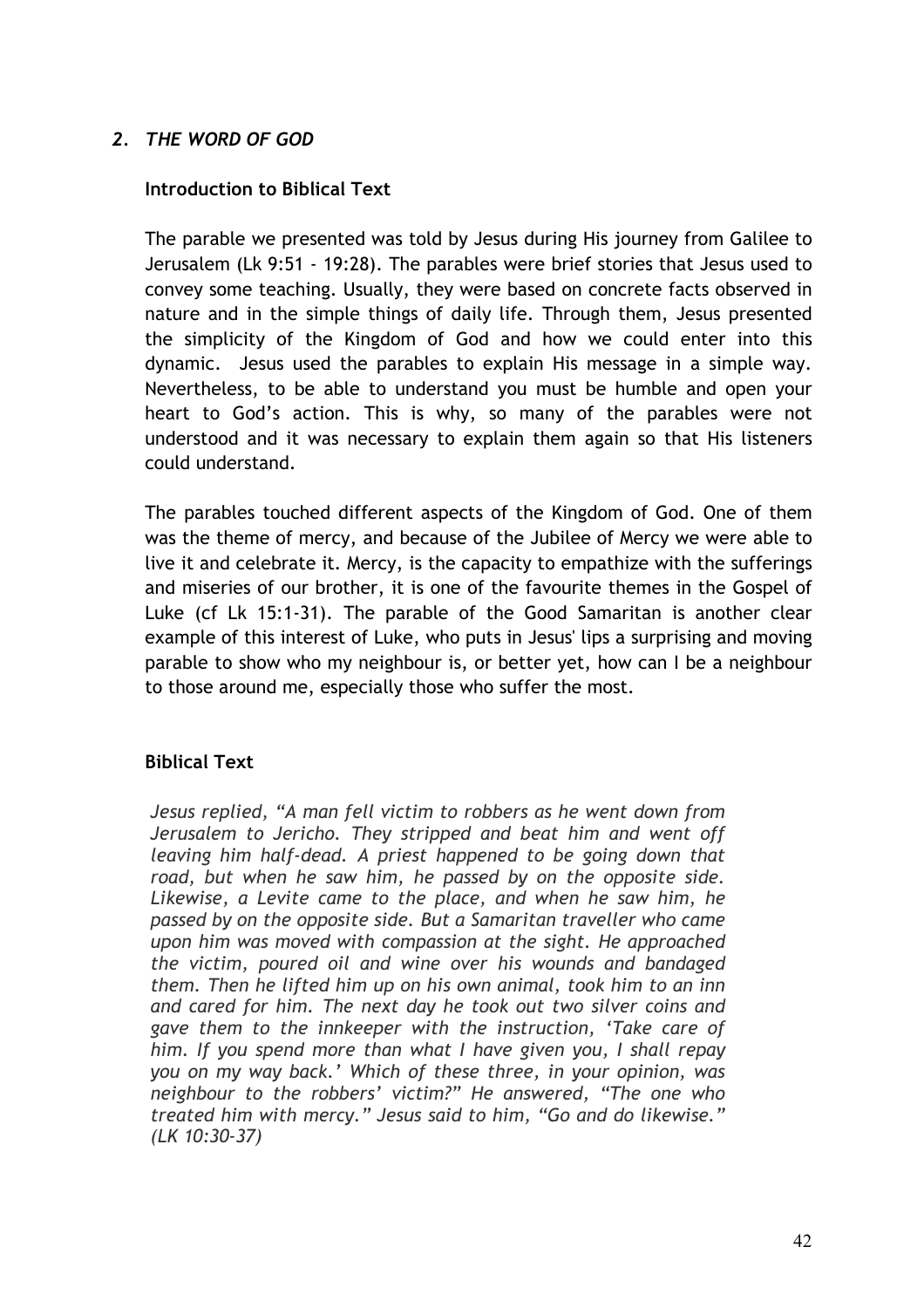# *3. TEXTS FOR REFLECTION*

#### **Presentation**

The following texts bring us closer to many difficult situations that families go through. The Address by the Pope remind us that we must get closer to the families that suffer due to diverse circumstances related to economic difficulties, social exclusion, loss of loved ones, separations that force the search for jobs, illnesses, worries about children and problems of all nature. *Amoris Laetitia,* extended a whole set of complex situations in families that are not so far away from us and those that we find it difficult to approach, to which we prefer not to look at, because ministering to them will complicate our lives. Upon enumerating emphatically, without euphemisms or metaphors, these painful situations are placed before us so that we don't look away. A direct and clear language that places us before the suffering of so many people before whom we cannot and should not remain passive.

Father Caffarel, in a thought that accompanied him throughout his life and in many of his reflections, places us before a reality that allows no room for excuses. He reminds us that the action of the laity it is not at odds with spirituality, both need each other and one without the other cannot be sustained. People strengthened by prayer will be able to set out on an action that will take on its full meaning, because it will be an action grounded in prayer.

# *a) ADDRESS FROM POPE FRANCIS TO TEAMS OF OUR LADY*

*"(...)I also exhort you to continue to be close to wounded families, who are so numerous today, due to unemployment, poverty, health problems, mourning, worry over a child, the imbalance caused by an estrangement or absence, a climate of violence. We must have the courage to come into contact with these families, in a discreet but generous way, materially, humanly or spiritually, in those circumstances where they are most vulnerable. (…)"*

# *b) APOSTOLIC EXHORTATION AMORIS LAETITIA*

*"44. … "***Economic constraints** prohibit a family's access to education, cultural activities and involvement in the life of society. In many ways, the present-day economic situation is keeping people from participating in society. Families, in particular, suffer from **problems related to work**, where young people have few possibilities and job offers are very selective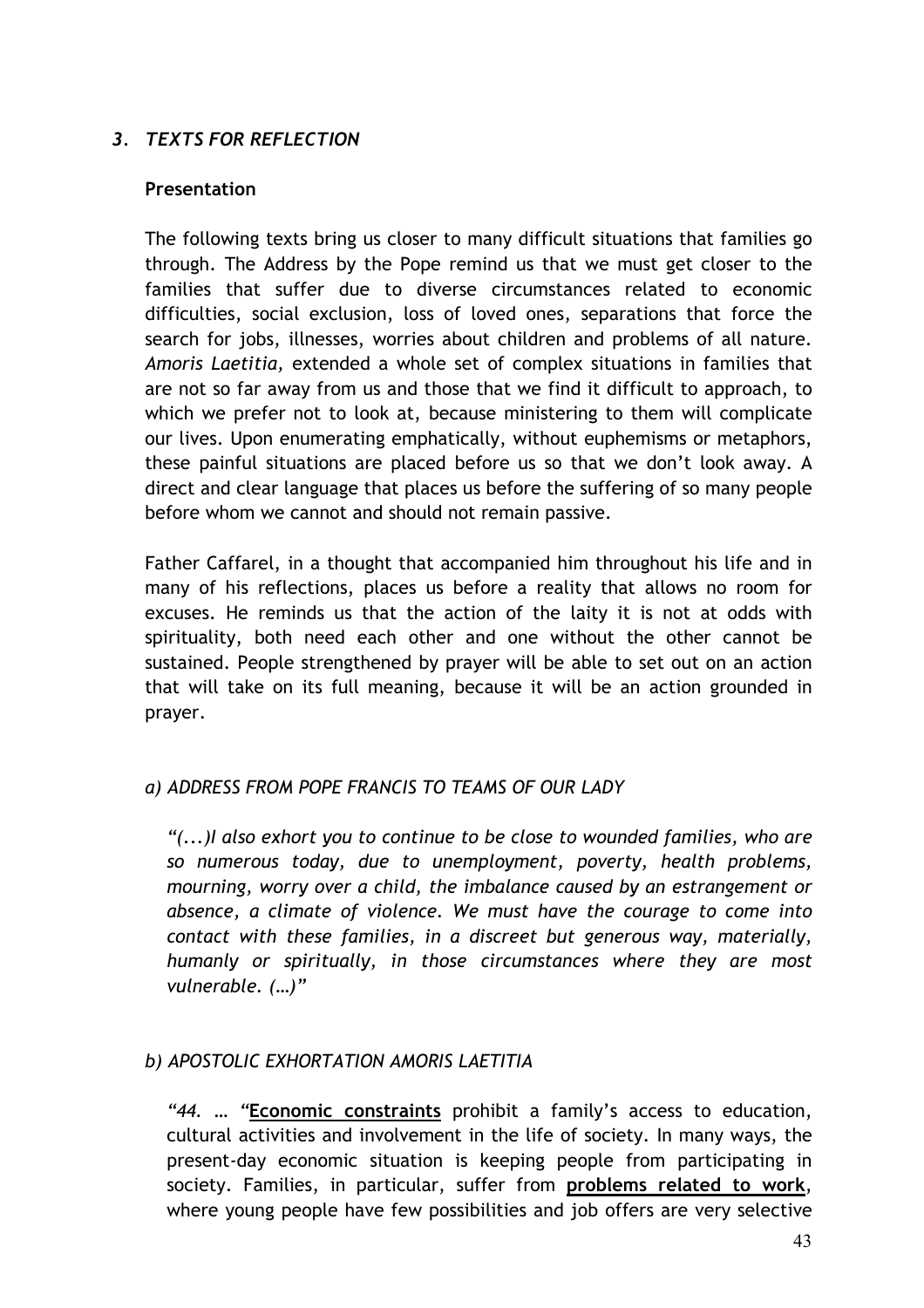and insecure. Workdays are long and oftentimes made more burdensome by extended periods away from home. This situation does not help family members to gather together or parents to be with their children in such a way as to nurture their relationships each day."

*46. Migrations "are* another sign of the times to be faced and understood in terms of its negative effects on family life" *(...) "*The **persecution of Christians** and ethnic and religious minorities in many parts of the world, especially in the Middle East, are a great trial not only for the Church but also the entire international community.

*47. …* **families of persons with special needs**, where the unexpected challenge of dealing with a disability can upset a family's equilibrium, desires and expectations… Families who lovingly accept the difficult trial of a child with special needs are greatly to be admired.

*48.* The **elderly** who are vulnerable and dependent and are at times unfairly exploited simply for economic advantage…

*49.* Here I would also like to highlight the situation of families **living in dire poverty,** punished in so many ways, where life is lived on the edge. If everyone has problems, the problems faced by poor households are often all the more trying.

*50.* In many cases, parents come home exhausted, with no energy to talk, and many families no longer even share a meal together. This makes it all the more difficult for parents to hand on the faith to their children.

*51.* Drug use was also mentioned as one of the scourges of our time, causing immense suffering and even breakup for many families. The same is true of **alcoholism, gambling** and other addictions… We see the serious effects of this breakdown in families torn apart, the young uprooted and the elderly abandoned, children who are orphans of living parents, adolescents and young adults confused and unsupported*.*

*54.* I think particularly of the shameful ill-treatment to which women are sometimes subjected, domestic **violence** and various forms of enslavement which, rather than a show of masculine power, are craven acts of cowardice. The verbal, physical, and sexual violence that women endure in some marriages contradicts the very nature of the conjugal union.

*55.* The father "plays an equally decisive role in family life. Their absence may be physical, emotional, cognitive and spiritual. This absence deprives children of an appropriate model of paternal presence." [44].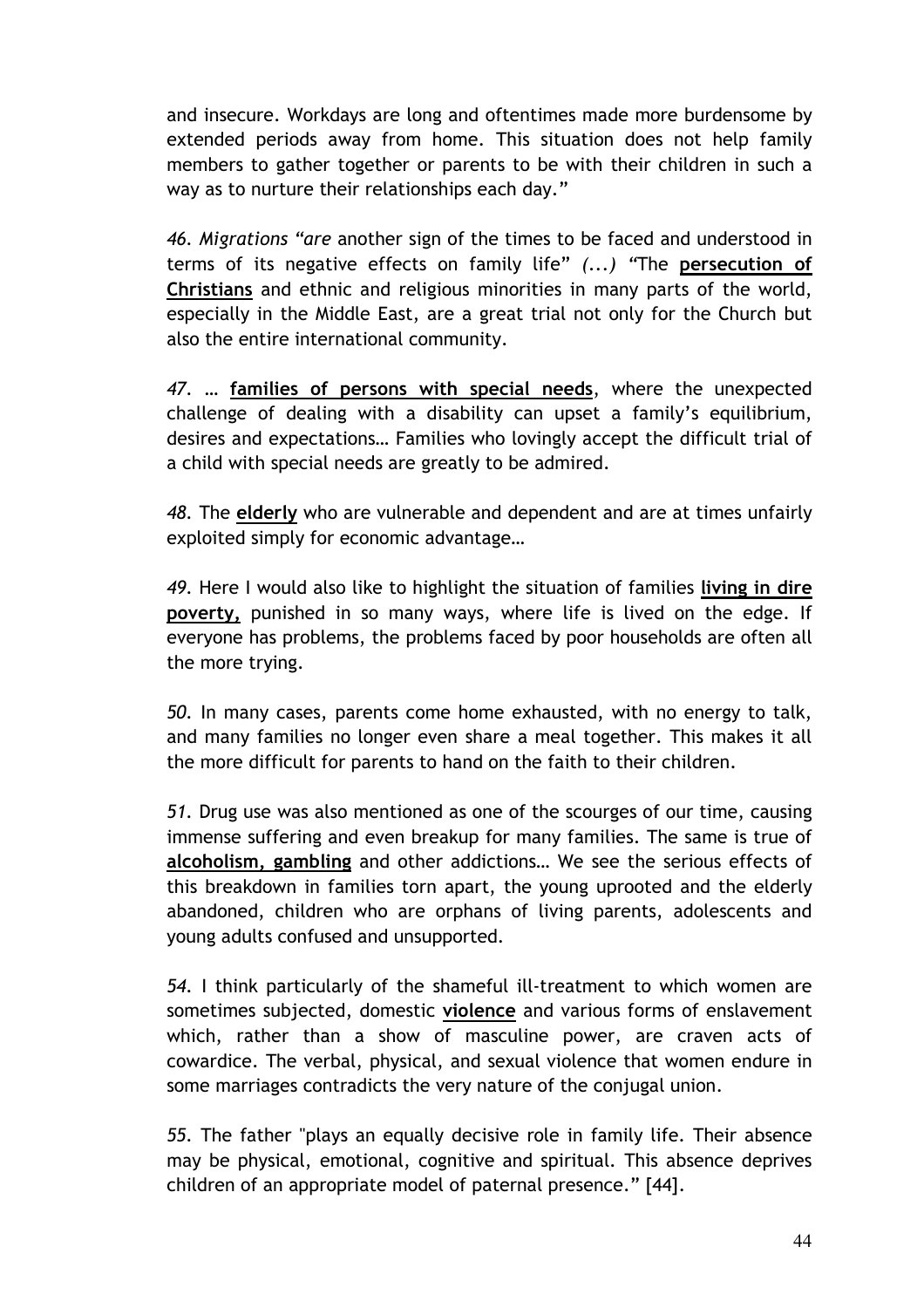# c) TEXT FROM FATHER CAFFAREL

*Sometimes we are faced against two frequent errors when we deal with the apostolate, word without action and action without word. The Bible helps us to see it clearly. All along the Old Testament, God speaks and acts at the same time. He speaks to make known His thought, His will, His love. He acts: free the Hebrews from Egypt, He helps them in many different ways. And He reveals Himself both by His deeds and by His words (…) Jesus Christ does the same, He speaks and He acts. (…)*

*This is how a Christian must be. Meanwhile, Christ's disciple must speak and act. He must be the first one to help those suffering, those afflicted, oppressed; he must dedicate himself to the great human works, surrender unto suffering; but also by means of the word, he must reveal the secret of forgetfulness of himself and that gift to the others, the love and grace of the God in whom he believes. He has to give reason of the hope that is in him.*

> -Henri Caffarel, *L'Anneau d'Or*, nº 109, The Laity, Bearer of the Word, January-February 1963

# *4. SUGGESTIONS FOR PREPARING A TEAM MEETING*

#### **a. Welcome**

# **b. General Sharing**

In addition to any significant events, if there were any, which we think it is convenient to share with the team, we can share some experience with suffering realities of families in our environment, if we are aware, if we become involved, if we tend to think that we can do nothing…

#### **c. Prayer**

#### **Proclamation of the Word (Lk 10:30-37)**

The story of the man travelling from Jerusalem to Jericho who was assaulted, stripped and beaten is, in reality, our history. How many problems, difficulties, crisis, moments of suffering that appear, in diverse forms, in our lives as robbers steal our peace, our joy, our capacity to love, our desire to live… We perceive the blows of so many things that have happened to us and the wounds that only the Lord can heal.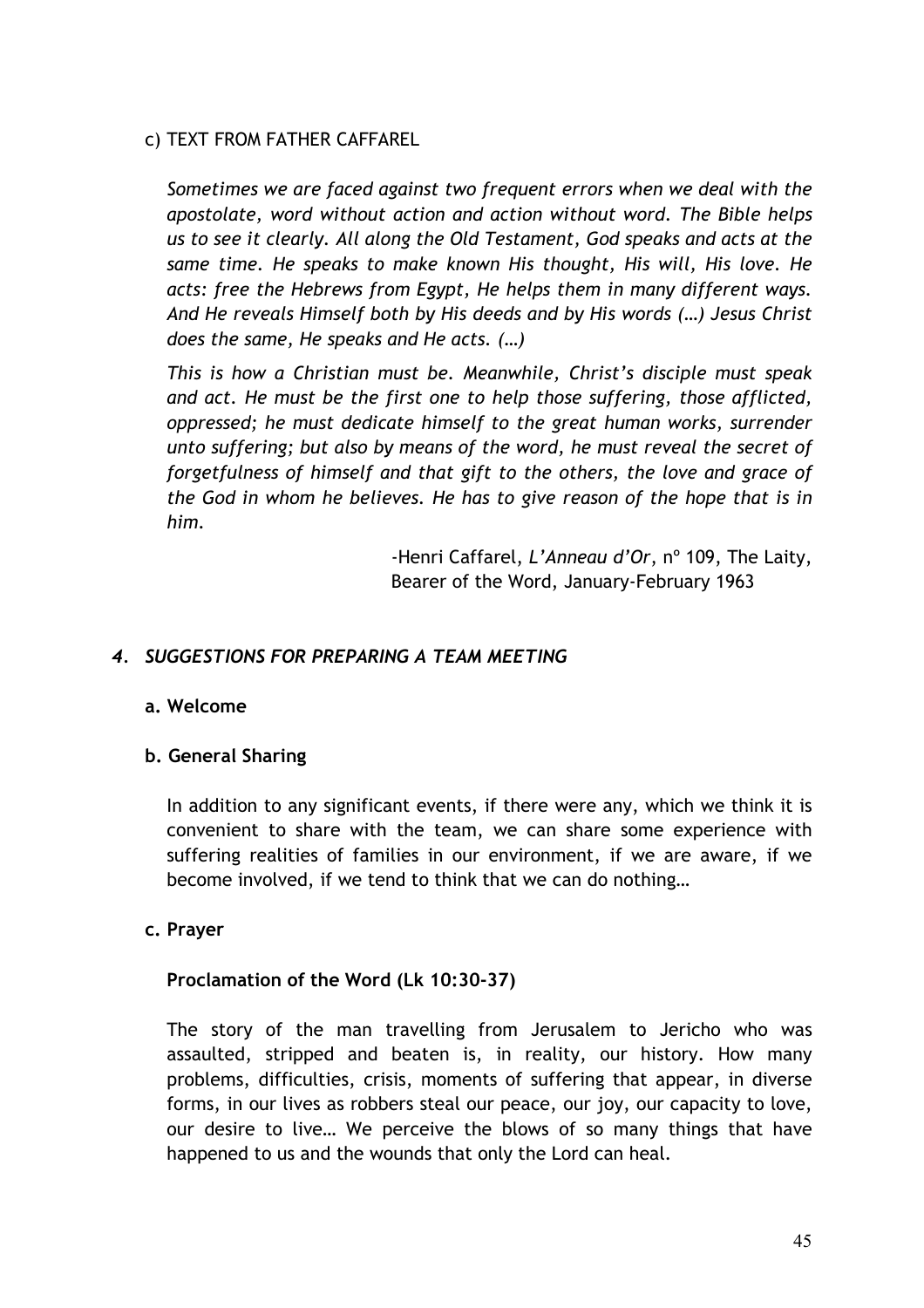The priest and the Levite walk by. Many people have promised to help you during moments of suffering, but have taken a detour. There are those who have not even wanted to approach.

Never has Jesus, the Good Samaritan, walked on the other side. There has not been one single painful circumstance in your life that He has ignored. He has shown mercy. He is not afraid of touching your poverty and your nakedness, your wounds. Jesus has the time to stop and get close, because there is no one more important. He lowers Himself to pick you up. When He sees your wounds, He tends and bandages them, He touches them, one by one, and anoints them with oil and wine. In addition, He sets you on His own saddle and takes you to His inn, the Church, and from there He continues to care for you through the hands of those who live in this home. This is the Church, the inn where you find, not the pure and perfect, but the wounded healed by Jesus who share with joy and humility the experience of being healed by the Master.

*"Go and do likewise".* Only those who have experienced their own salvation history who have been looked at and touched, cared, bandaged and redeemed, will run to the rescue of others. Thus, He has taught us to love and give ourselves: "I have given you a model to follow, so that as I have done for you, you should also do." (Jn 13:15).

● Take a moment of silence to bring to memory the hard moments in which we remember clearly Jesus being by our side. On some occasions through specific persons, other times through prayer, the Word, the sacraments…

● It is possible for a reproach, a doubt, a dilemma to emerge... if God is so merciful, why did He allow this moment of darkness and storm in my life? Do not forget: "God does not save you from the darkness and the storm, God saves you in the midst of the darkness and the storm." Remember this and give thanks for all those moments of presence and accompaniment.

• There are occasions in which we resist recognizing our ailments, and we close ourselves up. Let yourself be anointed with the healing oil, the merciful oil, and you will become merciful, and you will receive the capacity to discover the one that suffers, that you may get close without taking a detour, to touch their wounds and accompany them in the path of life. Ask the Lord to give you this grace.

# **d. Participation**

To think of the endeavours as means to "achieve" an individual sanctity, which has more to do with our "perfection" than with a call to live in love, can become a great obstacle to advance as a member of the team.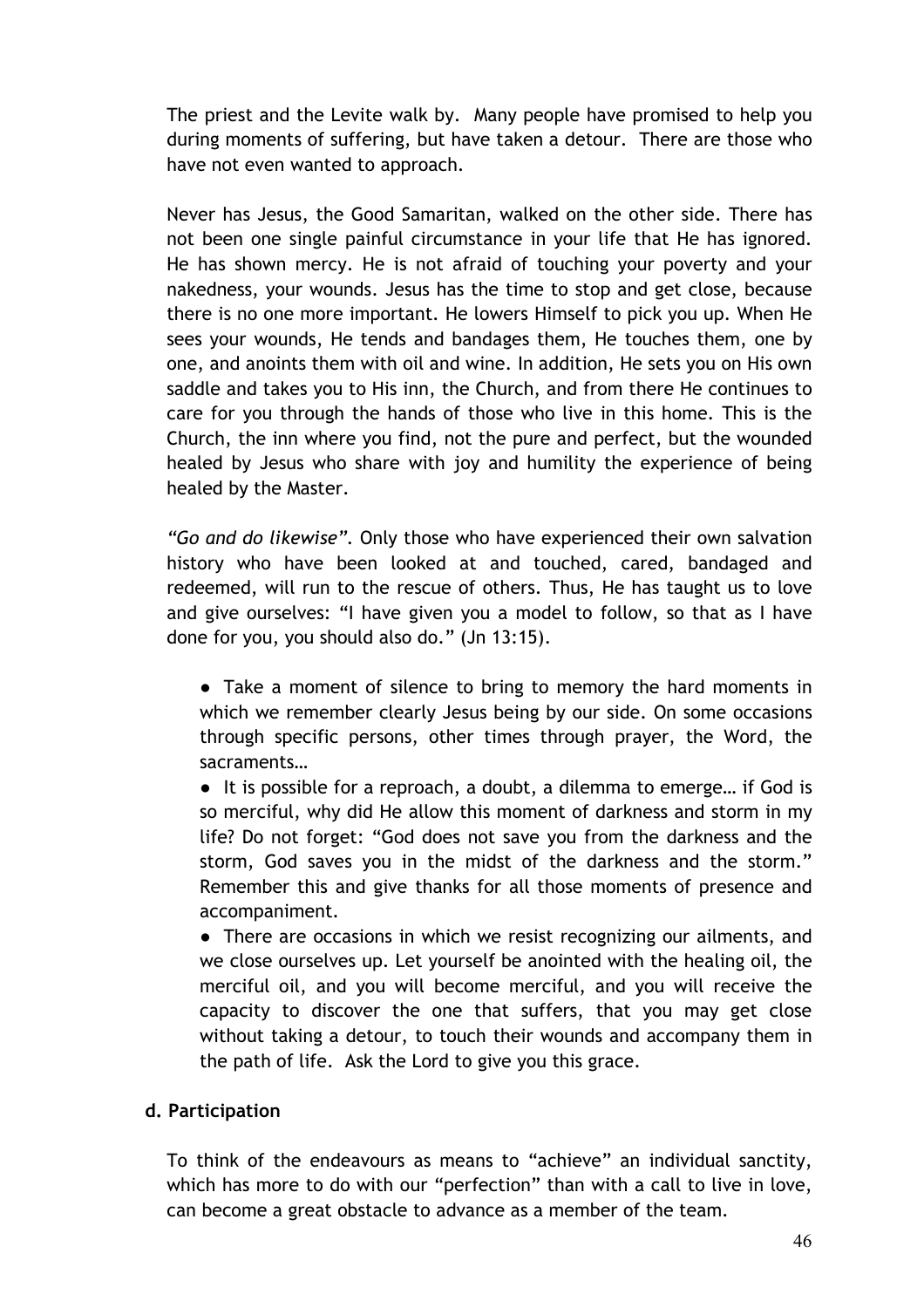Whether or not we live our personal and conjugal prayer depends on our sensitivity to the suffering of others. To live the Sit-down will depend on the possibility of letting God question us about "our neighbour." Having a rule of life will depend on not seeing as "normal" some ways we live and be willing to change them ... and so on with the rest.

In this meeting, in addition to sharing on our endeavours, we are invited to recognize the "consequences" they have for others if we live or if do not live them.

Suggestions for the Sit-down:

- Do we fear getting close to suffering and pain? Why? Do we shield ourselves under discretion and prudence to not intervene and do nothing?
- Do we get involved even if this means that doing so will complicate our life? In these situations of crisis and pain of others, are we the balm of consolation, or on the contrary, are we are dedicated to judging and gossiping?

# **e. Questions for General Reflection**

- What are the most common suffering realities that we find around us?
- How do we respond to them?
- What is the Pope's call in his Address to Teams?
- How can we respond in a more Gospel way as a family and as a team?

# **f. Towards Fatima**

The International Gathering of Teams of Our Lady has this vocation of unity in diversity, of encountering people from different countries with whom we share common experiences and concerns. We could try to inform ourselves in more detail about the life of the Church in general and in particular of the life of the Teams of any specific country that is participating in the Gathering. We could focus on those who we know have more difficulties and for those who participation poses a major effort. Perhaps you can prepare a small presentation to the rest of your team members about some of these realities that you know better or that you are more interested in some reason.

# **g. Magnificat**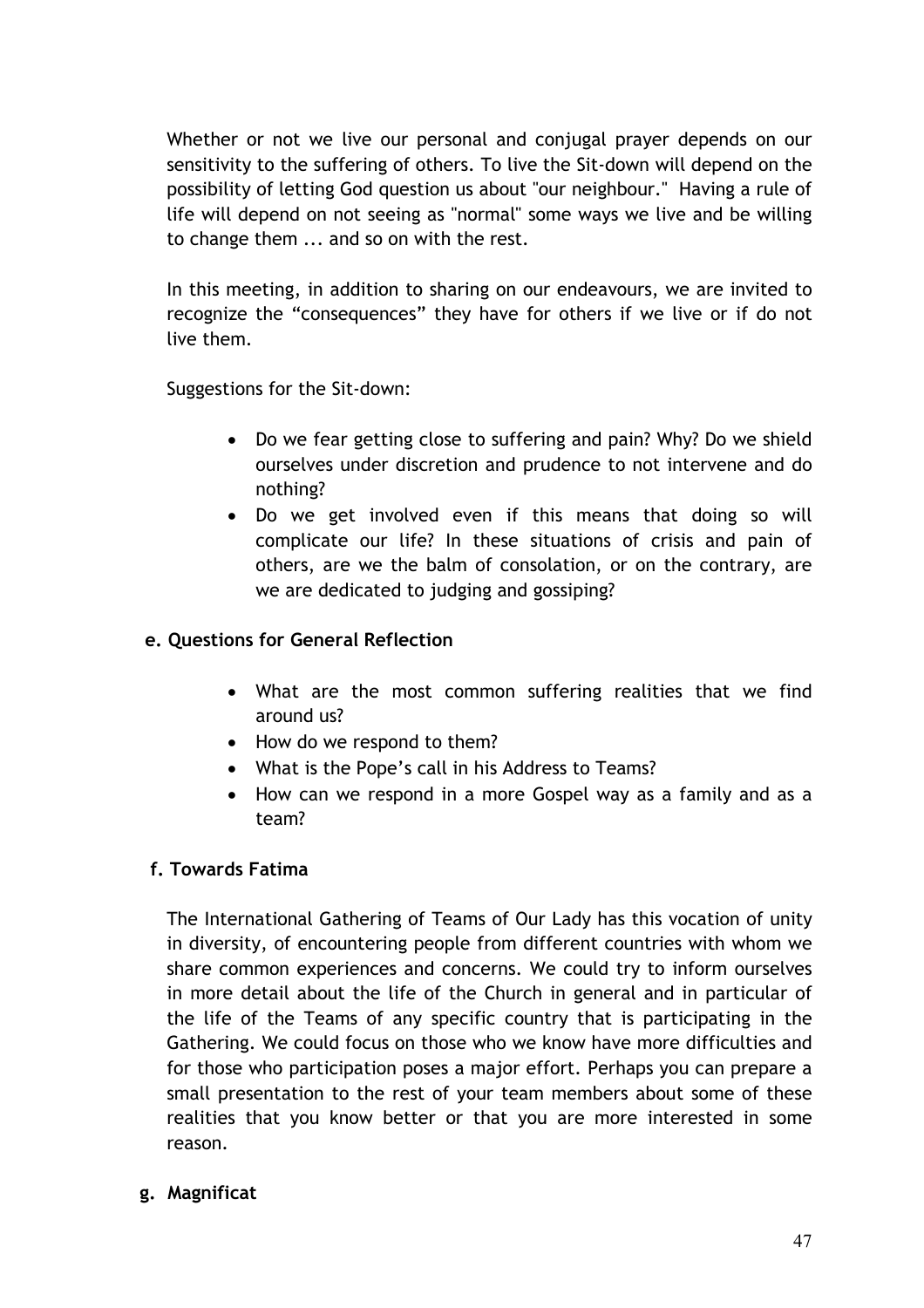#### **SEVENTH CHAPTER - WELCOMING**

# Objective

- To be conscious of the call the Church has made to Teams of Our Lady to welcome and accompany the reality of those whose marriages have failed.
- To discern concrete ways in which Teams of Our Lady can live this call by the Church, in the Church and as part of the Church.

# *1. GENERAL INTRODUCTION*

On November 28, 1997, during the celebration of the 50 years of the founding of Teams of Our Lady, St. Pope John Paul II sent a letter to the responsible leaders in the Super Region of France, which included, among other things, couples in difficulty, separated, divorced, divorced and married again, and he pleaded that "*they may find in the Church couples willing to help."* From this demand, the "Reliance Teams" were born, as Nathalie and Christian Mignoat explained at the International College in Swanwick, 2016.

These teams are accompanied by couples from Teams of Our Lady that we prefer to call "companion couples" because it is part of the logic of accompaniment as is defined in the Family Synod of 2015: an encounter and a "walk together" to discover the Risen Christ. These teams respond to what Timothy Radcliffe said in Brasilia: *"If you listen, if you put yourselves in their shoes and in their skin, the Lord most likely will provide you with the right words."* Furthermore, they respond to the hope of Pope Francis (EG 169): to find "*members of the Church that will participate in this art of accompanying so that everyone learns to take off their sandals before the sacred ground of others."* It is essentially an incarnated sign of welcoming by the Church and a sign of the bond between Reliance Teams and Teams of Our Lady.

# *2. WORD OF GOD*

#### **Introduction to Biblical Text**

The Gospel of Mathew is attributed to one of Jesus' apostles, known as Mathew Levi, whose vocation is narrated in the three synoptic gospels. He was a civil servant (tax collector) who converted after an encounter with Jesus. It appears as if his Gospel is directed to those Christians who converted from Judaism. His work is structured in seven large sections: the first section gathers the infancy narratives, then we have five sections that alternate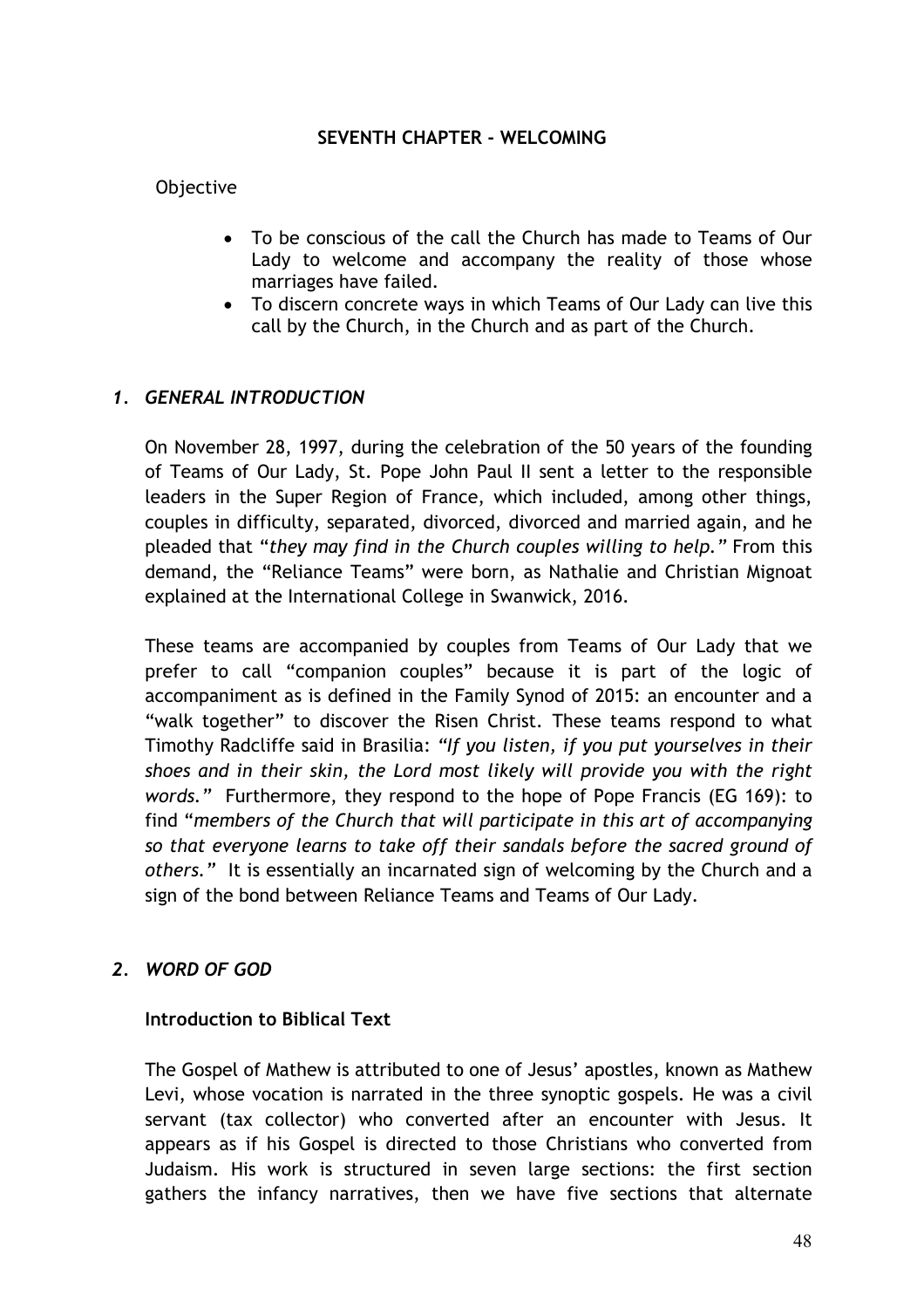narratives and discourses, and the seventh section narrates the Passion and Resurrection of Jesus.

The passage belongs to the third section (Mt 8:10), which gathers some miracle stories, especially those of healing, some stories about vocation, and the last called the apostolic discourse.

This particular story takes place in the city of Capernaum (cf Mt 9:1; 4:13), mentions the vocation of Mathew, who was a civil servant, dedicated to collecting Roman taxes. These officials had a bad reputation because they collaborated with the Romans, they dealt with impure products and people and they cheated in the collection of taxes. It was with this kind of people that Jesus sat down to eat. The surprise and scandal of the Pharisees is due to the fact that in their culture, a meal meant much more than sharing food. It was a way of sharing life. To welcome the guest meant to enter into communion with that person, a result intolerable for the Pharisees, since they considered this type of people impure and not to be dealt with. This passage, positioned in a context of healing, presents Jesus as a physician of the body and soul who, in order to fulfill His mission, approaches with a compassionate attitude, showing that what heals the human heart is not the rigorous practice of the law but mercy.

# **Biblical Text**

*While he was at table in his house, many tax collectors and sinners came and sat with Jesus and his disciples. The Pharisees saw this and said to his disciples, "Why does your teacher eat with tax collectors and sinners?" He heard this and said, "Those who are well do not need a physician, but the sick do. Go and learn the meaning of the words, 'I desire mercy, not sacrifice.' I did not come to call the righteous but sinners."* (Mt 9:10-13)

# *3. TEXTS FOR REFLECTION*

#### **Presentation**

The Pope, in the words addressed to the Team's responsible leaders gathered in Rome, called us to a very concrete mission, a mission based on mercy and on the welcoming of those persons who suffer as a consequence of a failed marriage.

It is time to take a look at the reality that surrounds us and to ask ourselves how can we continue to materialize the call that St. John Paul II made to us and which we must continue to deepen as a Movement. Father Caffarel's reflection on hospitality, may help us to achieve this. We are invited to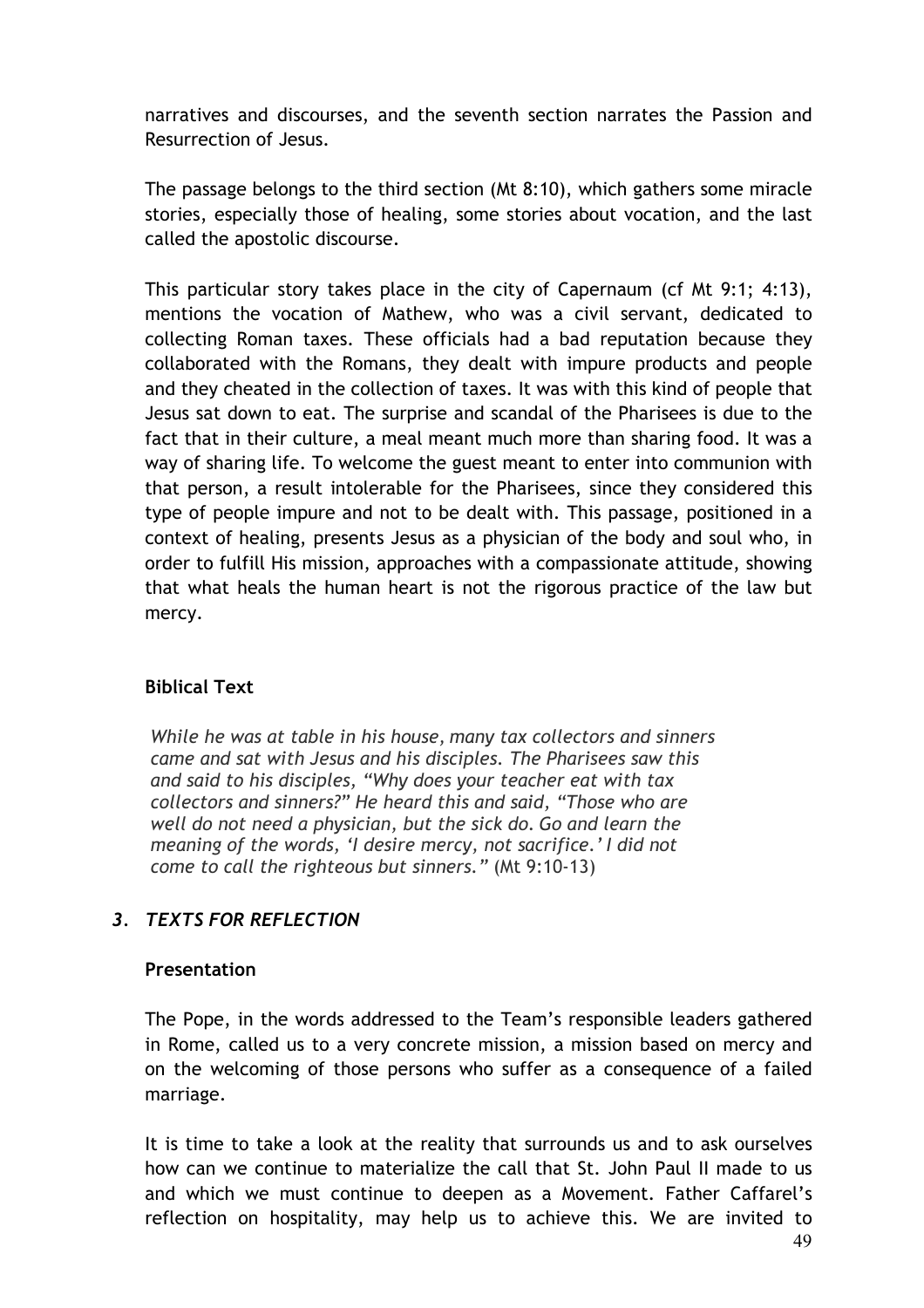welcome, that our homes are places of welcome, in which people may feel loved and not judged.

The answer is not easy: the Pope calls us to an "ecclesiastical discernment" with an approach that "*carefully discerns situations." We know that no "easy recipes" exist* (AL 298), in fact, it talks about integrating, avoiding scandal, accompanying… *"It must remain clear that this is not the ideal which the Gospel proposes for marriage and the family (AL 298) … "it is understandable that neither the Synod nor this Exhortation could be expected to provide a new set of general rules, canonical in nature and applicable to all cases. What is possible is simply a renewed encouragement to undertake a responsible, personal, and pastoral discernment of particular cases."* (AL 300)

And all this with the clarity that by no means the Church should renounce "in proposing to the faithful the full ideal of the Gospel and the Church's teaching" (AL 308) on the full ideal of marriage, the plan of God in all its greatness.

# *a) ADDRESS FROM POPE FRNCIS TO TEAMS OF OUR LADY*

*"... I cannot but encourage the couples of the Équipes Notre Dame to be instruments of the mercy of Christ and of the Church towards people whose marriage has failed. Never forget that your conjugal fidelity is a gift of God, and that mercy has been exercised on behalf of each one of us. A united and happy couple can understand better than anyone else, as from within, the wound and the suffering caused by abandonment, betrayal, failure of love. Therefore, it is necessary that you be able to bring your testimony and your experience to help Christian communities to discern the real situations of these people, and to accept them with their wounds, and help them to walk in faith and in truth, under the gaze of Christ the Good Shepherd, to play an appropriate role in the life of the Church. Nor should you forget the unspeakable suffering of the children who experience these painful family situations: you can give them much.…"*

# b) APOSTOLIC EXHORTATION AMORIS LAETITIA

*242. The Synod Fathers noted that "special discernment is indispensable for the pastoral care of those who are separated, divorced or abandoned. Respect needs to be shown especially for the sufferings of those who have unjustly endured separation, divorce or abandonment, or those who have been forced by maltreatment from a husband or a wife to interrupt their life together.*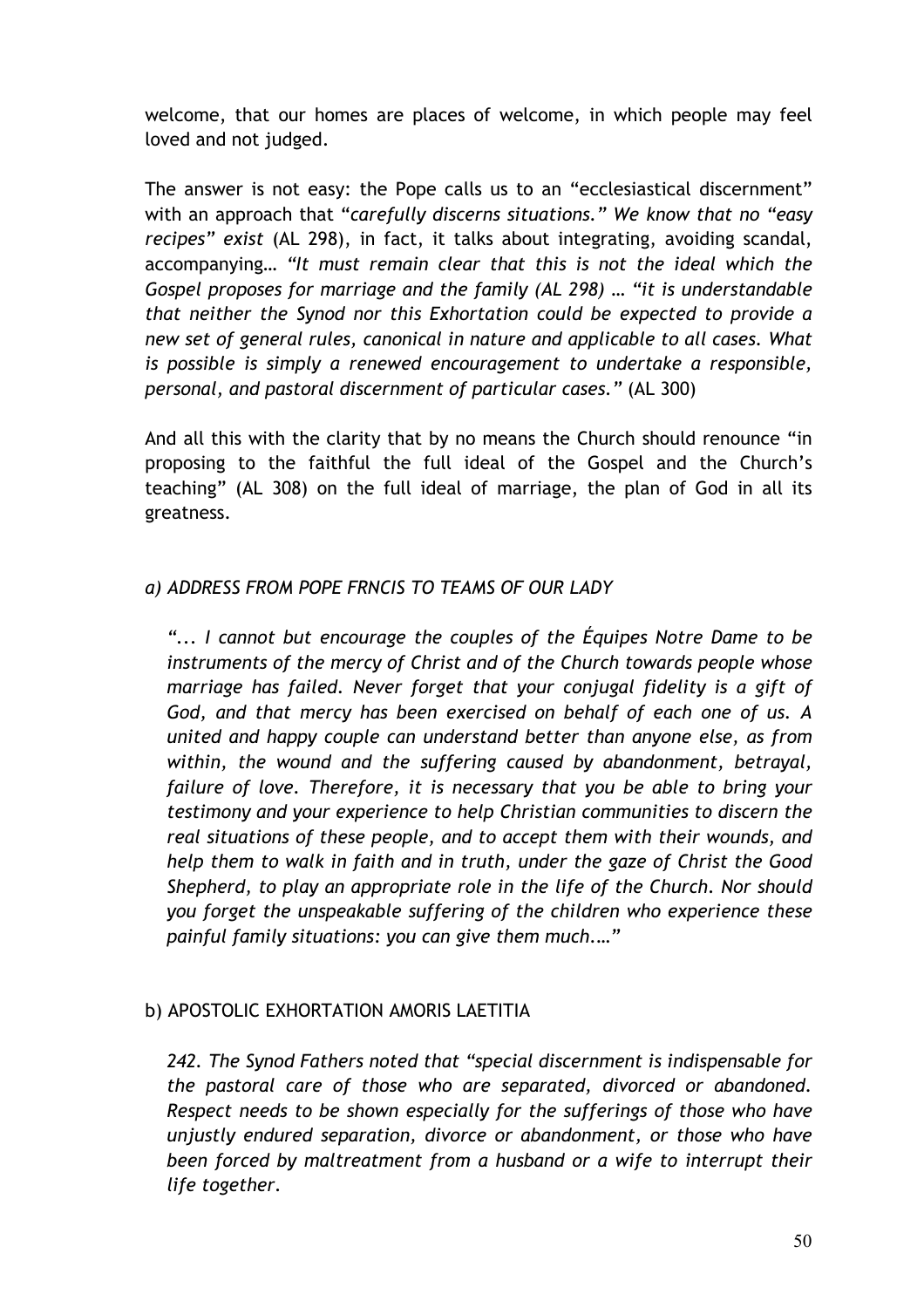*To forgive such an injustice that has been suffered is not easy, but grace makes this journey possible. Pastoral care must necessarily include efforts at reconciliation and mediation, through the establishment of specialized counselling centres in dioceses".*

*At the same time, "divorced people who have not remarried, and often bear witness to marital fidelity, ought to be encouraged to find in the Eucharist the nourishment they need to sustain them in their present state of life. The local community and pastors should accompany these people with solicitude, particularly when children are involved or when they are in serious financial difficulty."*

*Family breakdown becomes even more traumatic and painful in the case of the poor, since they have far fewer resources at hand for starting a new life. A poor person, once removed from a secure family environment, is doubly vulnerable to abandonment and possible harm.*

# c) TEXT FROM FATHER CAFFAREL

*Another ministry of the couple is hospitality. Many times Christian couples have not taken this into consideration, by way of not conceiving it as an important mission of the Church. Even though the apostles constantly said it: "Practice hospitality". (…)*

*For many of our contemporaries, to be welcome in the heart of a family, is fundamental. The discovering of family love, —conjugal, paternal, maternal, filial, fraternal—introduces them to a new world where they can find interior balance which is precisely what they lack, because they were not able to grow in the irreplaceable environment of a happy family. (…)*

*We must think that in God's Plan, the Christian home is an "area of rest" in the journey of the Church, without knowing the non-believer has his first contact with the Church, the sinner experiences mercy, the poor and abandoned discover its maternity. They do not fear this discovering of the Church, because as an old friend said: "the home is the smiling and kind face of the Church". (…)* 

> *-Father* Caffarel, "Do Not Forget Hospitality", *L'Anneau d'Or,* nº107, September-October, 1962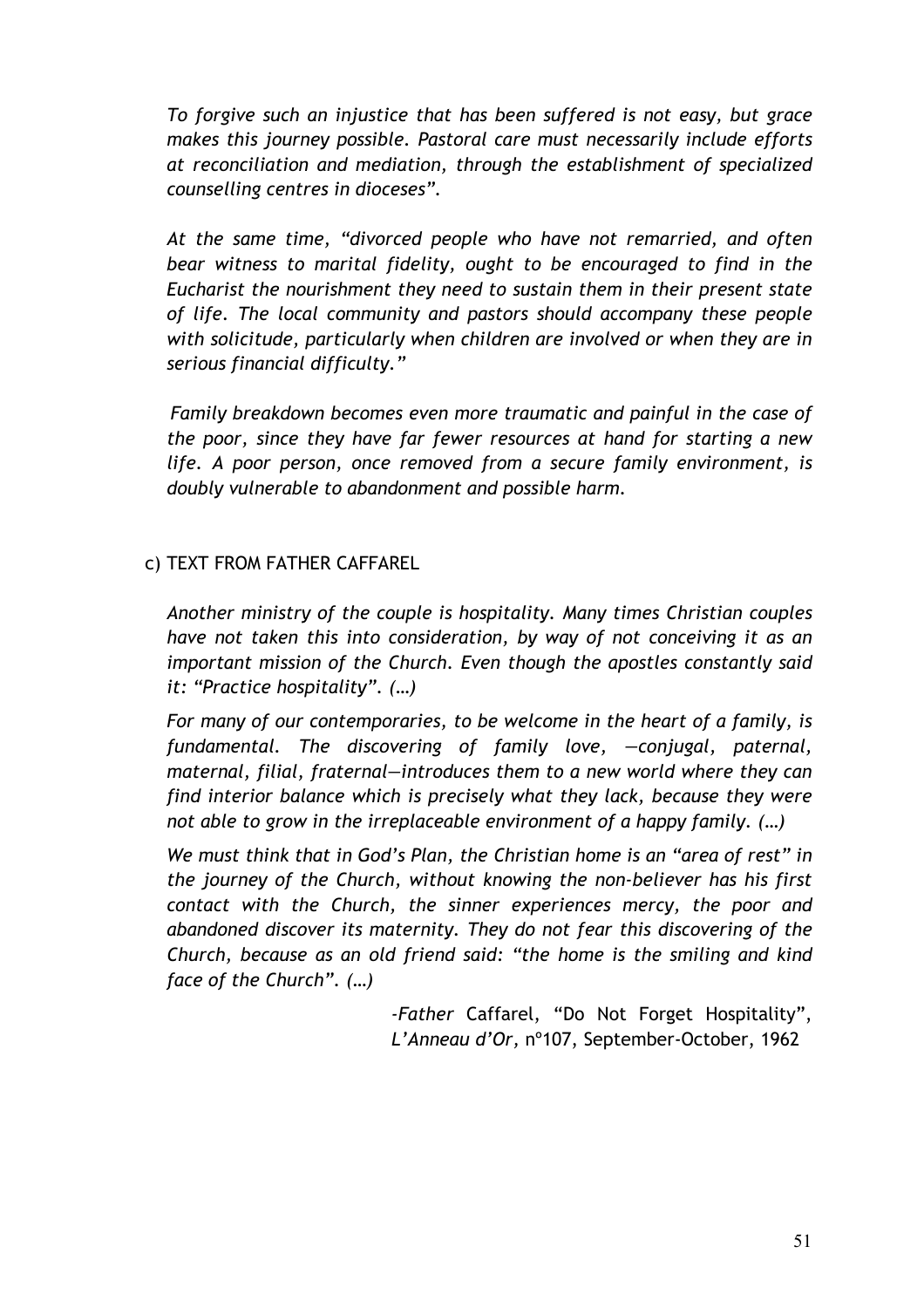#### *4. IDEAS TO PREPARE THE TEAM MEETING*

#### **a. Welcome**

#### **b. General Sharing**

In addition to any significant events worthy of sharing with the team, we can share the experience of family breakdowns in our surroundings. We can share how we lived them, what feelings they created in us, what have we done…

#### *c. Prayer:*

#### **Proclamation of the Word (Mt 9:10-13)**

We present a text that could help make palpable the experience of total and absolute welcome of who is our "brother."

Encounter of Jean Valjean with the Bishop of Digne:

*-"Monsieur le Cure," said the man, "you are good; you do not despise me. You receive me into your house. You light your candles for me. Yet I have not concealed from you whence I come and that I am an unfortunate man. The Bishop, who was sitting close to him, gently touched his hand. "You could not help telling me who you were. This is not my house; it is the house of Jesus Christ. This door does not demand of him who enters whether he has a name, but whether he has a sorrow. You suffer, you are hungry and thirsty; you are welcome. And do not thank me; do not say that I receive you in my house. No one is at home here, except the man who needs a refuge. I say to you, who are passing by, that you are much more at home here than I am myself. Everything here is yours. What need have I to know your name? Besides, before you told me you had one which I knew." - "Les Miserables", Chapter III, by Victor Hugo.*

We are all familiar with failed marriage situations, many times close to us, that surpass us. Each one of them is a story of suffering, wounds, broken lives. This is why at this moment we can place in the Lord's hands all these situations and ask for His help to have the opportune gesture and word.

- Lord we pray for...
- Help us…

# **d. Participation**

Accompanying failed marriages can help us recognize the fragility in which we live. There are failed marriages in which you can see it coming, but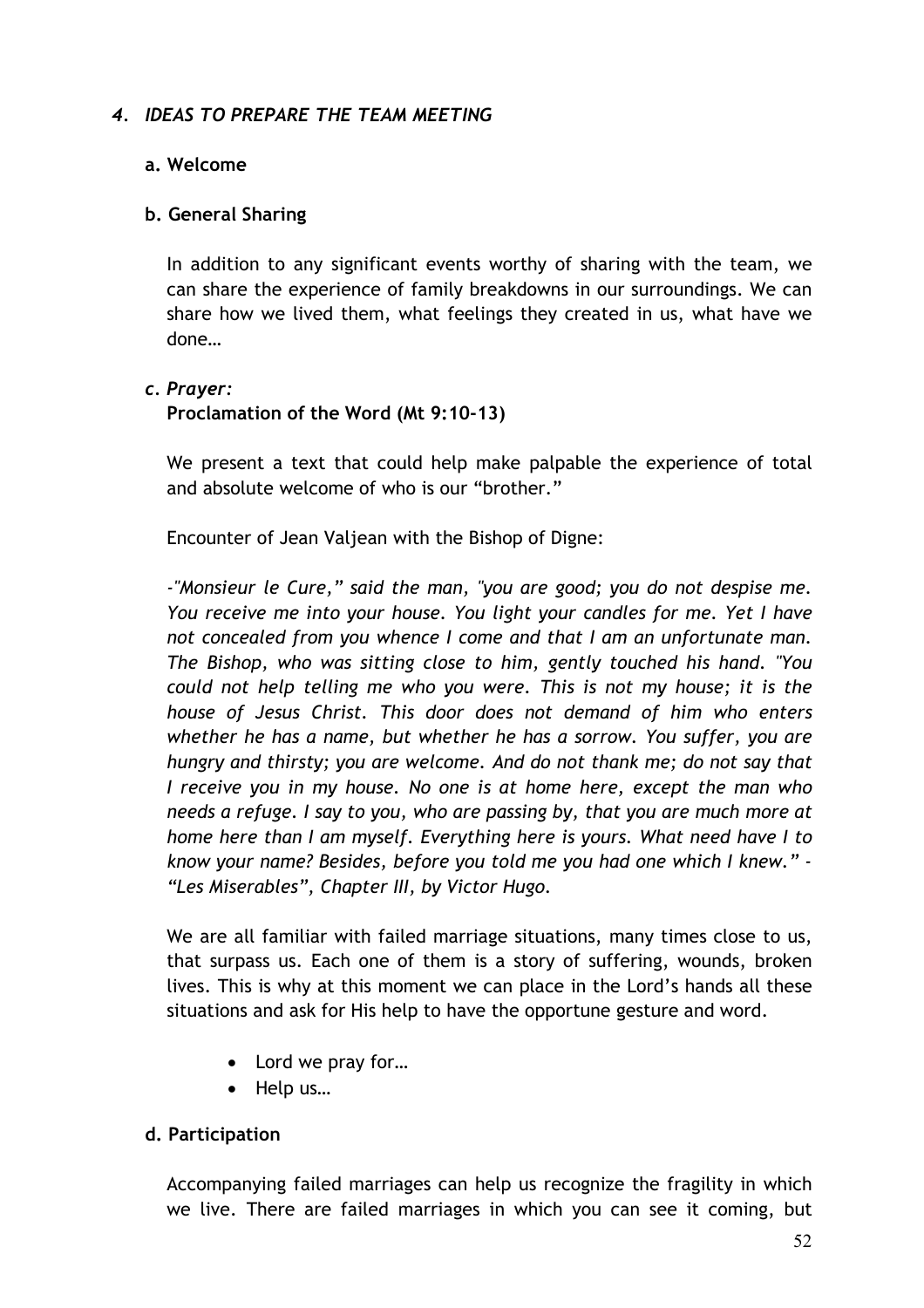there are others you would never imagine. This traumatic experience of rupture could have its beginnings in small things.

This will be a good moment to share how the endeavours help our marriage and our family, and how they can become antidotes to failure.

During the Sit-down this month we could reflect and dialogue on how we have experienced the failure of close marriages. How this experience makes us experience the fragility of love, and thus the need to care for it. We could spend a good amount of time in the Sit-down to bless our spouse, acknowledging the good he/she has brought to my life, and give thanks for it. It is the right moment to choose one another again with the certainty that we are not mistaken in what one day we saw clearly.

# **e. Questions for general reflection**

- How do we perceive the reality of failed marriages in our midst?
- Where do we find ourselves responding personally?
- Do we believe that as part of the Church we should give another response?
- Which one?

# **f. Towards Fatima**

In addition to the apparitions that occurred in Fatima, which we have learnt about in the previous chapter, Pope St. John Paul II always believed that the mortal attempt on his life from which he was saved was by the grace of Our Lady of Fatima. In fact, he placed the bullet that wounded him in her crown. We invite you to learn more about this and in line with the chapter discussed for this month, to present to Our Lady of Fatima the specific people that we know who have lived or are experiencing difficulties related to their marriage.

# **g. Magnificat**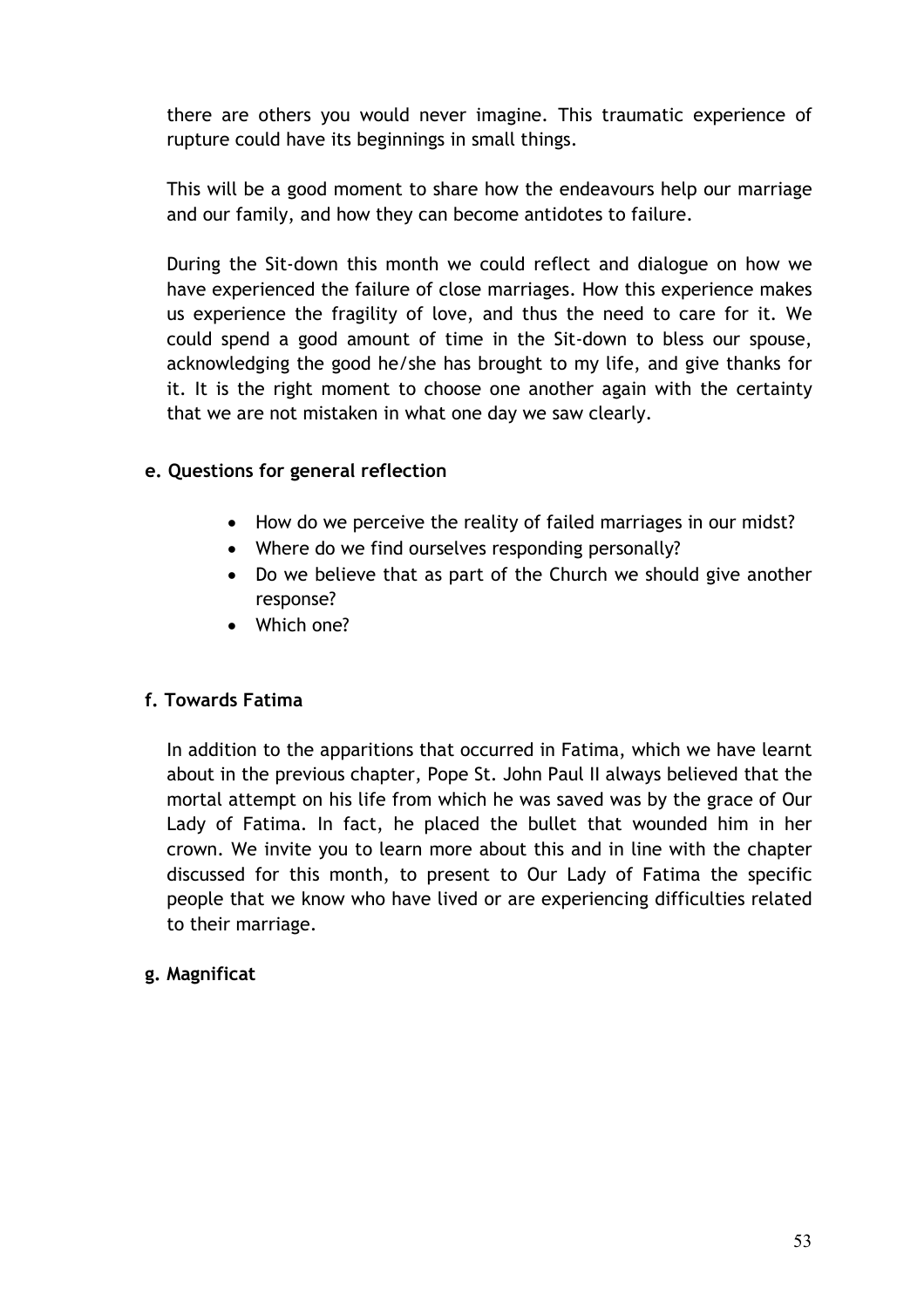#### **EIGHTH CHAPTER – BEING FAITHFUL**

#### Objective

- To know, value and to give thanks for the charism that the Holy Spirit has given to the Church in Father Henri Caffarel.
- To discern what is meant by the call for greater fidelity in our marriage, our family and Teams.
- To commit to the cause of the beatification of Father Henri Caffarel.

# *1. GENERAL INTRODUCTION*

A charism is a gift from God that the Spirit inspires in a person or a group of persons to respond to a need by making present the Love of God in that historical moment. A gift of God is something you cannot manipulate. A gift, a present, must be thanked, respected, deepened and shared. Our Movement has received a charism of the Spirit: to announce that conjugal love is a journey to God as a couple, and that this journey, with the grace of God and journeyed along with other couples, will be easier thanks to the mutual help. The Movement prepares us to deepen that understanding, to live it and present it to the world.

This is a huge project, a large mission that is neither surpassed nor finished. On the contrary, given the reality of today's state of marriage, its validity is more urgent and necessary than ever. Only by being what we are, with creativity and fidelity, can we be fruitful in the Church and contribute our part in the building of the Kingdom.

In Father Caffarel words spoken to the members of the International Responsible Team (ERI) in 1981: "*There is no new renovation if it is not faithful to the charism of its origin. Renewal of the Movement is only achieved by deepening the charism which is a gift of the Spirit and as such cannot be manipulated. To renew the Movement, we must join together with the internal growth of this charism. There is no need to search elsewhere. It is as if, after finding a source flowing with abundant water, and we feel it is beginning to run dry, we decide to search for water elsewhere else. What we need to do is to go deeper right there where for sure is the spring of water."* 

We are therefore convinced that the intuition of the Holy Spirit is still present and that the only renewal we can do is to renew our fidelity to the same, with greater vigour than ever. As indicated in the Founding Charter: *"Couples do not consider their entrance into Teams of Our Lady and their adherence to the*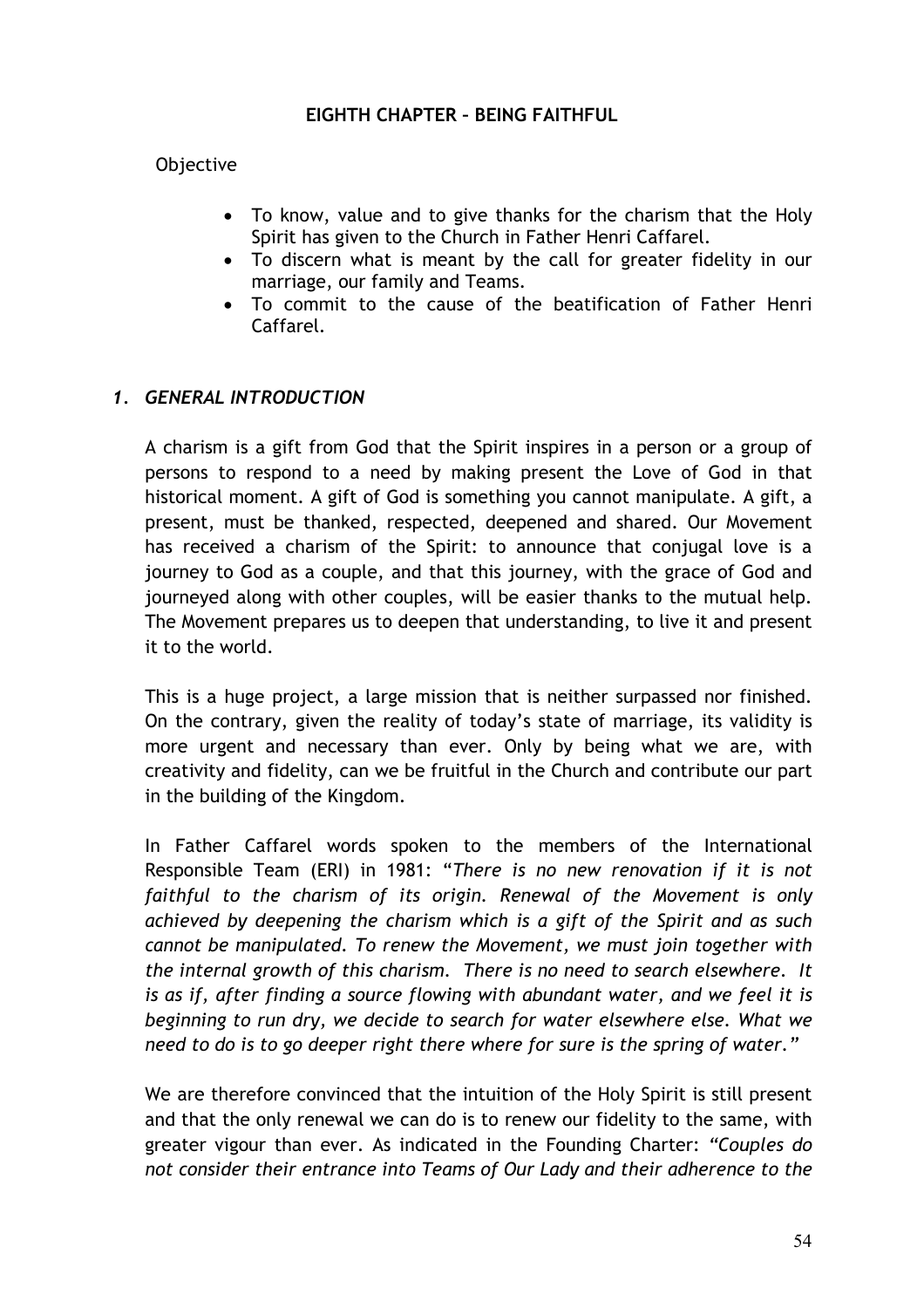*Charter as an end but as a starting point."* The law of the Christian home is charity. And charity has no limits, charity knows no rest.

# *2. WORD OF GOD*

# **Introduction to the Word of God**

The words of Jesus we are about to hear were also listened to by His disciples in the intimate atmosphere of the Upper Room, and written in the Gospel of John. It addresses the second part of the farewell discourse delivered by Jesus during the Last Supper. In this impressive discourse, Jesus opens His heart and shares with His friends His thoughts and feelings, and what He desires for them. One of the fundamental themes of this discourse is the commandment of love. Jesus proposes this commandment and presents a clear model: love "*as I have loved you."* The love of Jesus is an endless love that leads to giving His life. It is a love that brings us out of slavery and turns us into His friends, that has a concrete mission in life. Our mission is not the consequence of a whim but the fruit of God's choice who has chosen us to give lasting fruit.

# **Biblical Text**

*This is my commandment: love one another as I love you. No one has greater love than this, to lay down one's life for one's friends. You are my friends if you do what I command you. I no longer call you slaves, because a slave does not know what his master is doing. I have called you friends, because I have told you everything I have heard from my Father. It was not you who chose me, but I who chose you and appointed you to go and bear fruit that will remain, so that whatever you ask the Father in my name He may give you. This I command you: love one another.* (Jn 15:12-17)

# *3. TEXTS FOR REFLECTION*

# **Presentation**

The Pope in his text, recognizes the great intuition that Father Caffarel had to found Teams of Our Lady, and he encourages us to continue to be attentive to its process. Faithful to the gift entrusted, we must constantly improve it. Recognize that this charism is a gift and what we must do is deepen it, delve into it and give it full meaning. If we feel tired, discouraged, immersed in routine, we must not look away, but strive to put all resources to seek a renewal at the source. It is our job as members of Teams to try to live more fully, which is no other thing than to live love to the fullest, as Pope Francis said: "*Even recognizing we are imperfect families, with faults and weaknesses, we cannot stop trying the call to communion."*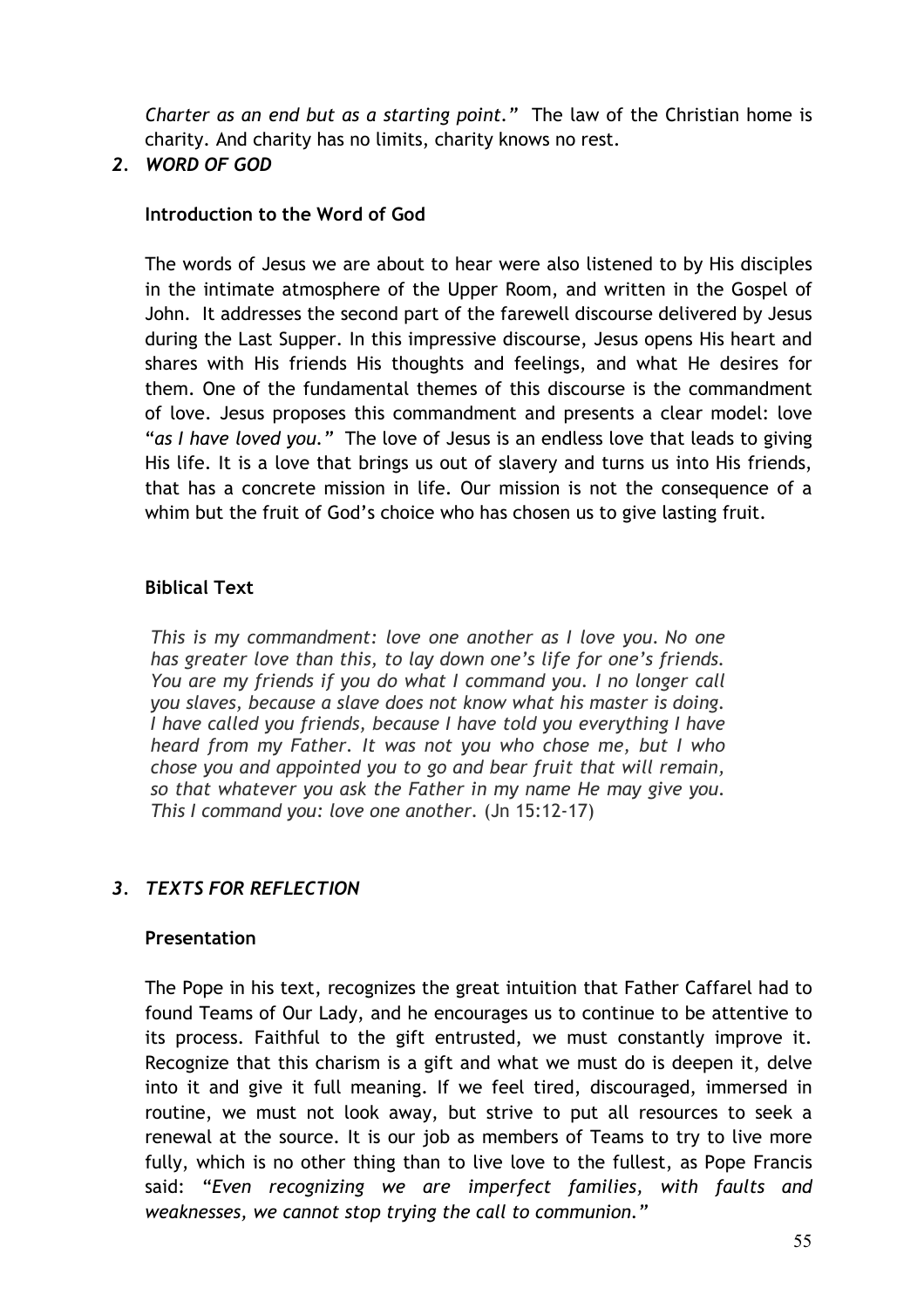Father Caffarel's text is a quote from a chapter entitled *"If you hear His voice Today",* from his book *"At The Crossroads of Love",* which brings us to live out the vocation in our life. It implies special attention to see what we are being called to, being alert, attentive, probably somewhat uncomfortable because it will make us change and get going. Willing to respond, and not to be lukewarm. To be faithful to the vocation received through Teams of Our Lady brings up a series of consequences in our lives, which each one of us must respond.

# *a) ADDRESS FROM POPE FRANCIS TO TEAMS OF OUR LADY*

*"... Dear Teams of Our Lady, I renew my confidence in you and my encouragement. From the moment that the Cause of Beatification of your Founder, Fr. Henri Caffarel, was introduced in Rome, I have prayed that the Holy Spirit may enlighten the Church in the judgment that she will have to pronounce in due time in this regard. I entrust your couples to the protection of the Virgin Mary and of St. Joseph, and I impart to you my heartfelt Apostolic Blessing.…"*

# *b) APOSTOLIC EXHORTATION AMORIS LAETITIA*

*325. The teaching of the Master (cf. Mt 22:30) and Saint Paul (cf. 1 Cor 7:29-31) on marriage is set — and not by chance – in the context of the ultimate and definitive dimension of our human existence. We urgently need to rediscover the richness of this teaching. By heeding it, married couples will come to see the deeper meaning of their journey through life (cf. St. John Paul II, Apostolic Exhortation Familiaris Consortio (November 22, 1981), 44: AAS 74 (1982), 136. Ibid., 49: AAS 74 (1982), 141. For the social aspects of the family, cf. Pontifical Council for Justice and Peace, Compendium of the Social Doctrine of the Church, 248-254). As this Exhortation has often noted, no family drops down from heaven perfectly formed; families need constantly to grow and mature in the ability to love. This is a never-ending vocation born of the full communion of the Trinity, the profound unity between Christ and his Church, the loving community which is the Holy Family of Nazareth, and the pure fraternity existing among the saints of heaven. Our contemplation of the fulfilment which we have yet to attain also allows us to see in proper perspective the historical journey which we make as families, and in this way to stop demanding of our interpersonal relationships a perfection, a purity of intentions and a consistency which we will only encounter in the Kingdom to come. It also keeps us from judging harshly those who live in situations of frailty. All of us are called to keep striving towards something greater than ourselves and*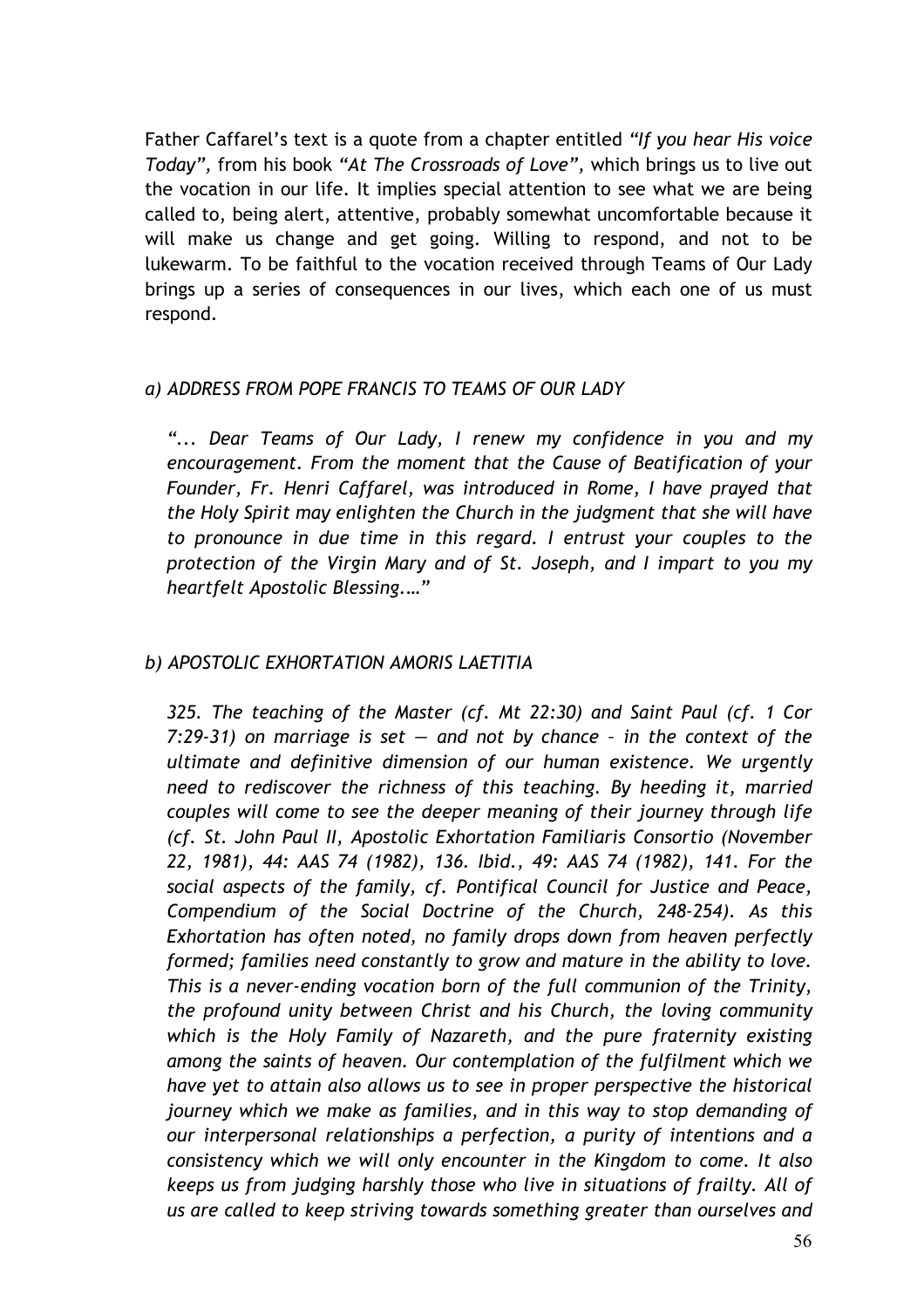*our families, and every family must feel this constant impulse. Let us make this journey as families, let us keep walking together. What we have been promised is greater than we can imagine. May we never lose heart because of our limitations, or ever stop seeking that fullness of love and communion which God holds out before u*s.

# *c) TEXT FROM FATHER CAFFAREL*

*"The call from God can make itself heard more than once in the lifetime of a person. I am not referring to progress in the spiritual life, to an interior surrender each time more generous, total, but to the call of the Lord to a new service, a call that may bring a change of profession, adopting a new direction in life, more austere, apostolic and contemplative. That "come and follow me" of Christ is in each occasion imperative and demanding because it always implies a "leave."* 

*The true children of God not only answer the call when this is evident, but*  impatient to serve Him, live in an attitude of readiness. We must not *mistake this attitude with the one that seeks spectacular gestures nor with the predisposition to constant instability. (…) It is true that we must distinguish between the true and false vocation. The authentic call must not be confused with a momentary enthusiasm. It must pass through a filter of profound reflection, a humble prayer, an experienced advice. Once this is done, how easy it is, maybe too easy, that the alibi of considering it an illusion will excuse our cowardice.*

*I have seen so many persons make a good start, that even twice, or three times, they have answered God's callings and finally, have stalled in mediocrity, lukewarmness, comfort…Luckily, the Lord is faithful, is faithful par excellence, and does not allow us to remain in that dullness and stagnation. He wants us alive. To live is to love, to give, to give oneself. To get us out of the stalemate that has stalled us, to wake the sleeper, He often allows trials. He allows them because anything is better that the death of His children's hearts, even suffering. There is one last question: After the trial, will the call be better understood?*

*"If you hear His voice, harden not your hearts" (Psalm 95:7-8; Acts 3:7). Keep alert before the guile of the spirit and the heart. Be true children of God, honouring Him by believing He does not ask us absurd things. Always be ready to answer and go, without claiming rights, requesting shortcuts, or arriving late.*

*Happy are those, who, throughout their earthly life, the divine calls have found them ready to walk again. For them, even death is a new departure,*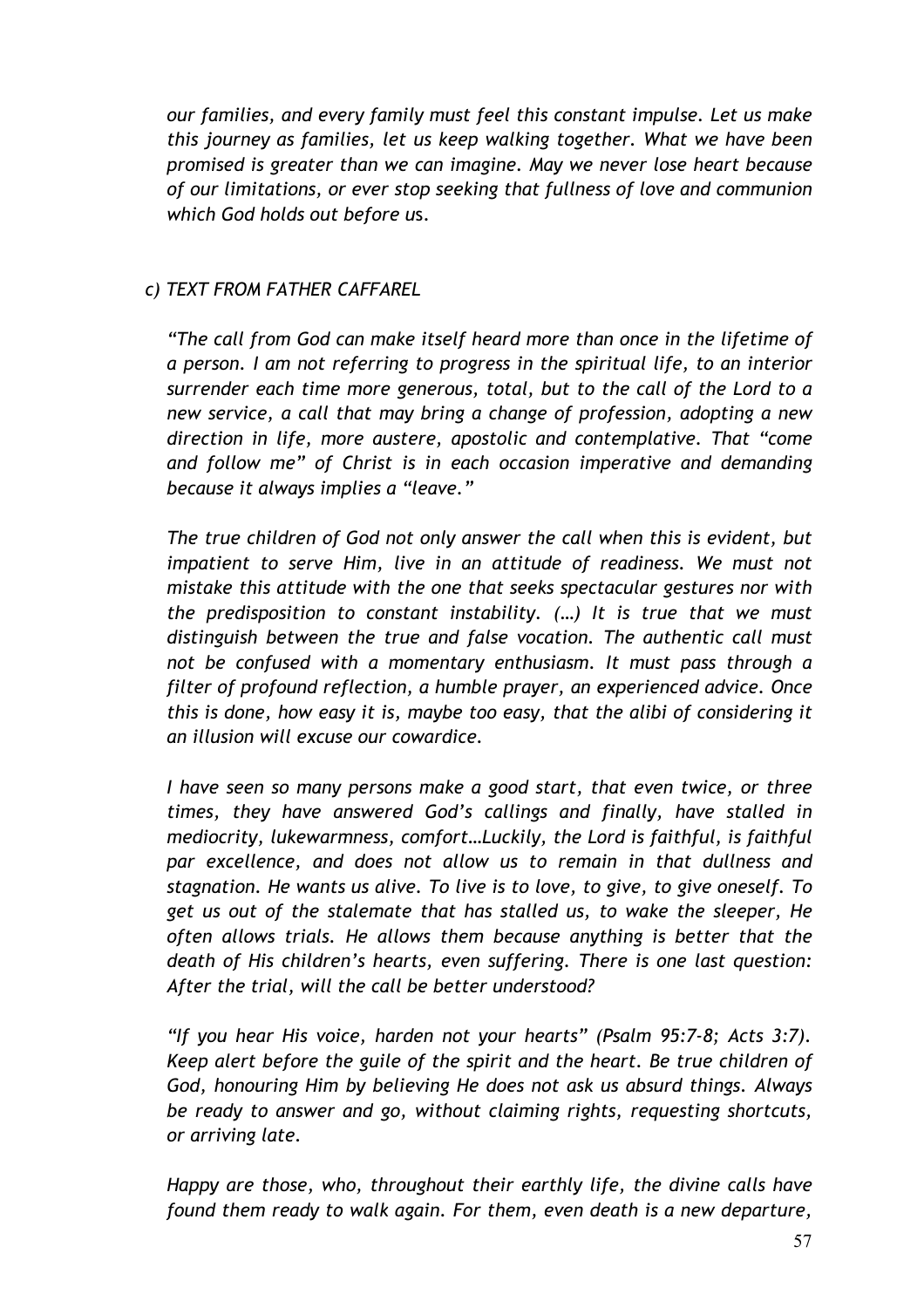*more alert and joyful that any previous one, in response to the new and*  last call of the Lord: "Good and faithful servant, enter into the joy of your *Lord."* 

> -Henri Caffarel, "At the Crossroads of Love", If You Hear His Voice.

# *4. IDEAS TO PRPARE THE MEETING*

#### **a. Welcome**

#### **b. General Sharing**

In addition to significant events, if there were any, which we believe should be shared with the team, we can share how we are true to the spirit of belonging to Teams.

We could share how during this month we addressed the difficulties of being called to deepen our vocation, when we have tried and have not been able to, in which moments have we succeeded, what things have helped us.

#### **c. Prayer:**

#### **Proclamation of the Word (Jn 15:12-17)**

Love accepts the other as he/she is but helps him/her be better. Mercy is the ability to accept the weakness of the other, for when he/she feels loved, he/she can change. This is how God treats us. We are that clay, but a beloved clay that, in His hands, can become a precious instrument. Mercy sees in weakness a possibility. Clay is that possibility. You have to know how to find the balance between: be aware but allow freedom, correct the other but always with affection, know how to approach and give space, accept the other as he/she is but to help him/her be better.

> *You must love the clay in your hands. You must love its sand to the madness. And if not, do not undertake as it will be in vain: Only love illuminates what endures, Only love turns the clay into a miracle. You must love the clay in your hands. You must love its sand to the madness. And if not, do not undertake it as it will be in vain: Only love illuminates what endures, Only love turns the clay into a miracle. You must love the time of the attempts. You must love the hour that never shines. And if not, do not pretend to touch the truth: Only love begets the wonder, Only love manages to light the dead. Song: "Only Love" (Silvio Rodríguez)*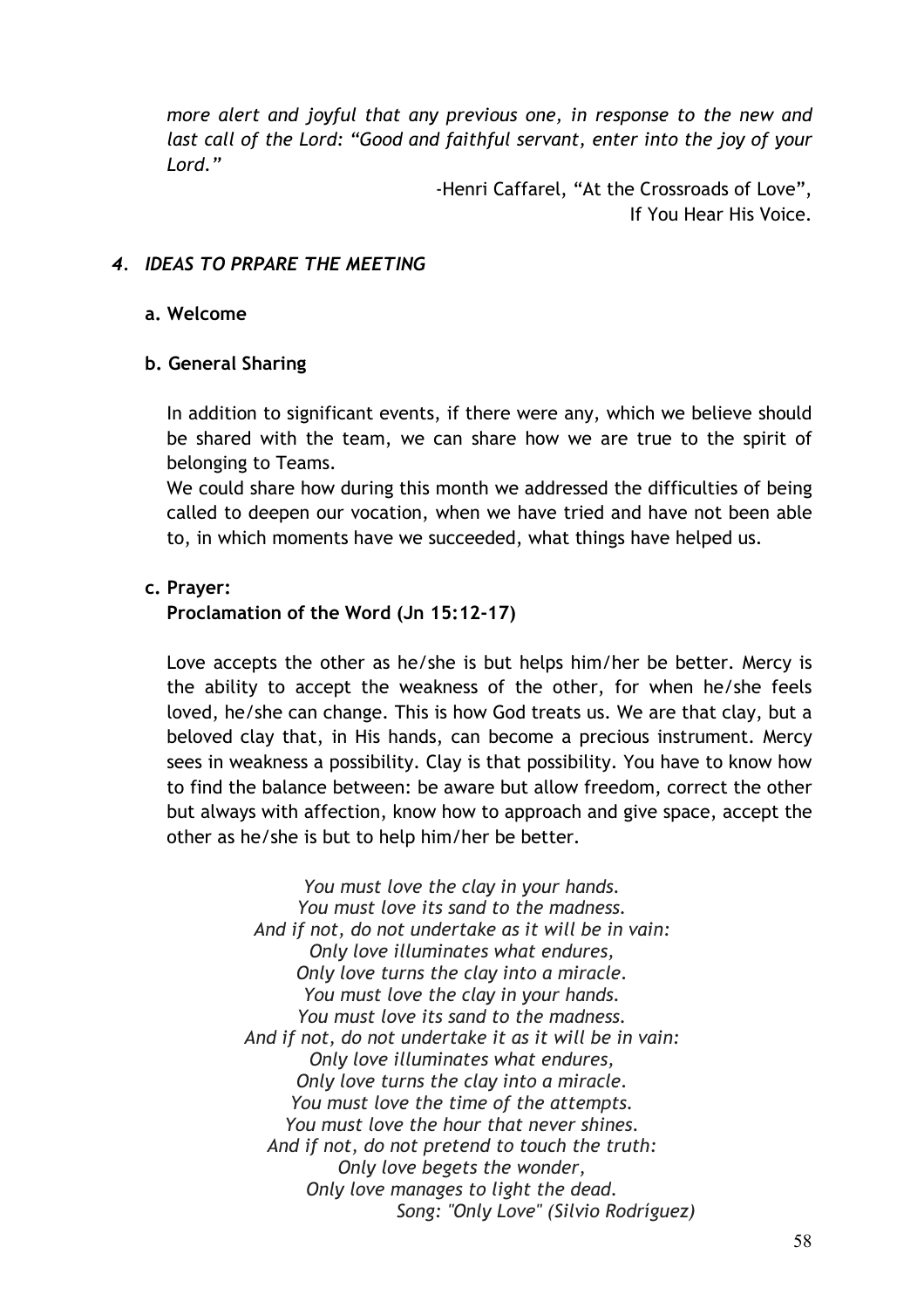During this moment of prayer, we thank God for the gift of being members of Teams and how much it has meant to us, we also ask the Lord to help us to be faithful to the charism and our given vocation.

# **d. Participation**

By participating in the meeting on the endeavours, we propose to place special emphasis in the rule of life, as something that helps us recognize that "we are clay" and we need to continue to progress.

During our Sit-down:

- Do we appreciate Father Caffarel's intuition in seeking God by joining the two sacraments together?
- On the other hand, we can we show that the commitment to the cause of beatification of Fr. Henri Caffarel is not simply to make a donation (See [www.henri-caffarel.org\)](http://www.henri-caffarel.org/) If we truly believe that his sanctity made him a prophet of marriage, we should attend to, know, meditate and let ourselves be overtaken by his message. Are we willing to do so? Or do we settle for recognizing his image in old photographs and reading without interest some writings that are adding up years?
- Do we pray for his cause?

# **e. Questions for General Reflection**

We invite you to reflect on the years you have been in the Movement with the history of what God has been doing in your marriage thanks to the Teams.

- What moments of the team do you remember with more intensity and gratitude?
- In what concrete ways has the team helped you to move forward?
- What crisis do you remember in the team? How did you overcome it?
- After remembering this, what is being asked of us as a team?

# **f. Towards Fatima**

The Gathering in Fatima will mark the plan of action for the following six years of the Movement, so whether we are going to be physically present or whether we are going to be present with our hearts from where we live, it affects each of us individually. Are we conscious of this? How are we preparing for the Gathering? Do we feel close, do we consider it to be something "for us" or "for others"?

#### **g. Magnificat**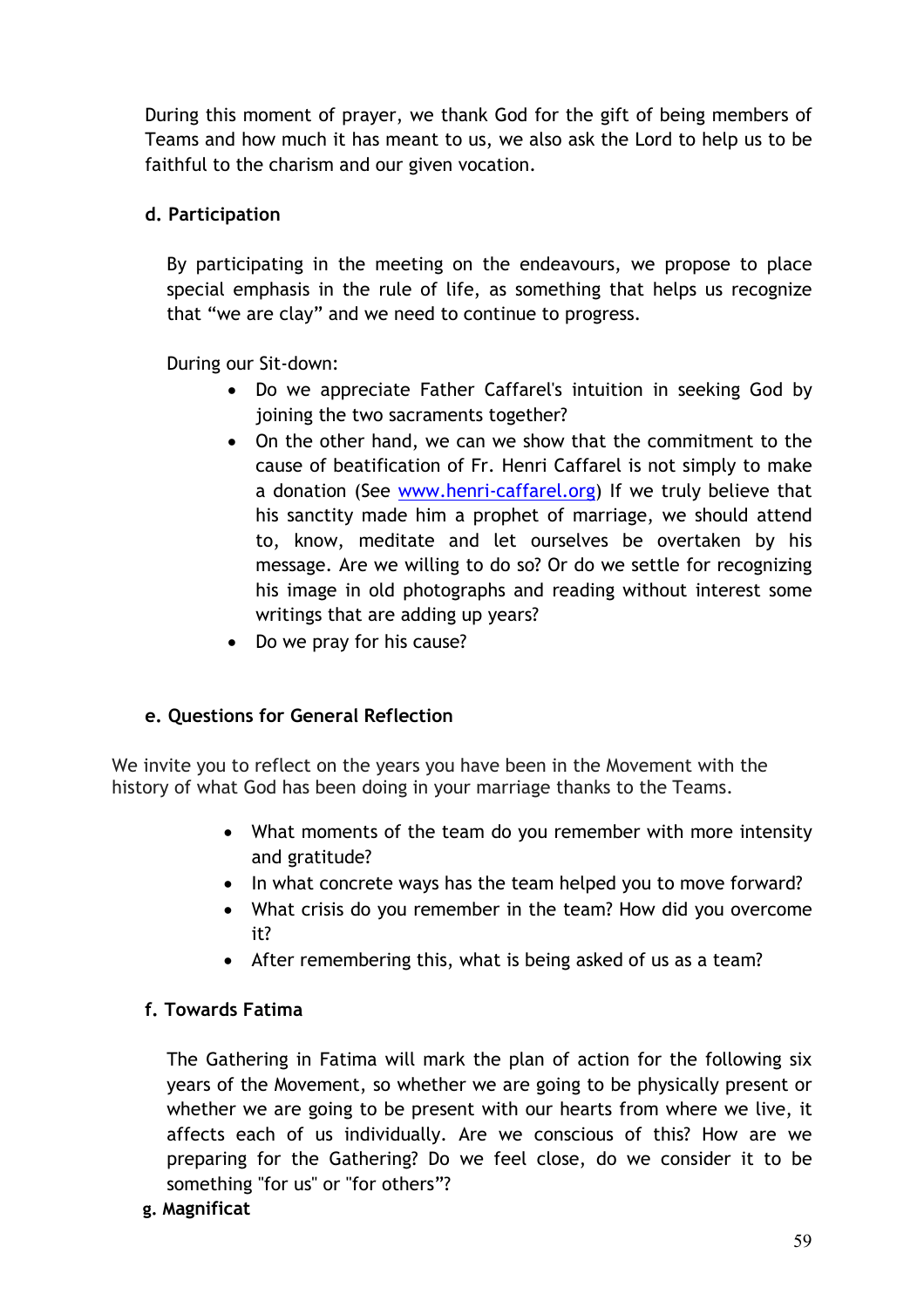#### **NINTH CHAPTER - EVALUATION OF THIS YEAR TEAM'S JOURNEY**

#### **Objective**

- To share and review individually and as a couple our journey throughout this study material.
- To share and review the team's journey as progressed through the study material.

# *1. GENERAL INTRODUCTION*

This chapter has a structure different from the rest of the team meetings we have had throughout the study material. Its purpose is to review the personal, couple and team journey in the light of what we have experienced. This evaluation meeting is considered a time of reflection of the past year together and under the gaze of God. It is like a Team Sit-down, the moment to share and help each other in an atmosphere of prayer, truth and communion.

#### *2. WORD OF GOD*

#### **Introduction to Biblical Text**

This passage of the Gospel is the only time we see Jesus refer to God as: "Lord of heaven and earth." On other occasions, Jesus has spoken of the Father, his Father, our Father, with an intimate family accent, but now it is pointed out that this Father is also the omnipotent Creator, the Lord of the world.

It is this solemn address which gives a special meaning to His revelation to the humble. Indeed, this great God has sought the humble, the small, the despised ones of the world, the illiterate ... to revealed Himself, and mysteriously the wise and knowledgeable have gone empty.

At the conclusion of this course, we might ask ourselves where we ourselves have got to? Have we been the small and humble to whom the good and glad news of the Gospel of the Family has been revealed this year, or have we been the wise and knowledgeable, that have come out "empty"?

On the other hand, Jesus invites the tired and burdened to give them relief, an experience that the Pharisees and Scribes were not able to live: for them everything was difficult, complicated, overwhelming. Jesus discovers that they have transformed the mandates of God to His people into an unbearable burden from which He wants to free them, because the real mandates of the Lord, lived in simplicity, are a yoke that fits well, tightly adjusting and easily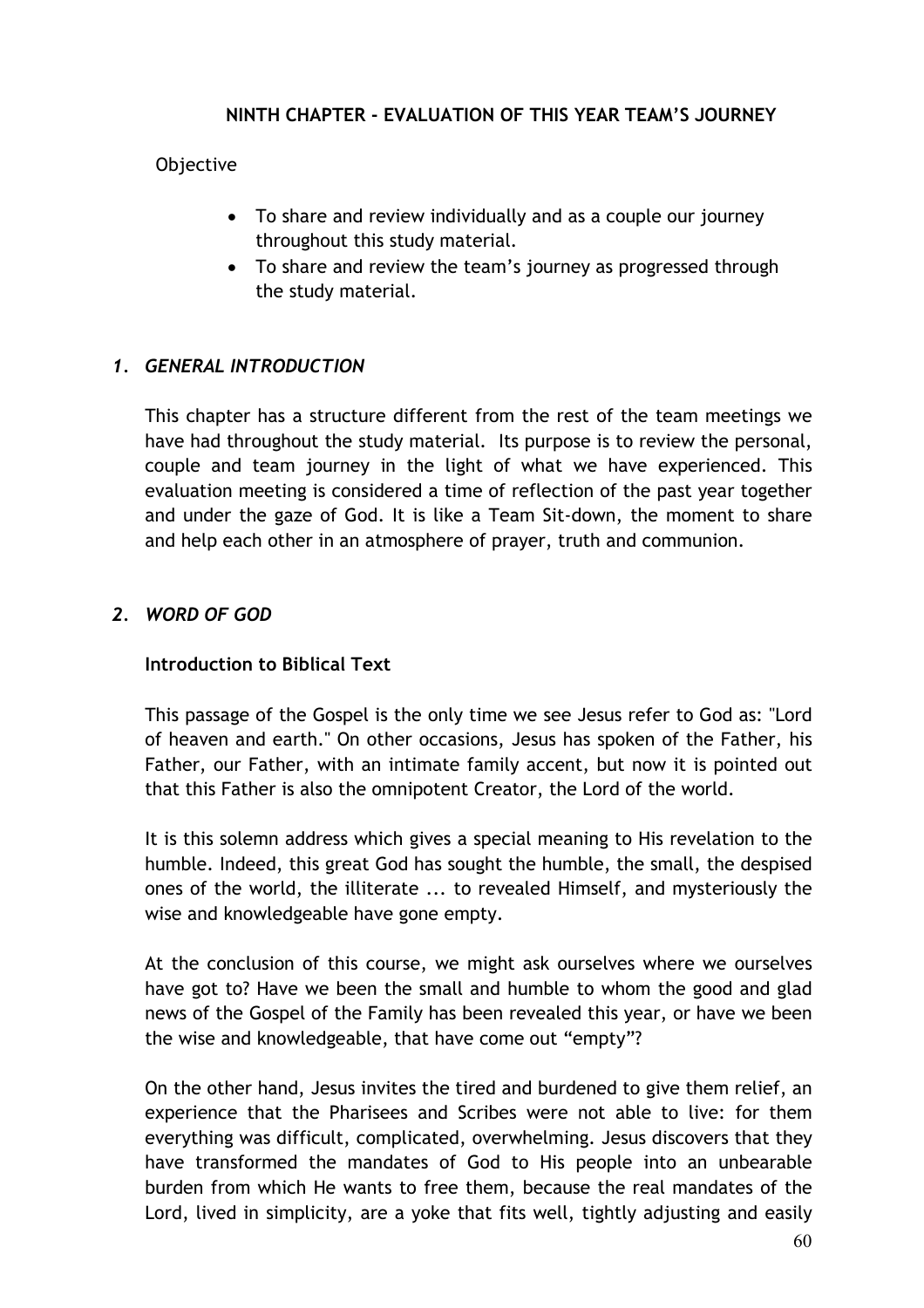moulds around the nape and, although it has many demands, it is useful and liberating for every person.

We can ask ourselves if our "endeavours" have been during this year an easy yoke and a light burden that has provided us with rest and a real sense of wellbeing.

# **Biblical Text**

*At that time Jesus said in reply, "I give praise to you, Father, Lord of heaven and earth, for although you have hidden these things from the wise and the learned you have revealed them to the childlike. Yes, Father, such has been your gracious will. All things have been handed over to me by my Father. No one knows the Son except the Father, and no one knows the Father except the Son and anyone to whom the Son wishes to reveal him. Come to me, all you who labour and are burdened, and I will give you rest. Take my yoke upon you and learn from me, for I am meek and humble of heart; and you will find rest for yourselves." (Mt 11:25-30)*

# *3. TEXT FOR GENERAL REFLECTION*

Father Caffarel in his text entitled "*There is no Life Without Demands*" applies the topic of living in truth our encounter with Jesus to the specific situation of our team meeting. It comes from a letter published in L'Anneau d'Or; May-August 1956.

"...*A team meeting that is not first of all a mutual effort to encounter Jesus Christ, is something entirely different from a Teams of Our Lady meeting. Being demanding, with the demands of love, is not so much a matter of making every effort to correct the faults of someone else (as every educator knows), as it is to stir in someone's heart, a growing generosity towards God and one's neighbour, as one would fan the flames of a fire.*

*... So, let your love be patient with the patience of a farmer who trusts the seasons. Then your demanding love will bear fruit.*

*Your love without demands diminishes me. Your demands without love discourages me. Your demanding love makes me grow…When couples practice mutual help and fraternal love, little by little their hearts expand. Then stage-by-stage, their love spreads to the home, to the neighbourhood, to the country ... until it reaches the most distant shores …*

*Where Christians love each other, there is the Church. Provided that this small community feels part of the Church, dedicated to the service of the Church.*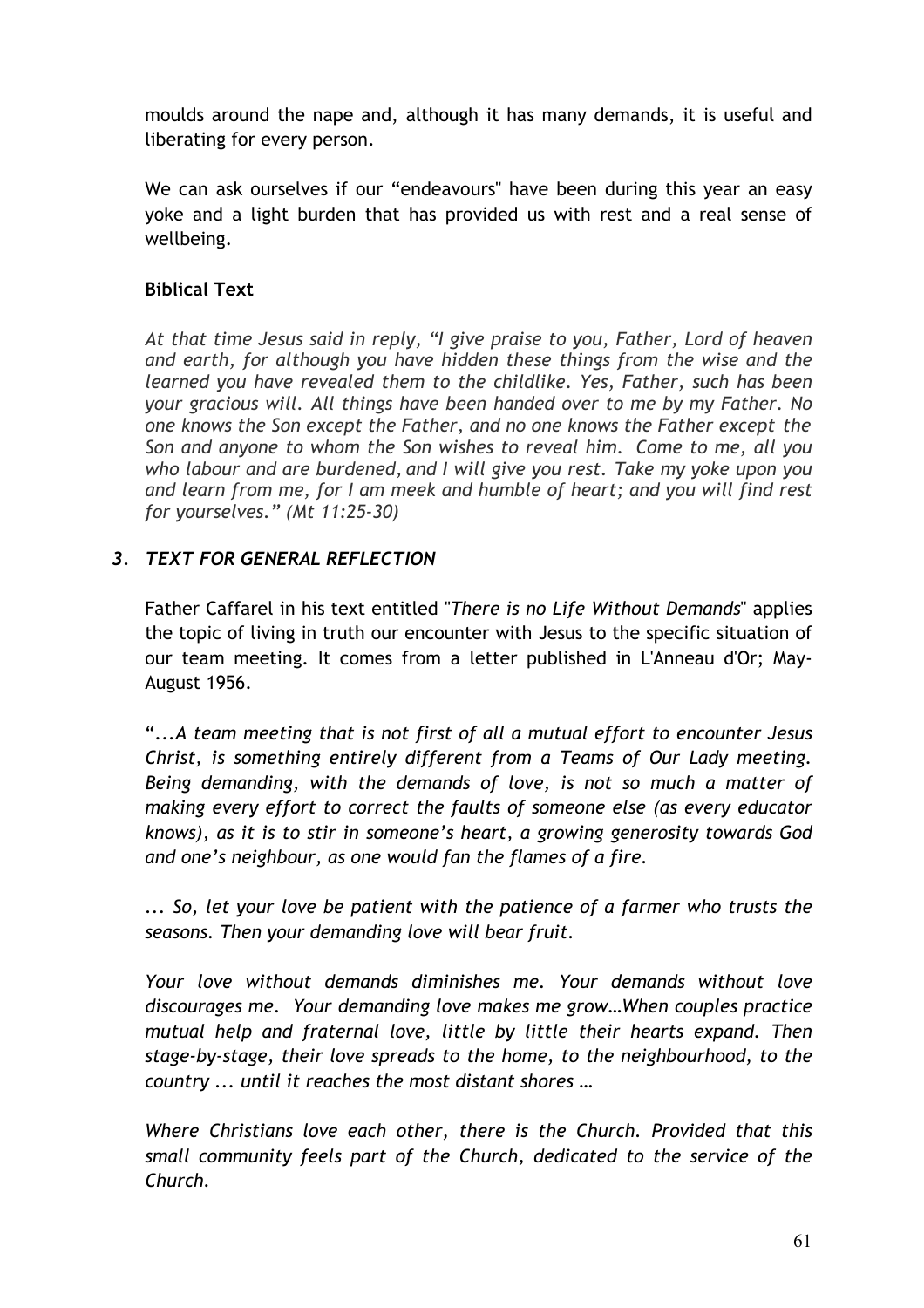*The power of intercession of Christians when assembled is enormous. Fraternal love has an exceptional fruitfulness. Near fraternal love, evil retreats, and the desert flourishes.*

*A fraternal community is a message from God to humanity. It is His most important message as it reveals the intimate life of God - his Trinitarian life. There can be no more eloquent and persuasive discourse on God, than the spectacle of Christians who "are one" as the Father and the Son are One.*

*Nothing glorifies God more than these united Christians. It is the great masterpiece of divine grace with which God is well pleased, as it is a reflection of his life in the Trinity. "The heavens sing of the glory of God", fraternal love sings of eternal Love.*

*So, let this be your obsession: Make your team a success in charity."* 

# *4. IDEAS TO PREPARE THE TEAM MEETING*

# *a. Welcome*

# **b.** *Mutual Sharing - Being a Team*

*"A Team of Our Lady is not only a human community, it gathers in the name of Christ and wants to help its members to progress in the love of God and in the love of neighbour." (Letter of the Teams of Our Lady). The following questions can help us reflect in our mutual sharing:* 

- How have we listened, respected, supported, encouraged each other along the year? Have all members been able to share, have we felt able to communicate truthfully?
- How have we lived the time of prayer in the team?
- How have we lived the study topic throughout this year, has it helped us to realize our mission?
- How have we lived our relationship with the rest of the Movement? Have we participated in the events of our Sector or Region? Have said "Yes" when asked to serve the Movement in different capacities? Have we read the newsletters (Sector, Regional, Provincial or Super Regional), kept up with National and International websites, social networks, etc.?

Of everything lived this year:

- What should we do the same?
- What should be changed?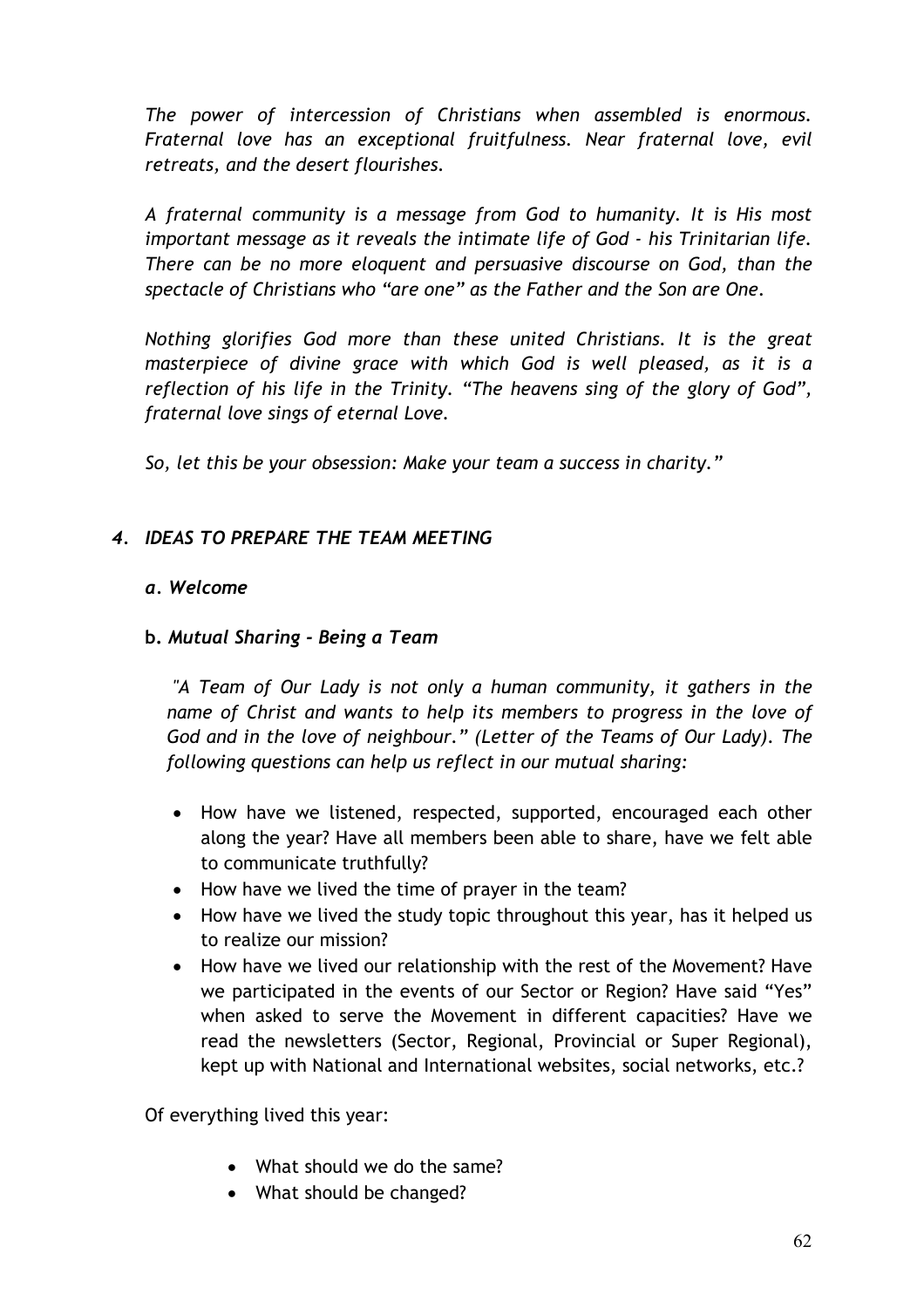**c. Prayer***:*

# **Proclamation of the Word (Mt 11:25-30)**

Let us try to present in an atmosphere of prayer what has meant for each of us, for our marriage, for our family and team this study on the Mission of Love.

Prayer

- We acknowledge and thank God…
- We ask forgiveness for…
- We ask the Lord to grant us…

The election of the responsible couple for the next study topic could also be made in this atmosphere of prayer.

- The responsible couple for the study topic can comment on how they have lived their responsibility.
- The team can comment if it expects any particular "encouragement" from the new responsible couple.

# *(Election of the new responsible couple can follow)*

We can end praying together:

*"Lord, we are in the presence of God and we are gathered together in your name. We are next to the person with whom we are joined by the sacrament of marriage. We are together with the couples and the spiritual counsellor of our team to be attentive to each other and to bring them also into our prayer. Lord grant us the grace to recognize what is essential to our life of faith and open our hearts and minds so that our team is more and more a fraternal community at your service. Amen.*

# **d. Participation**

Has the participation in the endeavours aided us to help each other? How have we lived the Reading of the Word, which we had as main endeavour for this study topic?

Has it helped us to better live our mission? To live it with joy and hope? To reflect on our attitudes?